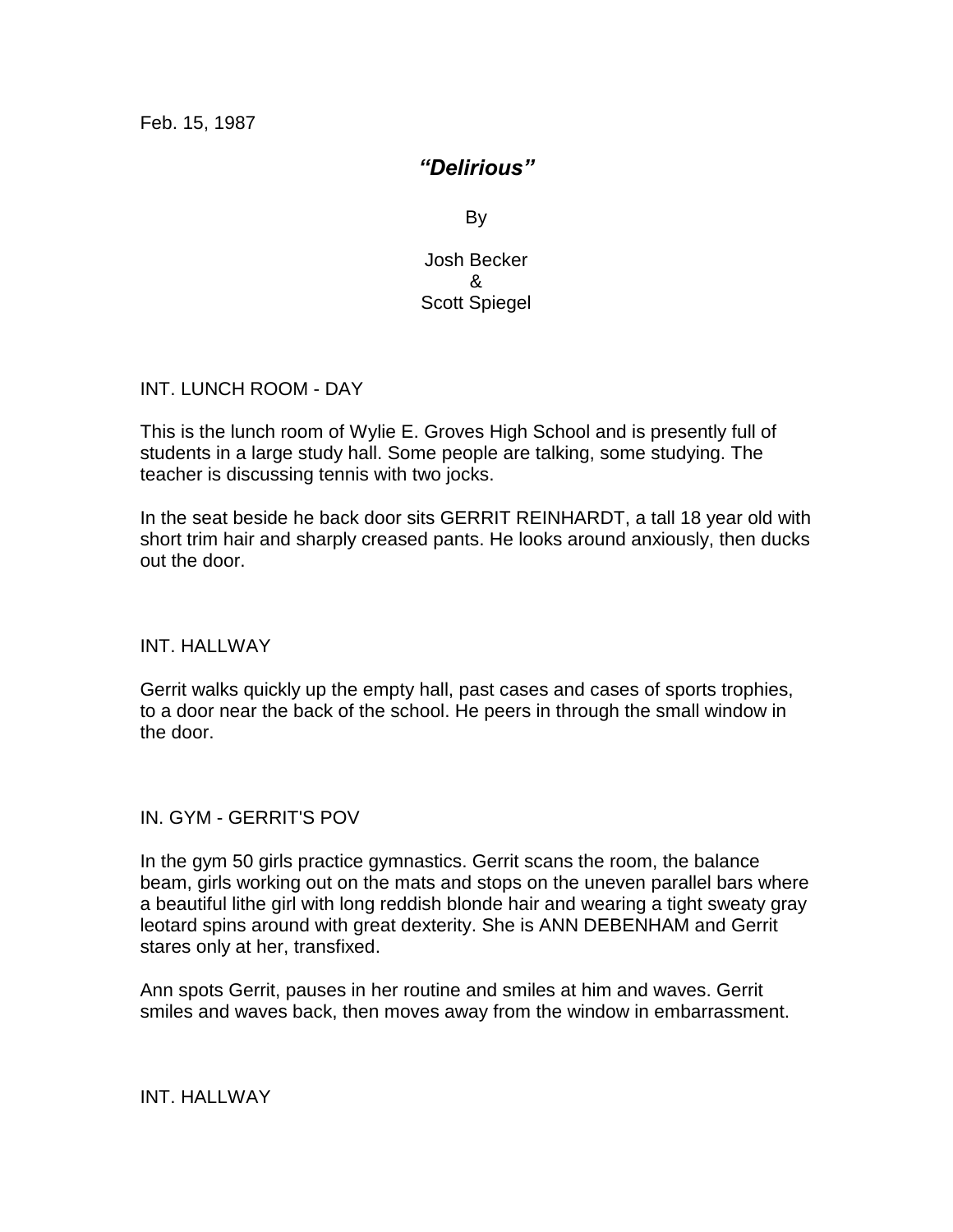Gerrit turns from the window and there stands a pleasant, though exceedingly plain young lady with mildly thick glasses. She is CHERYL.

# CHERYL Hi, Gerrit. What are you doing down here?

# **GERRIT** Oh... just passing by, what's going on?

# CHERYL I'm having a party tonight, you wanna come?

# **GERRIT**

A party, huh?

He turns and looks back through the window.

INT. GYM

Ann sees him again and starts to walk over.

INT. HALLWAY

Gerrit begins panicking.

CHERYL

I'd really like it if you'd come, and I really enjoyed that book you lent me.

# GERRIT

It wasn't even mine, it was my parents. Well, uh, maybe I'll drop by, I don't know... I'll see you later, Cheryl.

Gerrit starts to walk away slowly watching Cheryl to see her leave.

# **CHERYL**

See ya, Gerrit.

She doesn't seem to be leaving, so Gerrit turns and stops.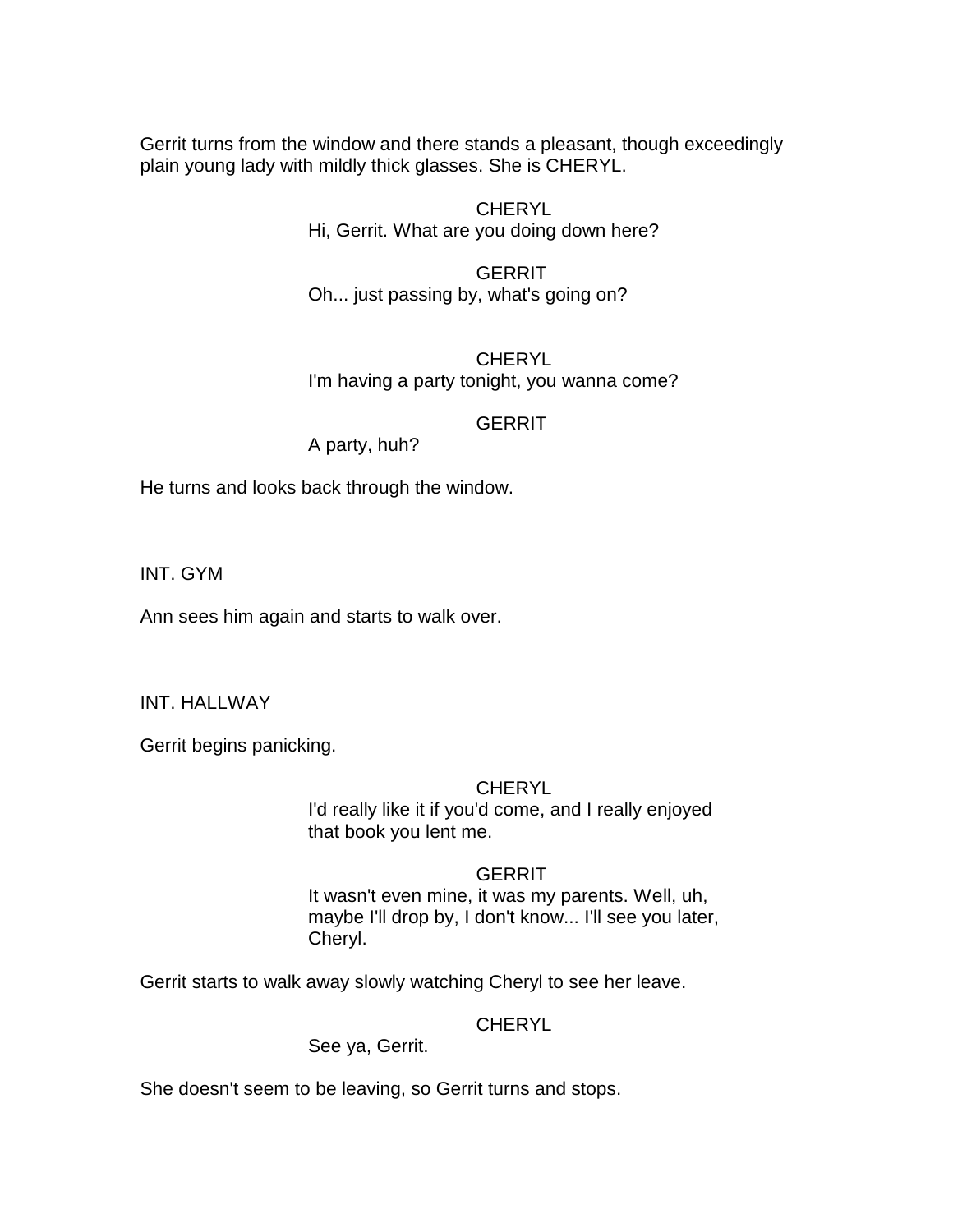## **GERRIT**

# Uh-huh, yep, bye bye...

Cheryl takes one step away and then door opens, Ann pops her head out, sees Cheryl, then Gerrit.

### ANN

Oh, excuse me.

Ann pops her head back in and the door shuts. Gerrit makes a move for the door, stops, looks at Cheryl and moans.

# **GERRIT**

Oh...

**CHERYL** 

Who was that?

Gerrit shakes his head and walks away.

# INT. ANOTHER HALLWAY

As Gerrit wanders up the hall, the bell rings and a million students engulf him.

Gerrit gets to his locker, does the combination and exchanges his books for some others. Three lockers down is a burnout named BRETT BUDSON with long blond hair. His locker is a mess, papers stick out of every crack.

> **BUDSON** Hey, dude, goin' to the X concert tonight?

# **GERRIT**

Sure, dude, right after I shoot up some horse and smoke some of the big M. I'll fly there.

# BUDSON

Yeah, but I bet I have more fun this weekend than you.

**GERRIT** Yeah, well... You probably will.

# BUDSON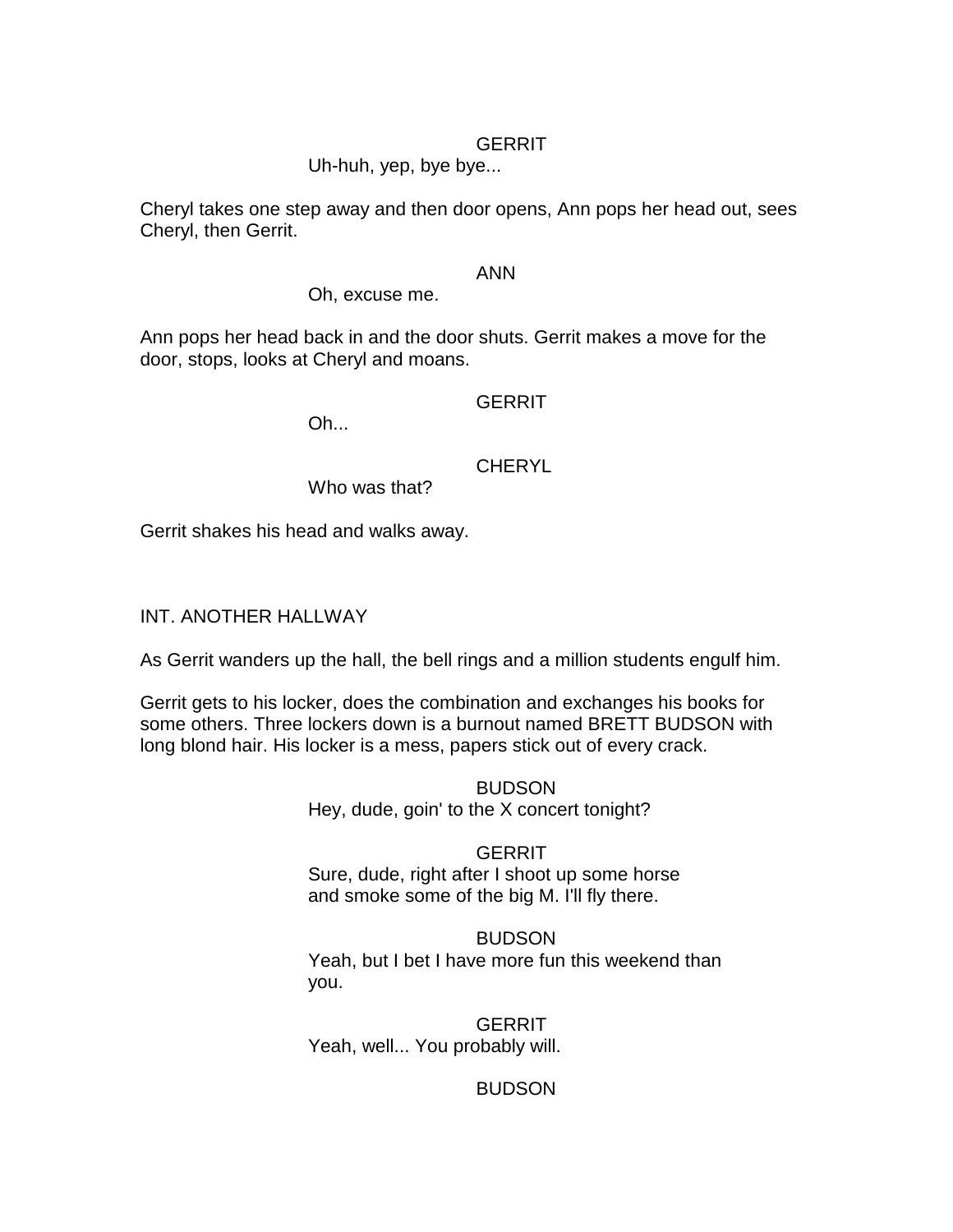Later, dude.

Budson leaves. Gerrit shuts his locker, pauses for a moment of consideration, then takes off through the crowd.

# INT. ANOTHER HALLWAY

Gerrit makes his way through the crowd and up to the side of Ann, whose hair is wet and pulled back.

## **GERRIT**

Hi, Ann.

# ANN

Gerrit, what a surprise.

#### **GERRIT**

(baffled) What do you mean, I always talk to you before fourth hour.

### ANN

I was kidding. I'll give you a break next time and hold up my hand when I'm not serious.

## **GERRIT**

High School's almost over, Ann, this may well be your last chance to go out with me.

## ANN

(smiling) Well, I guess that'll just be my tough luck, now won't it.

## **GERRIT**

## (shaking his head)

I've been asking you to go out with me since seventh grade, I'm beginning to get discouraged. Six years of rejection starts to get to you after a while.

## ANN

(smiling warmly)

Give up.

# **GERRIT**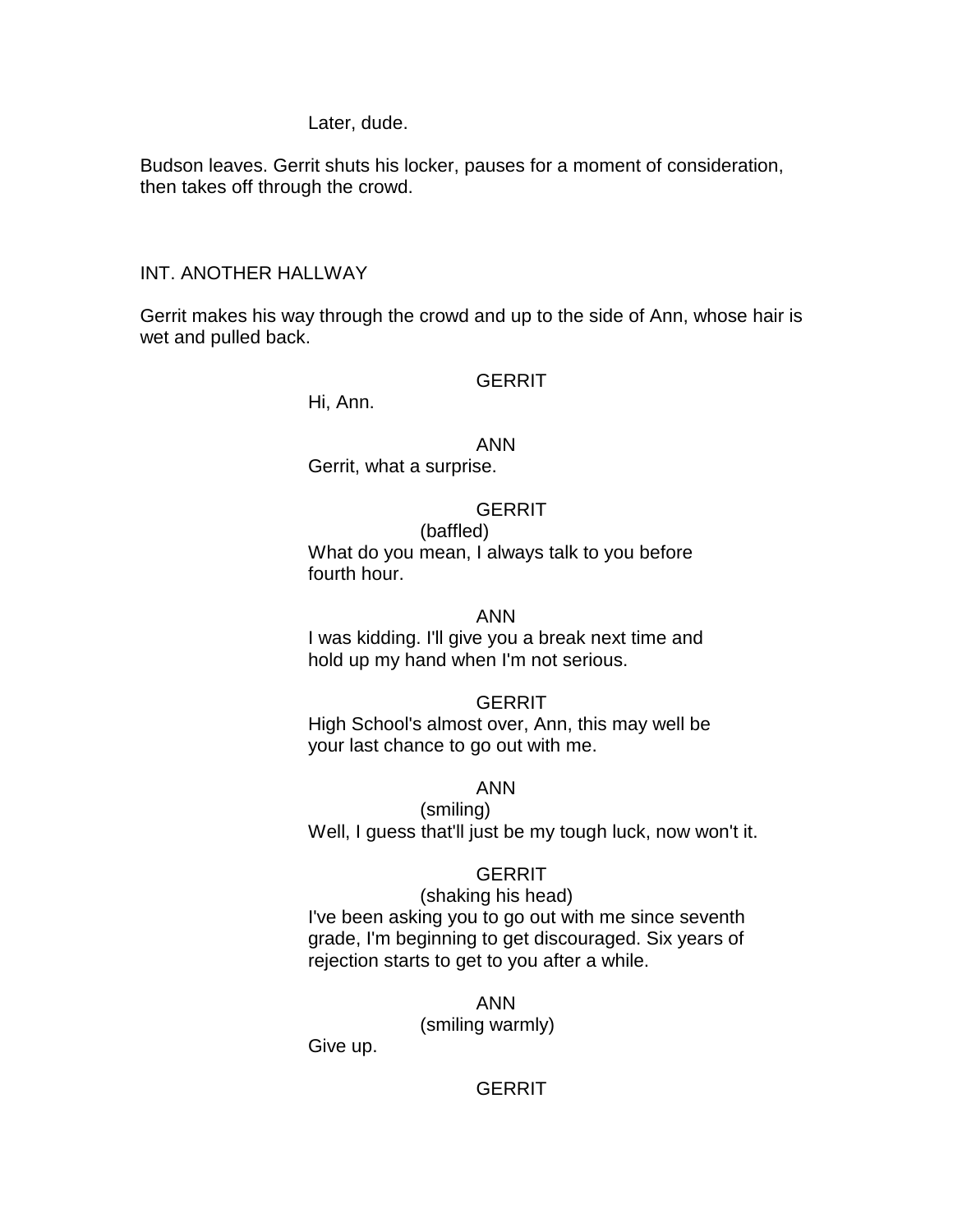There's only seven weeks left of school, it's too late to give up.

ANN

Okay, then don't.

Gerrit takes Ann's arm and stops her.

**GERRIT** 

Look, now I'm being serious. Why won't you even consider it?

ANN I'd rather not go into it, okay?

**GERRIT** No, uh-uh, it's too late. You have to tell me.

Ann pauses a moment to consider, then begins.

ANN

Well... you're too dull. 'Your hair's always the same, your clothes are always the same, you say the same things day in and day out, year after year, you go out with drippy boring girls...

## **GERRIT**

(cutting in) What, are you talking about Cheryl, the girl you just saw me with? I don't even know her...

At that very moment Cheryl happens by.

## **CHERYL**

Hi, Gerrit, see you at my party.

Ann looks at Gerrit and he is totally embarrassed.

## **GERRIT**

Really, she just invited me to her dumb party. I don't really know her.

Cheryl reappears holding a book.

# CHERYL Thanks for lending me the book, I really loved it.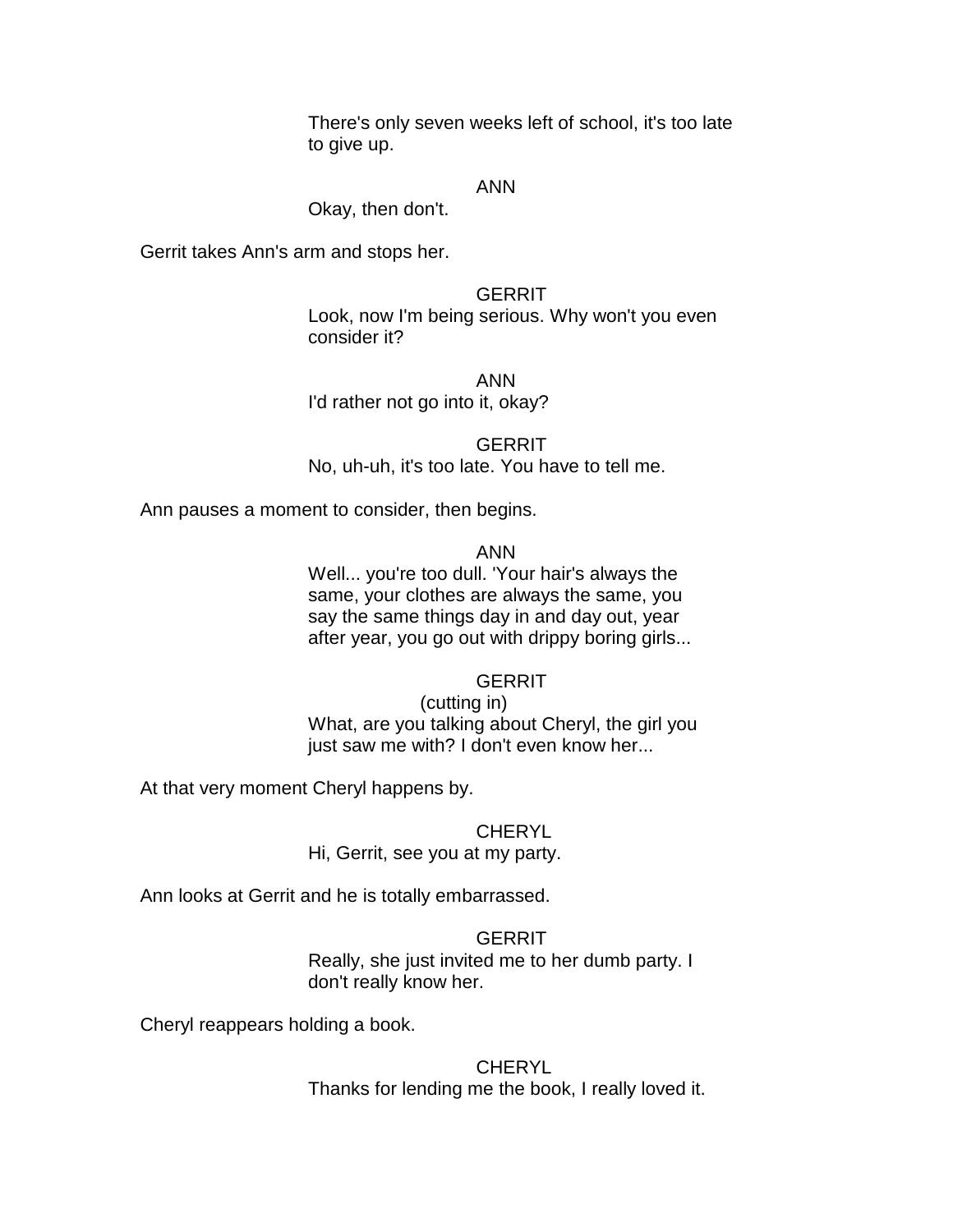Gerrit takes the book entirely at a loss for words and Cheryl leaves.

# **GERRIT**

It's my parents' book.

# ANN

It doesn't matter.

# **GERRIT** (getting defensive) Well, hey, I've seen you go out with some real winners over the years. Tim Quill? Eric Swanson??

It's now Ann's turn to get a little embarrassed.

ANN Yeah, but they're different. They're not the same dull drippy people every time.

Gerrit shakes his head in defeat.

# **GERRIT** Ann, you're driving me crazy.

ANN

(smiling)

Good.

# INT. YET ANOTHER HALLWAY

The amount of people in the halls has diminished considerably. MR. BLACKWELL, the Principal, walks up the hall alert and ready for trouble. He arrives at the Men's Room door and is just about to open it when a fight breaks out further down the hall.

## **BLACKWELL**

Hey! Let's just knock that off right now!

Blackwell starts after the fighters and the bathroom door opens and a giant cloud of smoke billows out. Three burnouts stagger out, amongst them Brett Budson. They see Blackwell and quickly head in the other direction.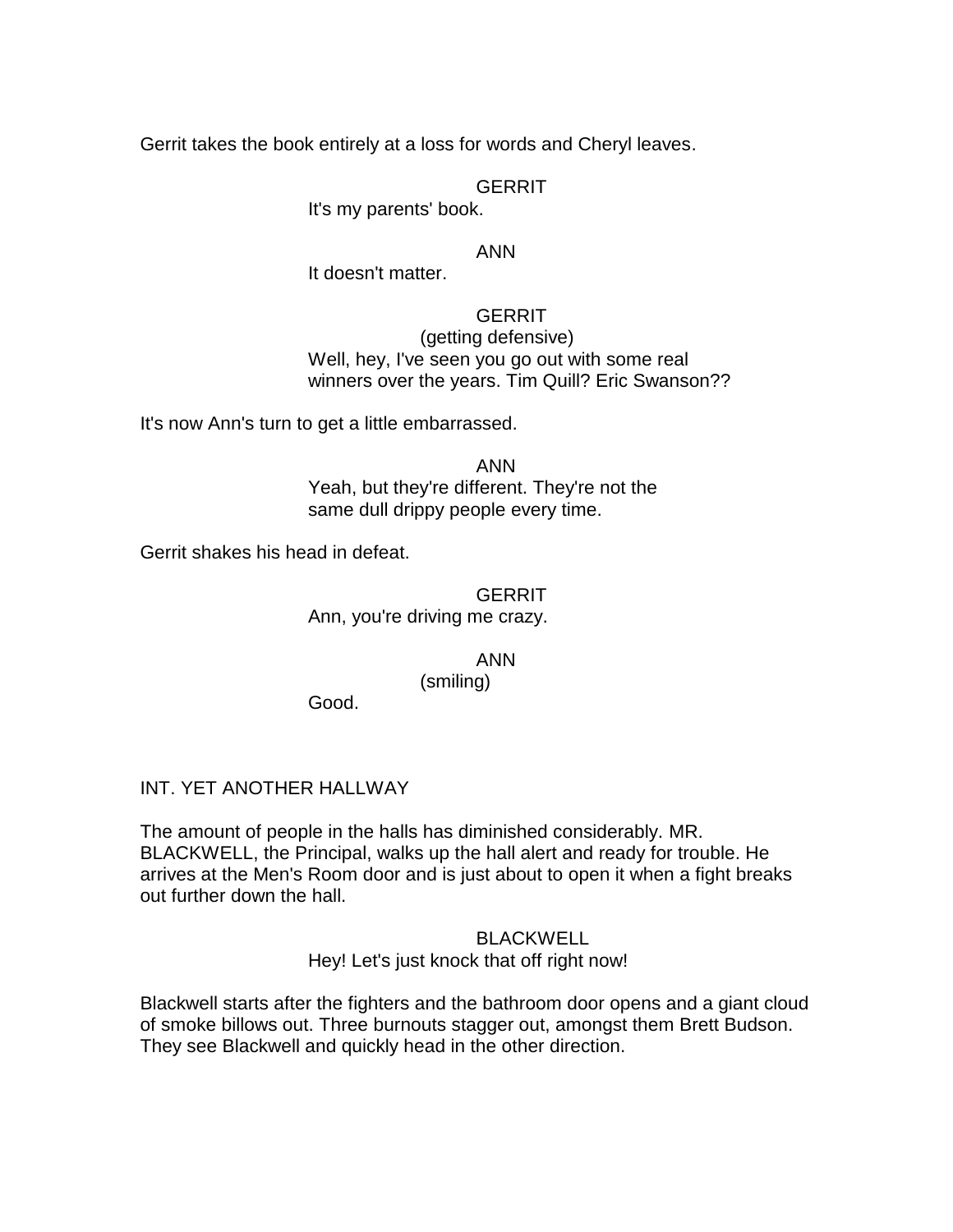# INT. HALLWAY WITH CLASSROOM

As Ann and Gerrit arrive at their next class they find the teacher, MR. MALL, a tall man with a black beard, standing in the doorway with his finger to his lips.

# MR. MALL

Shhhh...

ANN (whispering)

What is it?

Mr. Mall points into the classroom.

# INT. CLASSROOM

In the far back corner seat near the window reposes a fellow with long stringy blond hair who is dead out asleep with his face on the desk. He breathes slowly and regularly flapping the edge of the test sheet his face rests on. He is JOHN QUADERER.

## MR. MALL

### (whispering) We wouldn't want to wake Mr. Quaderer now, would we?

The students file past all being informed to keep quiet. Just as Mr. Mall is shutting the door Brett Budson arrives.

## MR. MALL

(still whispering) Very kind of you to make it, Mr. Budson. Please take your seat. The final exam is worth fifty percent of your total grade for the semester. That means for some of you a good grade is critical to passing this class.

Mr. Mall hands a pile of test forms to the first person in each row. They each take one and pass them back.

> MR. MALL You have as much time as you need. There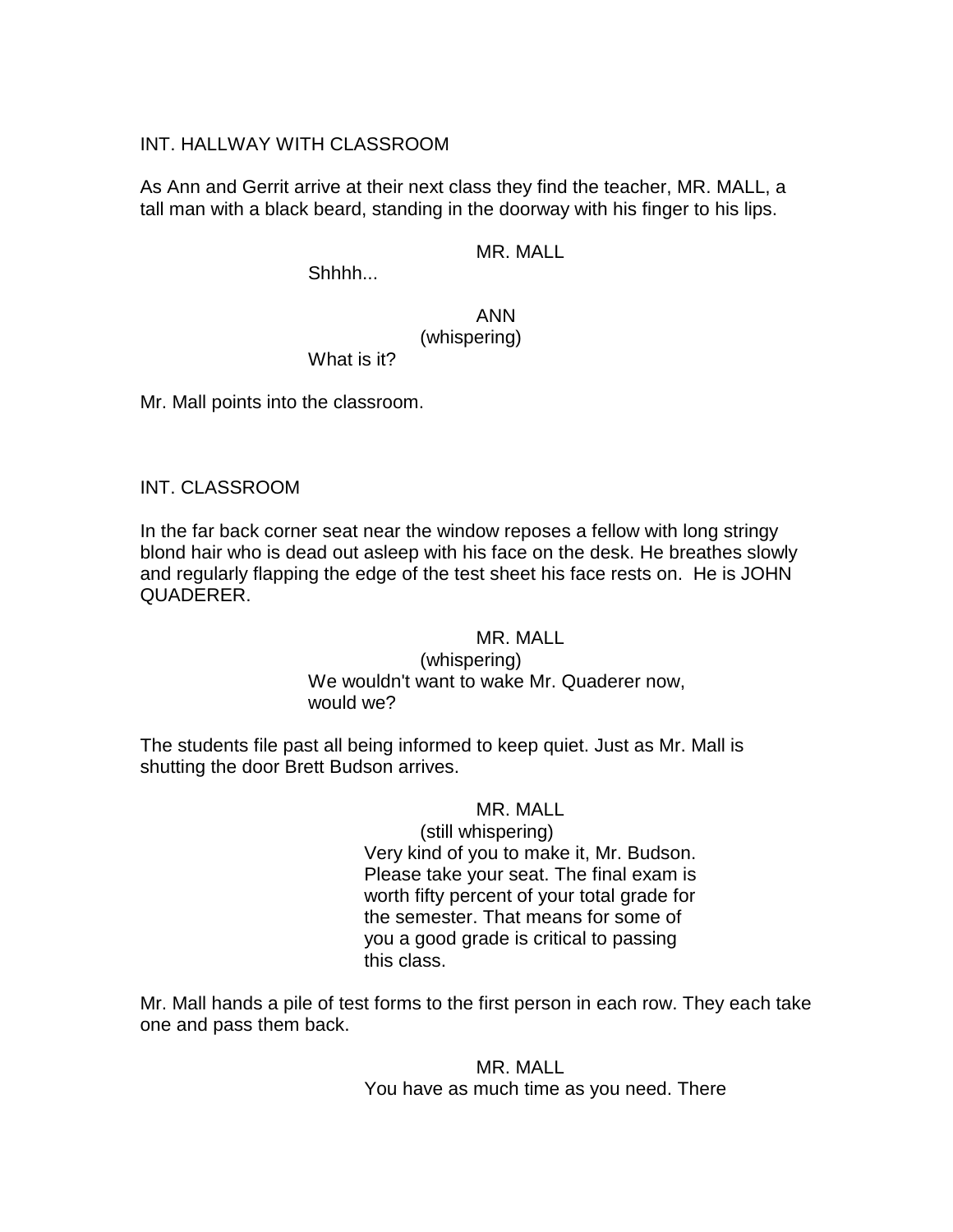will be no questions and no talking. Any hint of cheating and you've got an automatic F. Please use a number two pencil and you can begin at any time.

With a few coughs and the rattling of paper the test begins. Gerrit reads the first question, poises his pencil over the test but makes no attempt to write anything. He glances over at Ann and she's not writing either.

### MR. MALL No wandering eyes, if you please.

Three seats behind Gerrit sits Budson who is trying to communicate with the fellow in the row next to him without attracting the teacher's attention.

## BUDSON

(whispering)

Matt...

(no response)

Matt...

Matt looks up annoyed and snaps loudly.

# MATT

*WHAT?*

Everyone in the class turns to look and Budson tries to shrink out of sight.

MR. MALL

Something important you had to discuss with Matt, Mr. Budson?

BUDSON

(small voice)

No, it can wait.

## MR. MALL

That's fine.

A guy near the back wearing glasses looks down at the palm of his hand where the answers are written. He writes an answer on the test, refers back to his hand. Suddenly there is Mr. Mall looming over him crumbling up his test.

> MR. MALL That's an F on the final, Mr. Samara and you can go to the bathroom and wash your hand.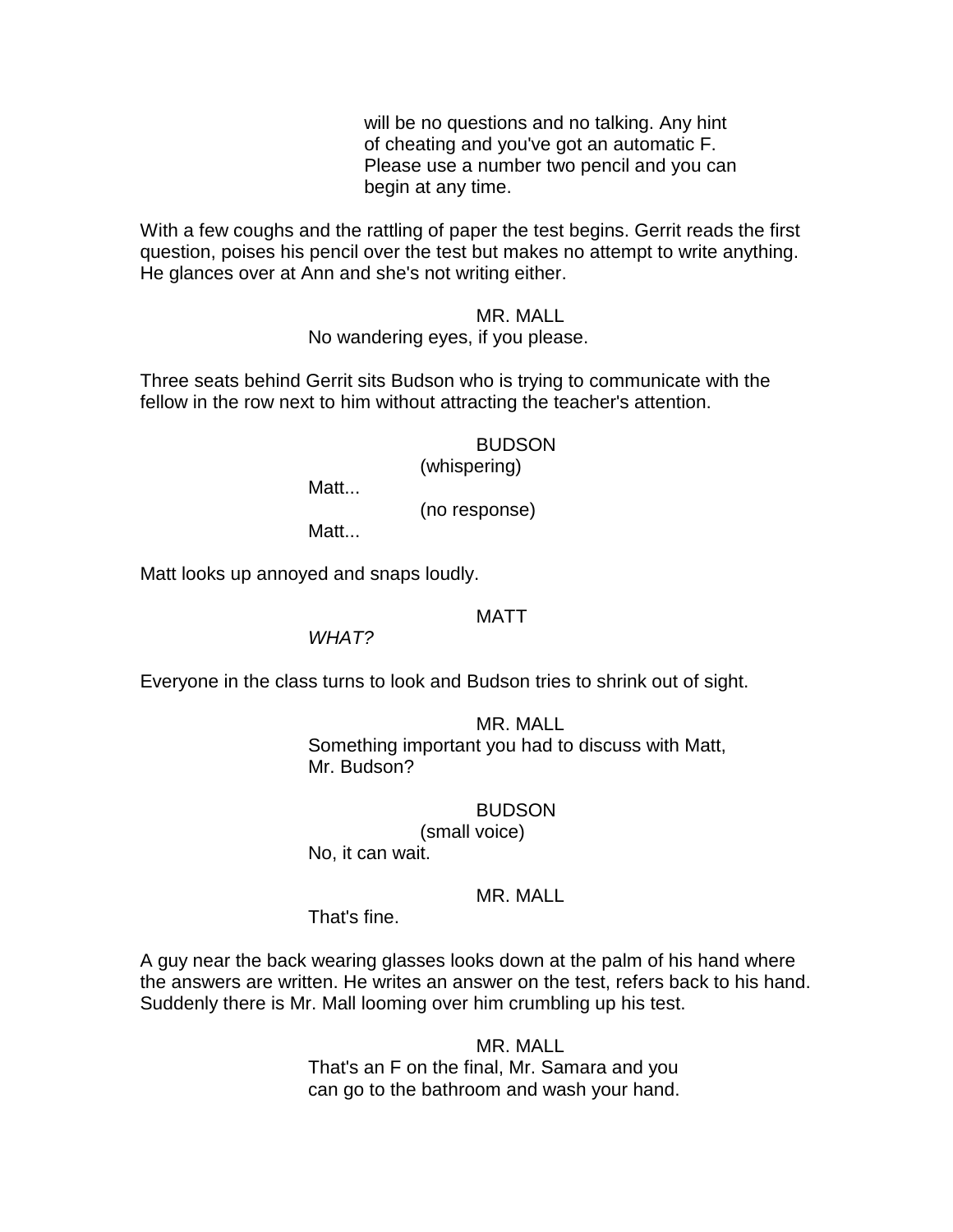Mr. Mall pulls up Samara's sleeve.

MR. MALL

And arm.

Samara slides up his pant leg.

# SAMARA

And leg.

Samara leaves and when he shuts the door the sound awakens the sleeping burnout in the corner. He sits up and his test paper is stuck to his face.

# QUADERER

Wha--

# MR. MALL

(Smiling) Good morning, Mr. Quaderer. Would you care to turn in your test now, or, if you'd like you can have this class period to work on it, too.

# QUADERER

What day is it?

MR. MALL

It's Friday, John.

# QUADERER

(grins)

Cool.

John Quaderer comes forward and hands in his test and starts to leave.

## MR. MALL

Excuse me, could you put your last name on it, too. I have a number of Johns in my classes.

Quaderer puts his last name on the test and leaves. Mr. Mall holds John Quaderer's test out to his side.

# MR. MALL

Let me file this.

He drops it in the trash can.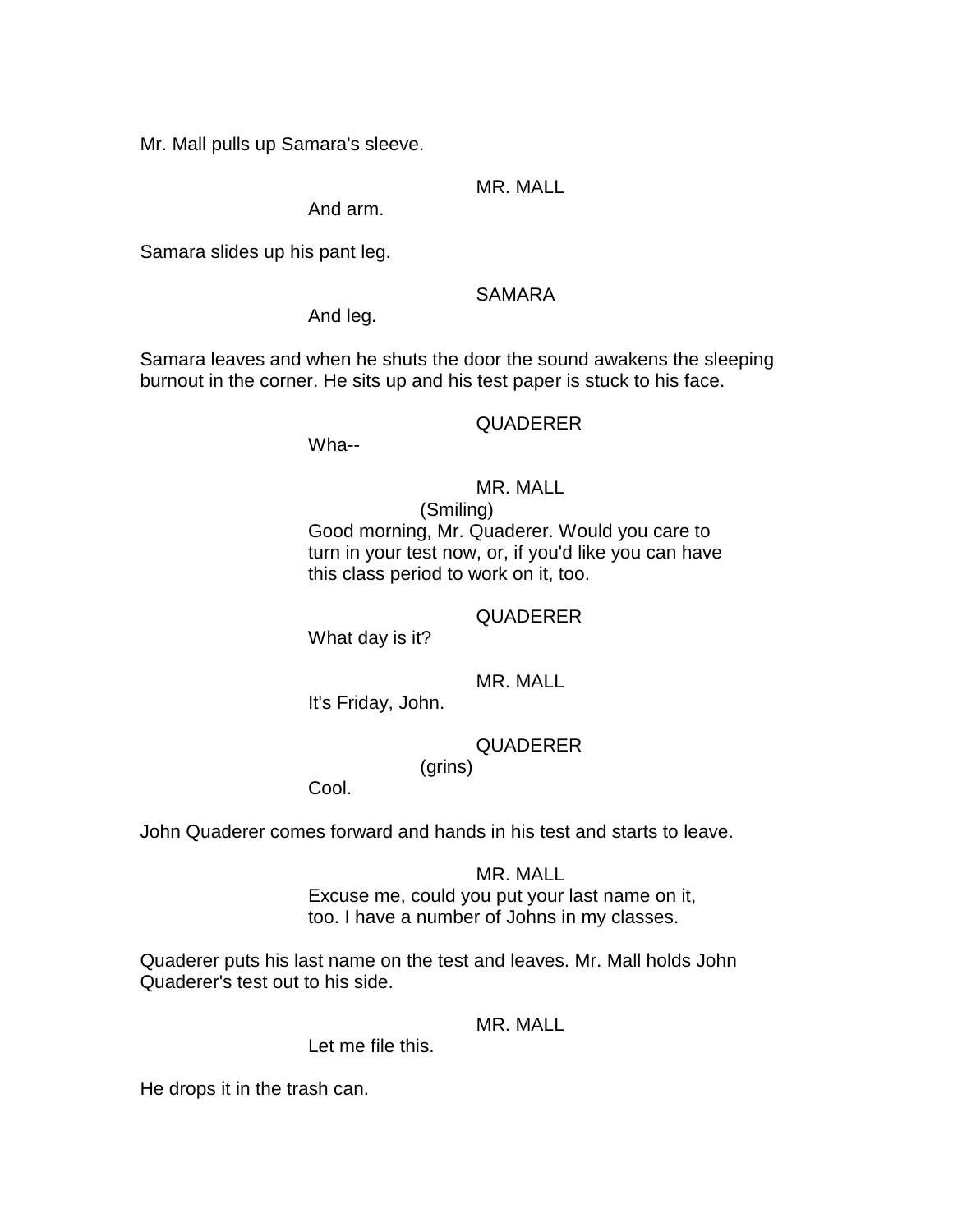A creepy egghead in the front row picks up his books and hands in his test.

# EGGHEAD

I thought you said this was supposed to be difficult.

The class looks up at the creepy Egghead with deep hatred on their faces.

# **SOMEONE**

He's gonna ruin the curve.

# MR. MALL

Quiet if you please.

CLOSE UP - CLOCK

The hands travel around from 11:15 to 12:05.

# INT. CLASSROOM

One student after another hands in their tests and leaves. Finally, all that remain are Gerrit, Ann and Budson. All three appear to be having difficulty with the exam.

Mr. Mall sits at his desk eating his lunch from a bag.

### MR. MALL No need to rush. You can take the whole lunch hour if you'd like.

All three students dislike being treated like idiots.

## MR. MALL

The three of you are not doing all that well in this class. I haven't tallied the grades yet, but I'd say all of you are in bad shape if you don't pass this final.

The three slackers attempt to work on through the teacher's harangue.

MR. MALL The three of you are so lazy and apathetic that you couldn't even dredge up the effort to cheat.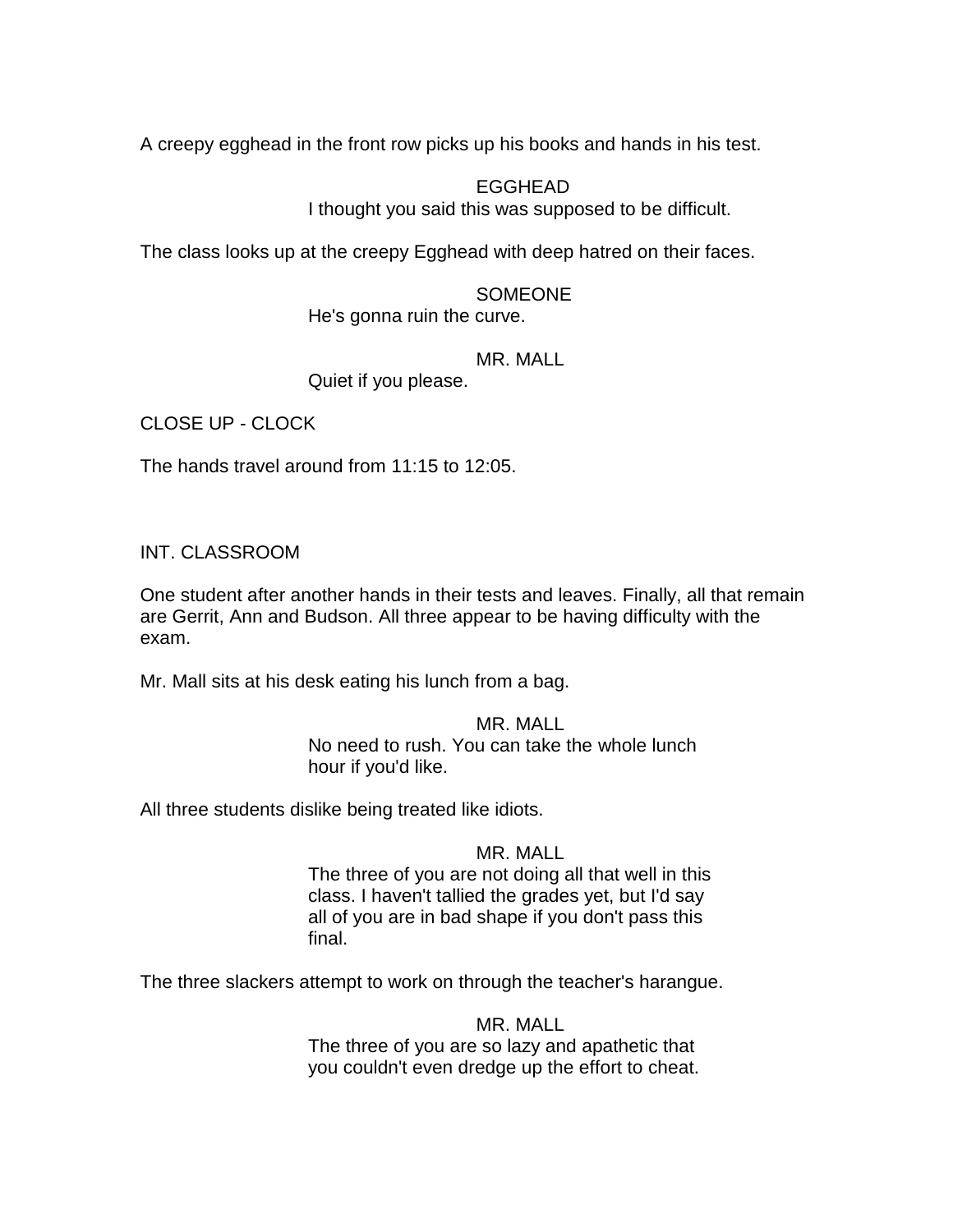He shakes his head in disgust and goes back to his tuna sandwich.

Budson smells the food and his stomach begins to growl. That's it for him. He stands and suddenly Ann and Gerrit stand too and they all hand in their tests.

> MR. MALL See you in summer school.

# INT. HALLWAY WITH CLASSROOM

When Ann, Gerrit and Budson get out into the hall they are pissed off.

BUDSON Maybe if he'd shut the fuck up I could get an answer.

ANN Really! And I'm supposed to go away this summer.

**GERRIT** Summer school sounds horrifying.

They stand in silence contemplating the dismal future.

BUDSON Well, at least X is playing in Ann Arbor this weekend.

ANN Oh, really? I wish I had tickets.

BUDSON Me, too. I'm gonna go anyway and get 'em there.

Ann turns to Gerrit.

ANN What about you, Reinhardt, you going to see X?

**GERRIT** (Smiling) X is a band, right? No, I wasn't planning on it.

> ANN (Maliciously)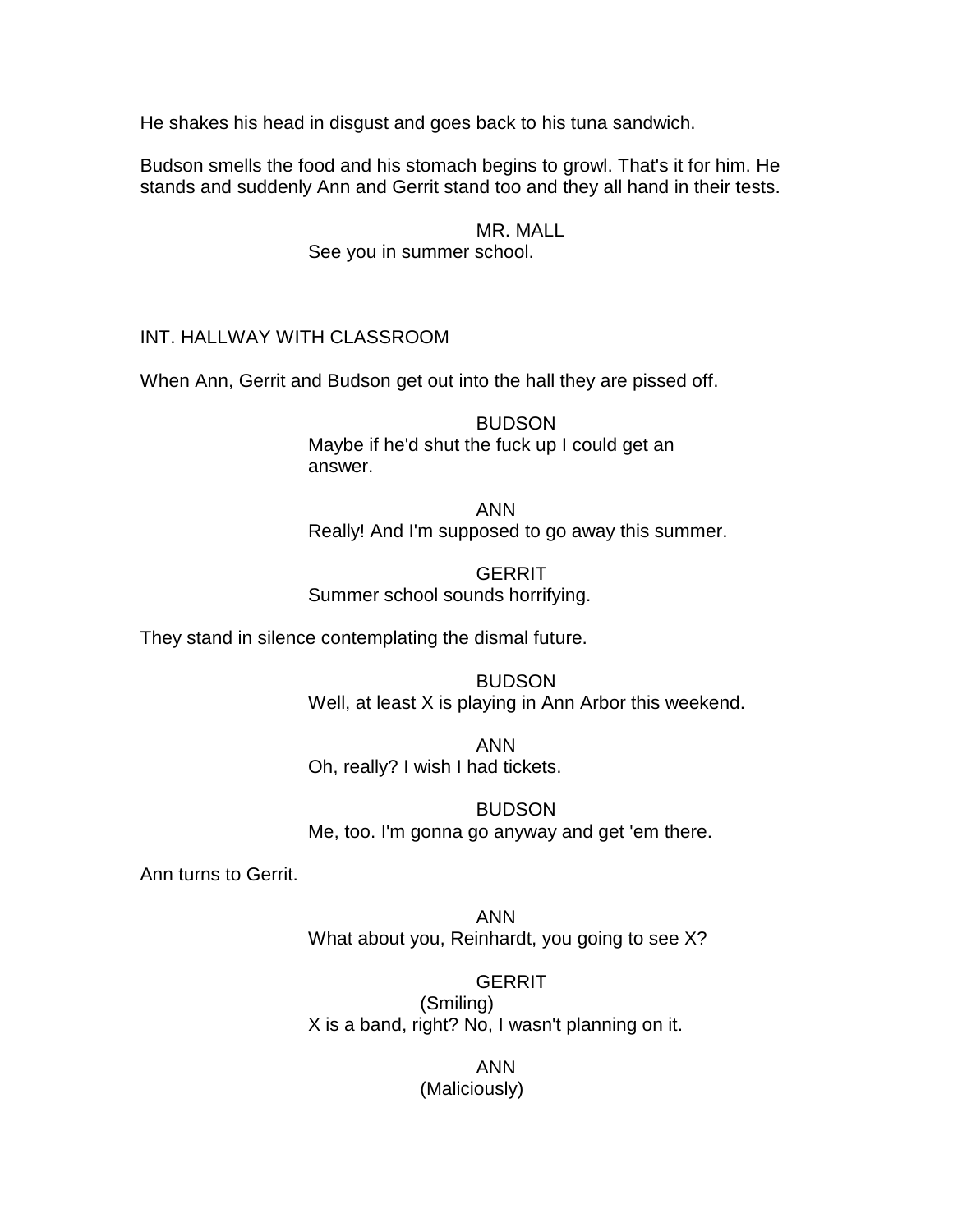Have you ever been to a rock concert?

Gerrit looks from Budson to Ann and puts his hands in his pockets.

BUDSON Come on, you've got to have been to a concert, dude, this is the 80's.

**GERRIT** Just cool out, I've been to a rock concert. Gimme a break.

Ann shoves her face directly into Gerrit's..

## ANN

Which one?

**GERRIT** 

Which one? My parents and I saw Anne Murray at Pine Knob a couple of years ago.

Budson and Ann look at each other and burst out laughing and both say at the same time.

BOTH

Anne Murray

BUDSON

This isn't the 1880's.

ANN

Face it, Reinhardt, you're a loser.

She walks away still laughing.

Gerrit shakes his head and blinks.

# **GERRIT**

I can't believe how unbelievably cruel she is to me. I've had a crush on her for six years and she won't even give me a chance.

## BUDSON

I went out with her.

# **GERRIT**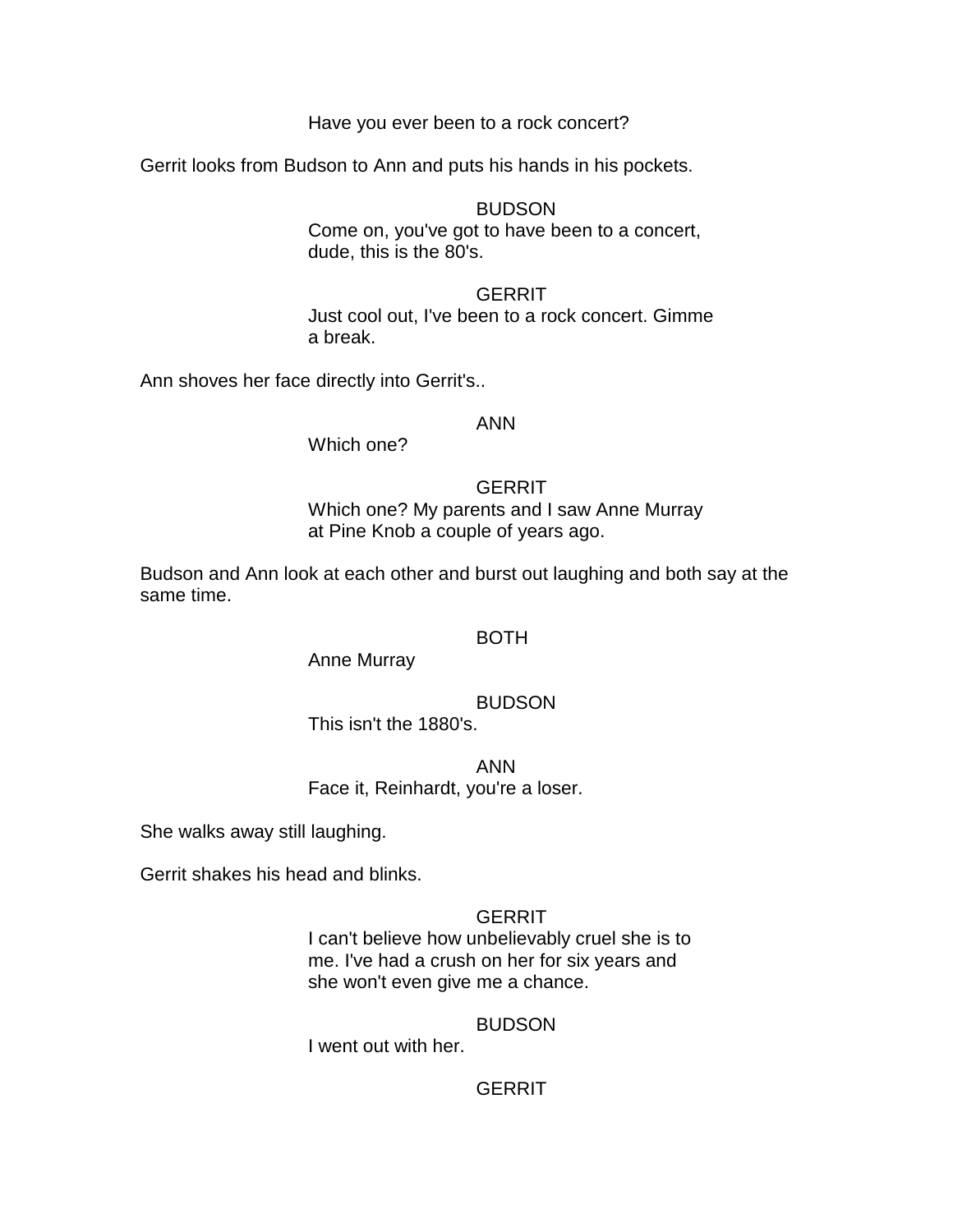(In total shock) What? She went out with you? I'm gonna shoot myself.

BUDSON Thanks a lot, that was really nice.

**GERRIT** Sorry. I didn't mean it that way.

BUDSON That's all right. Just chill out, smoke a joint.

This is a novel idea.

**GERRIT** A joint... ? You mean of Marijuana?

## BUDSON

No, a joint of heroin.

**GERRIT** All right, let's smoke one.

## BUDSON

Cool. You got any?

# **GERRIT**

Me? No, don't you?

## BUDSON

Uh-uh, I'm all out. I know where you could get some though.

# **GERRIT**

Okay.

# BUDSON

Let's do it.

EXT. SUBURBAN STREET - DAY

Gerrit and Budson drive up the sunny suburban street in Gerrit's black '66 mustang.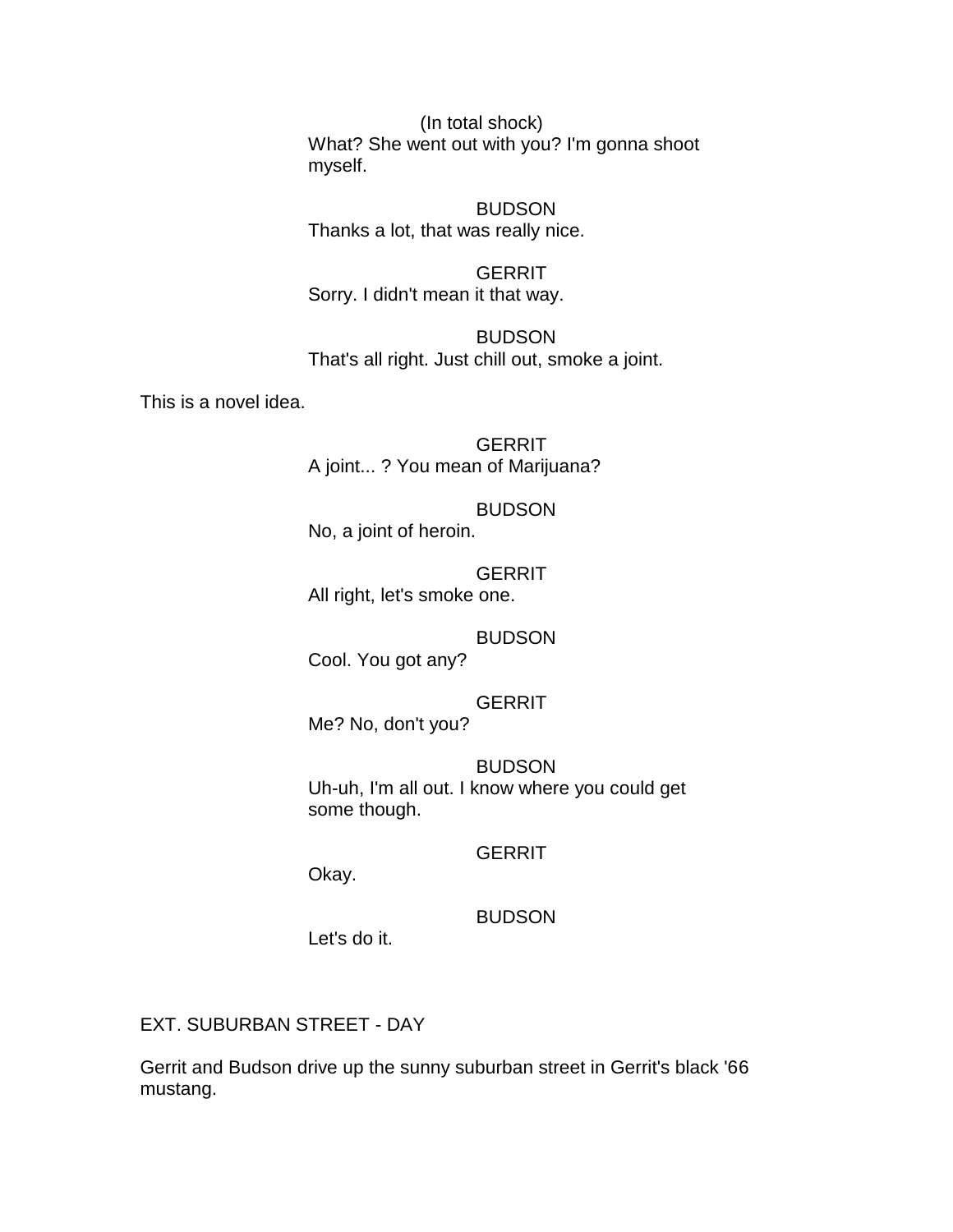#### BUDSON

Great car dude. You're not a *total* loser.

# **GERRIT**

Hey thanks. So ah, what's this guy, like a dope dealer or something?

### **BUDSON**

Yeah, a dope dealer. Haven't you ever bought any dope before?"

#### **GERRIT**

No, but I've smoked it a couple of times and nothing's happened.

### BUDSON

(Amazed) Man, how did we grow up three blocks from one another? It's like we're from different planets.

Gerrit's mind has wandered.

# **GERRIT**

Ann went out with you? I'm goin' crazy.

Budson points up ahead.

# **BUDSON**

The guy lives up around that curve.

# EXT. DEALER"S HOUSE - DAY

The mustang comes around the curve and comes upon four police cars with their flashers on. Gerrit panics.

# **GERRIT**

Oh, shit!

He slams it into reverse.

# BUDSON Don't panic, man, we didn't do anything.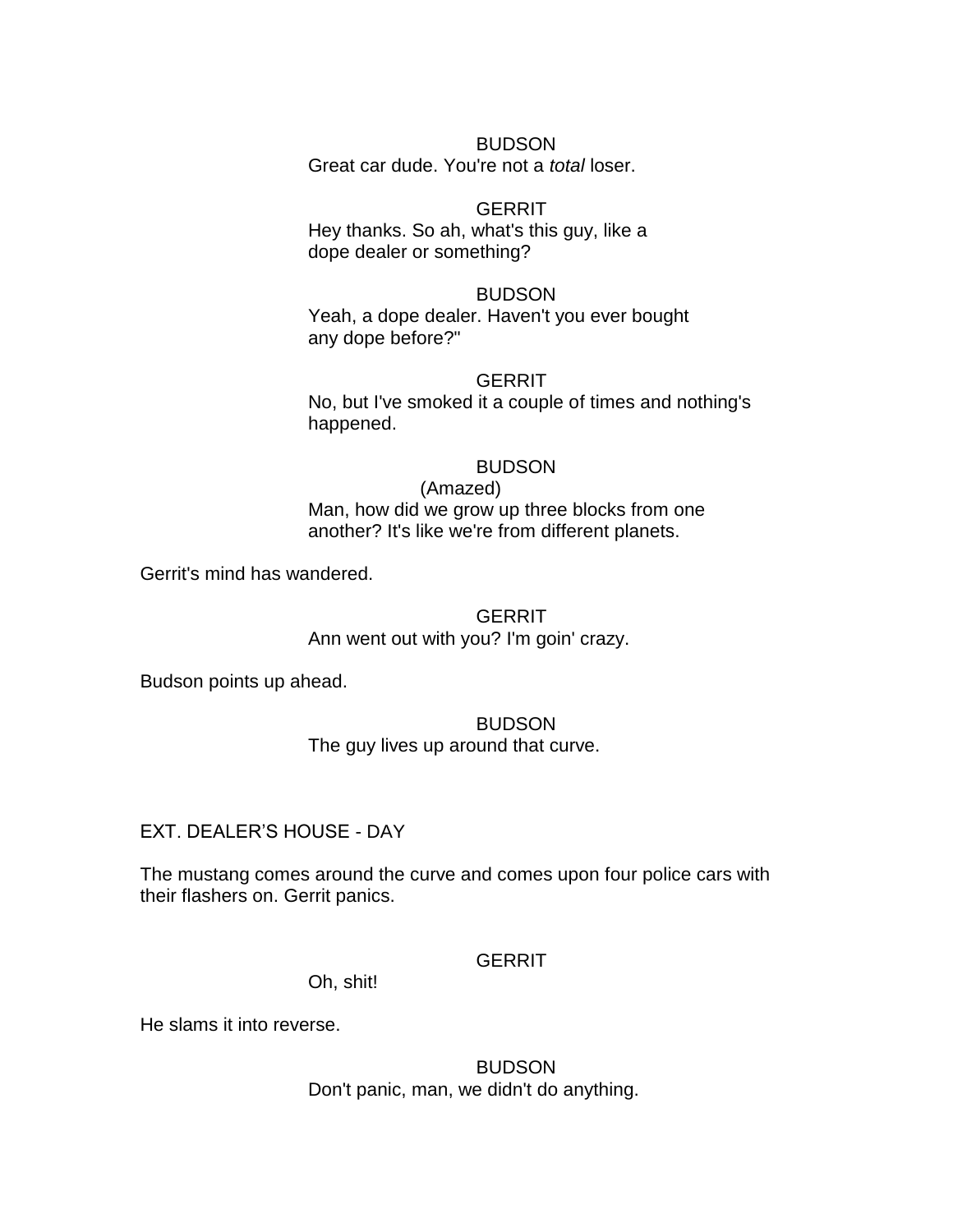### **GERRIT**

Yeah, but we intended to.

### BUDSON

Go back, it might not be him. It could be the guy next door.

### **GERRIT**

### What kind of neighborhood is this?

They slowly cruise past the house with police cars as the cops are bringing a guy out.

#### BUDSON

That's him, the poor sonuvabitch. It's okay though I know another guy.

#### **GERRIT**

Well, maybe we should just forget it. I mean, who really cares anyway?

#### BUDSON

I can see why Ann's been turnin' you down for six years, you're a bore.

### **GERRIT**

Now I'm a bore? I've been called everything in the damn book today: dull, stupid, boring. Maybe I should find a hole somewhere and climb into it.

#### BUDSON

Dude, you gotta climb *out* of it, not *into* it.

### **GERRIT**

(Relenting) All right. Okay. Let's go see this buddy of yours. Where does he live?

#### BUDSON

Ann Arbor.

**GERRIT** Ann Arbor? That's 25 miles away.

### BUDSON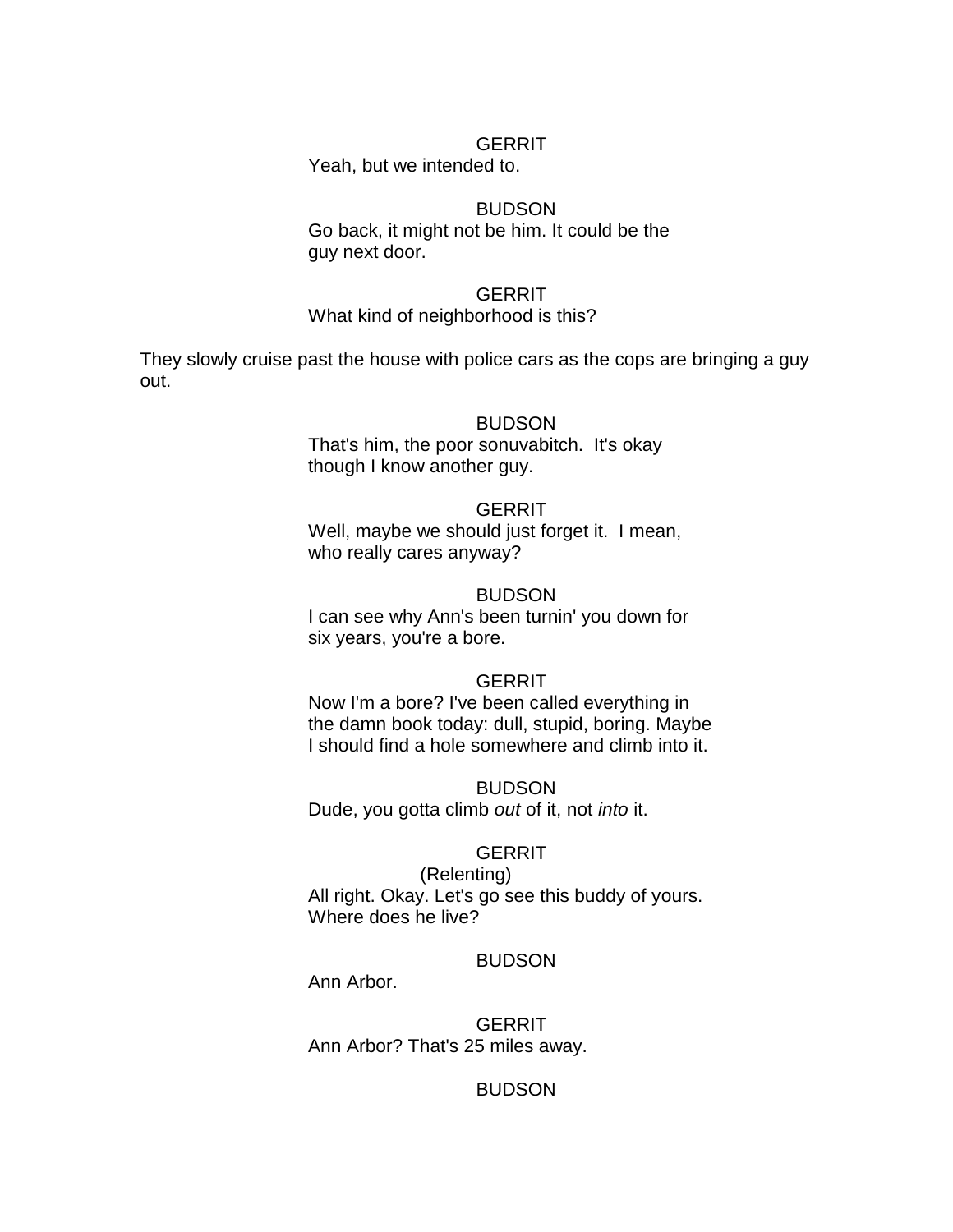Then forget it.

**GERRIT** 

All right, Ann Arbor it is.

EXT. HIGHWAY - DAY

It's a warm sunny spring day on a woodsy stretch of I-275. Gerrit drives along at the speed limit and Budson goes through his wallet.

BUDSON

How much money you got?

**GERRIT** I don't know, thirty or forty dollars.

# BUDSON

That's cool, we can get something decent for that. I wish I had some bucks.

# **GERRIT**

Get a job.

# BUDSON

Whoa, dude! Be cool. I don't want money that much. How long have you been working at Willy Lake Market?

**GERRIT** 

About six years. I'm assistant manager.

Budson finds something in his wallet.

# BUDSON

Oh, wow, I forgot I had this.

He takes out a flattened half a joint.

# BUDSON

A buddy of mine at college in Florida sent me this.

Gerrit watches as Budson takes out his key ring (Which is a bottle opener), isolates a single key which is in fact a roach clip, affixes the joint to it and lights it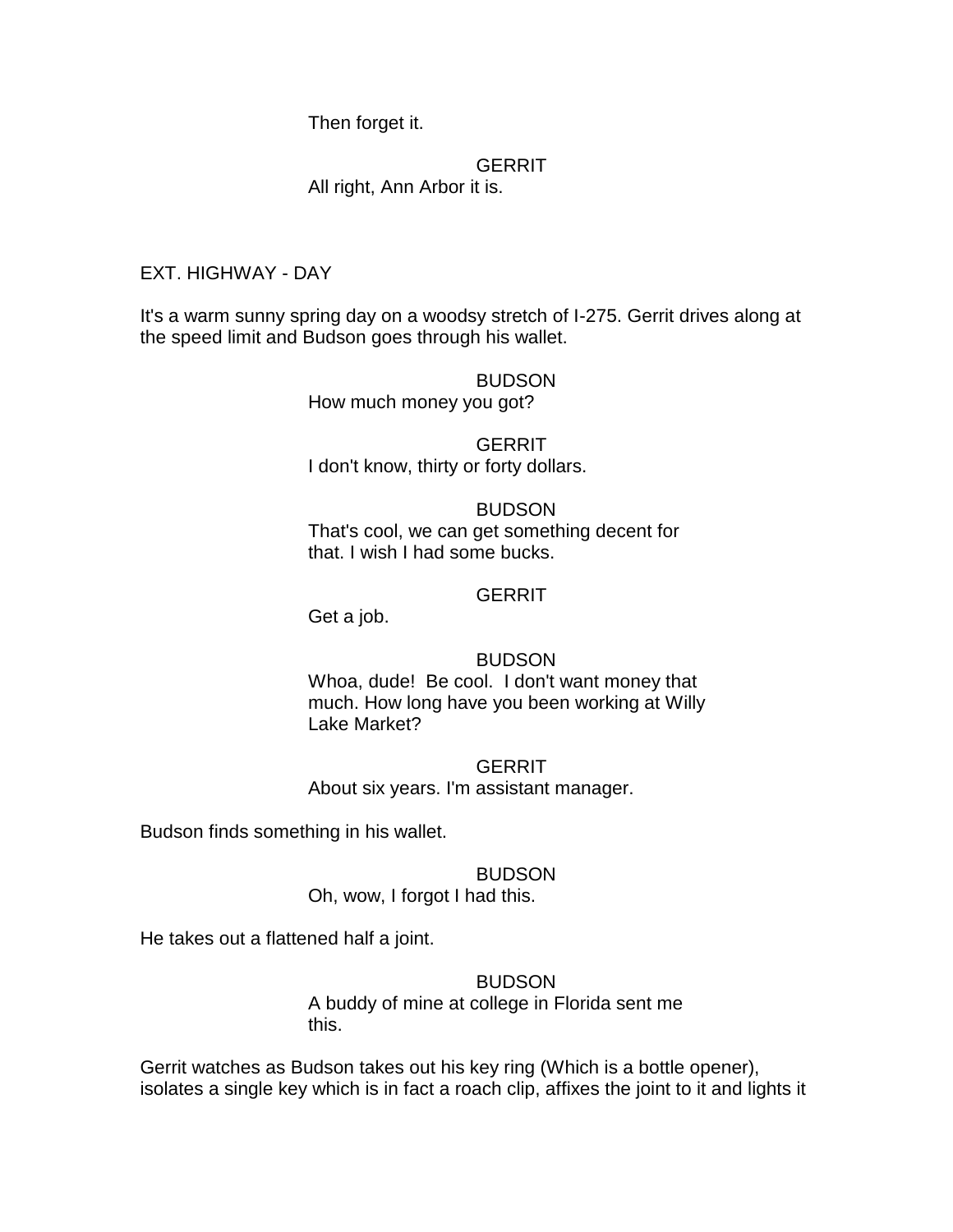up. He takes a puff, coughs and hands the key ring to Gerrit who awkwardly takes it. He brings it to his lips, inhales, glances to his left out the window and sees an OLDER COUPLE in a big Buick directly along side of him looking right at him and sneering.

### **GERRIT**

Oh, shit.

Gerrit lowers the roach between his legs and slows down.

The sneering older couple look away in disgust, pull ahead and the woman brings a big green plastic bong up to her mouth, takes a big hit and passes it to her husband. They speed up and disappear.

Gerrit and Budson are a bit surprised at the sight of this and go back to their roach. Budson takes another hit, passes it to Gerrit, who takes a hit, goes to pass it back and there's nothing on the end of the key clip.

## **GERRIT**

Huh, I wonder where...

He quickly realizes his crotch is burning and the car begins swerving from lane to lane.

Budson pulls a cassette tape from his pocket.

# BUDSON

Mind if I put on a tape?

# **GARRIT**

No, go right ahead.

Budson puts on a tape of the band X. They are very loud heavy metal. Gerrit winces.

# **GERRIT**

Could you turn it down?

# BUDSON

Whatsa matter, don't you like it?

## GARRIT

Well, it's okay. I'd rather listen to my own music.

BUDSON Oh yeah, what have you got?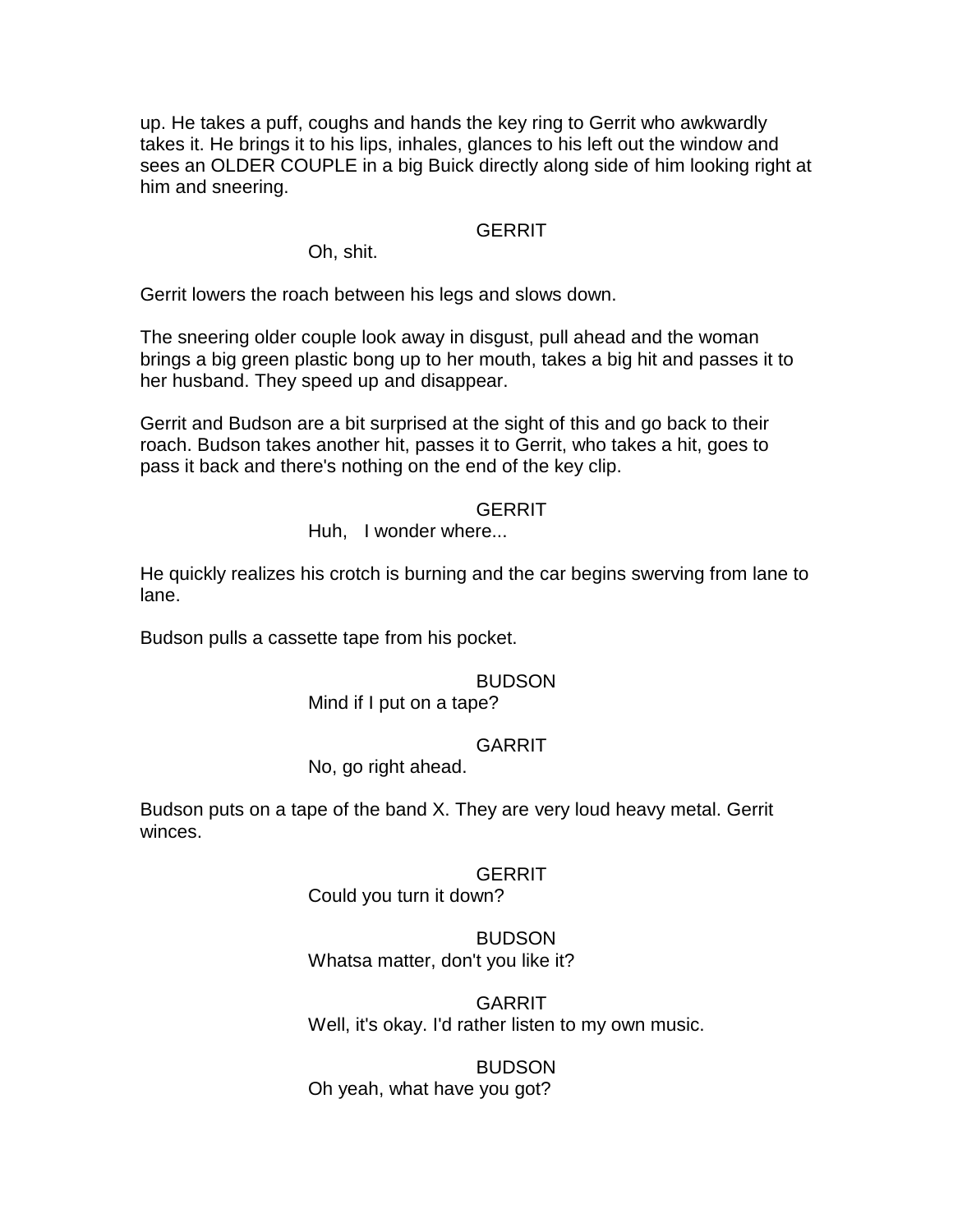Gerrit points at the glove box.

# **GARRIT**

## Put on some Ozzie.

## **BUDSON**

# Ozzie? Sure, that's cool.

He opens the glove box, reaches in and pulls out "Ozzie Nelson's Greatest Hits." Budson looks at Gerrit with real pity in his eyes.

## BUDSON

Dude.

# INT. MAIN OFFICE OF WYLIE E. GROVES HIGH SCHOOL

School is still in session and Mr. Mall enters the office with the pile of test papers in his hand. He speaks to a guidance counselor who is in her mid-fifties, wears a full length black dress and looks like VAMPIRA.

### MR. MALL

There's going to be a big turn out for summer school this year. The students this year are worse than I've ever seen in my ten years of teaching.

#### VAMPIRA

Well, if you'd been around as long as me then you'd know that they are a major improvement over the students of the late 60's and early '70s.

MR. MALL Hey, that's when I was in High School.

# VAMPIRA

### Yes, well, you'll excuse me...

The secretary behind the counter holds up the telephone receiver.

SECRETARY Mr. Mall, there's a call for you. Your wife.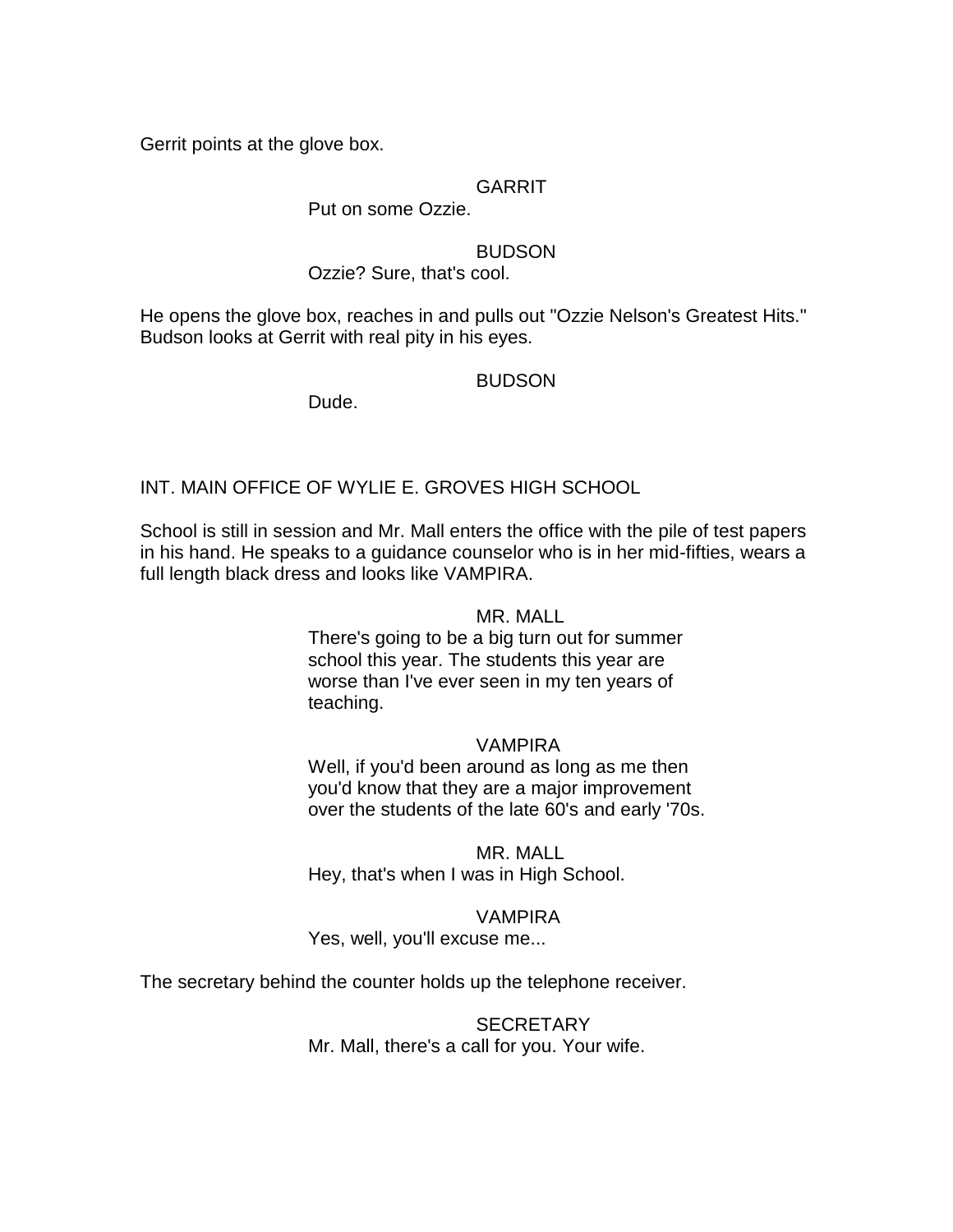Mall looks around the office which is filled with kids and counselors and sundry others.

MR. MALL

I'll take it in there.

He goes over to a little room with glass walls and P.A. equipment and takes his call after shutting the door.

MR. MALL

Hello dear.

# INT. KITCHEN OF THE MALL RESIDENCE

CYNTHIA MALL, a good-looking lady in her mid-thirties, attired in a conservative gray business outfit, sits at the kitchen table. Out the window behind her a clock tower is visible.

#### **CYNTHIA**

Jim, make sure to get home early today, we have a lot of things to do.

MR. MALL Things to do? What things to do?

**CYNTHIA** You have no idea what I'm talking about, do you?

## MR. MALL

No, and I'm pretty busy so could you spare me the dramatics and get to it.

## CYNTHIA

You prick! I'm not one of your students, don't talk to me like I'm seventeen!

## MR. MALL

Excuse me, I'm sorry. Now what things do I have to do?

# **CYNTHIA**

Well, you have to get ice and liquor, amongst other things, does that give you a clue?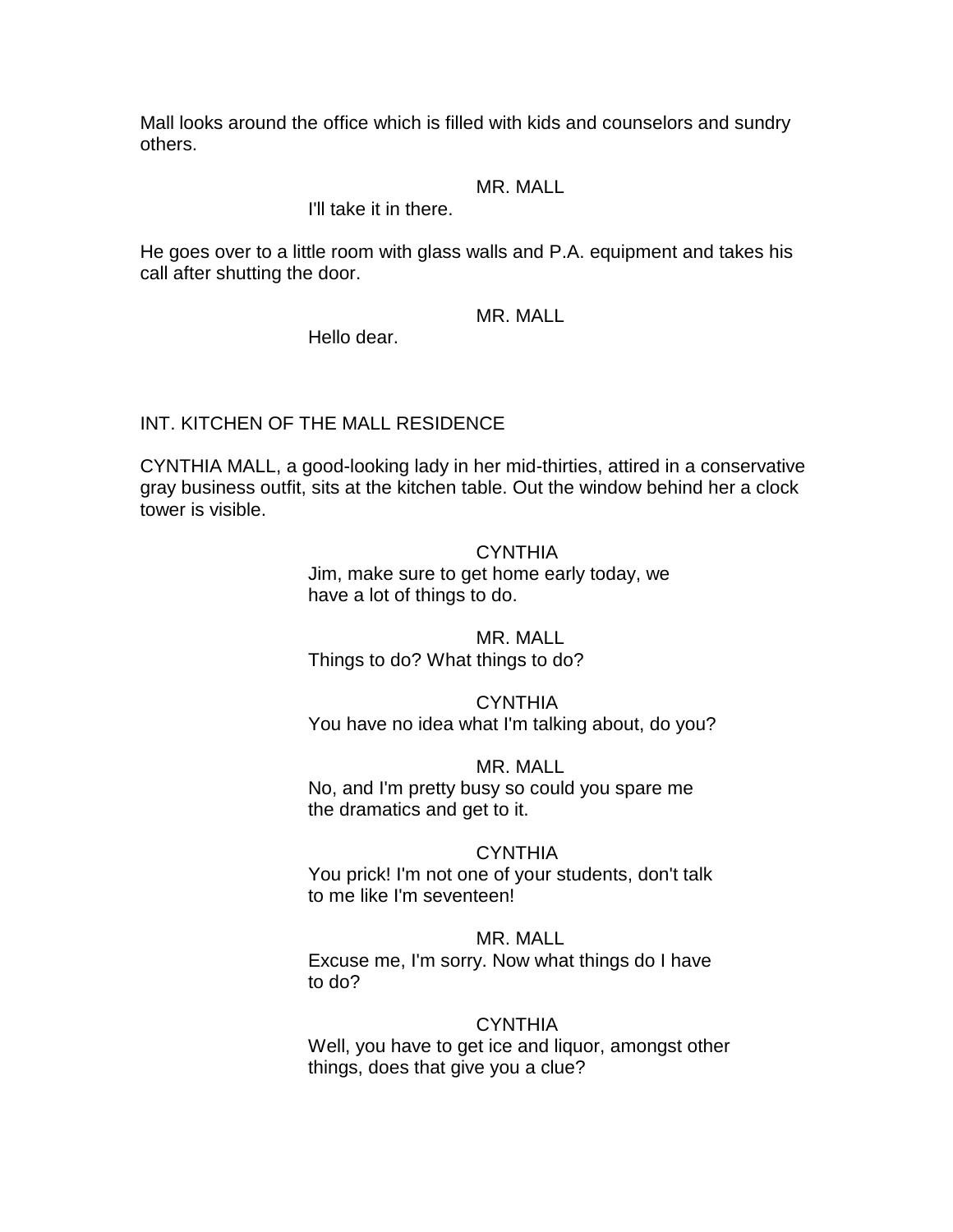### MR. MALL

We're having a party... for our anniversary, right?

#### **CYNTHIA**

You've won the grand prize. And if you stretch your memory you'll recall that my boss and his wife are invited, so this means quite a lot to me and I'd be very pleased if you don't blow it off.

## MR. MALL

Can we not get into this now. I've got finals to deal with.

# **CYNTHIA**

(Derisively) Finals. That's been your excuse to do nothing for the past two weeks.

#### MR. MALL

Cynthia, you are succeeding in making me very angry.

#### **CYNTHIA**

That's fine, maybe you'll remember what I'm saying to you.

# MR. MALL

Oh, Goddamn it anyway!

Mr. Mall slams his pile of finals down next to the P.A. equipment, right on the key for the microphone.

#### **CYNTHIA**

I'm leaving for the caterer at 5:00 whether you're here or not.

INT. SWIMMING POOL

Ten swimmers are on their marks and ready to go. The coach stands with a stop watch and blank gun. Mr. Mall's voice comes through the speakers on the wall.

MR. MALL (O.S.)

Then go!

The swimmers all dive into the water. The coach looks quizzically at his unfired gun and stopped stop watch.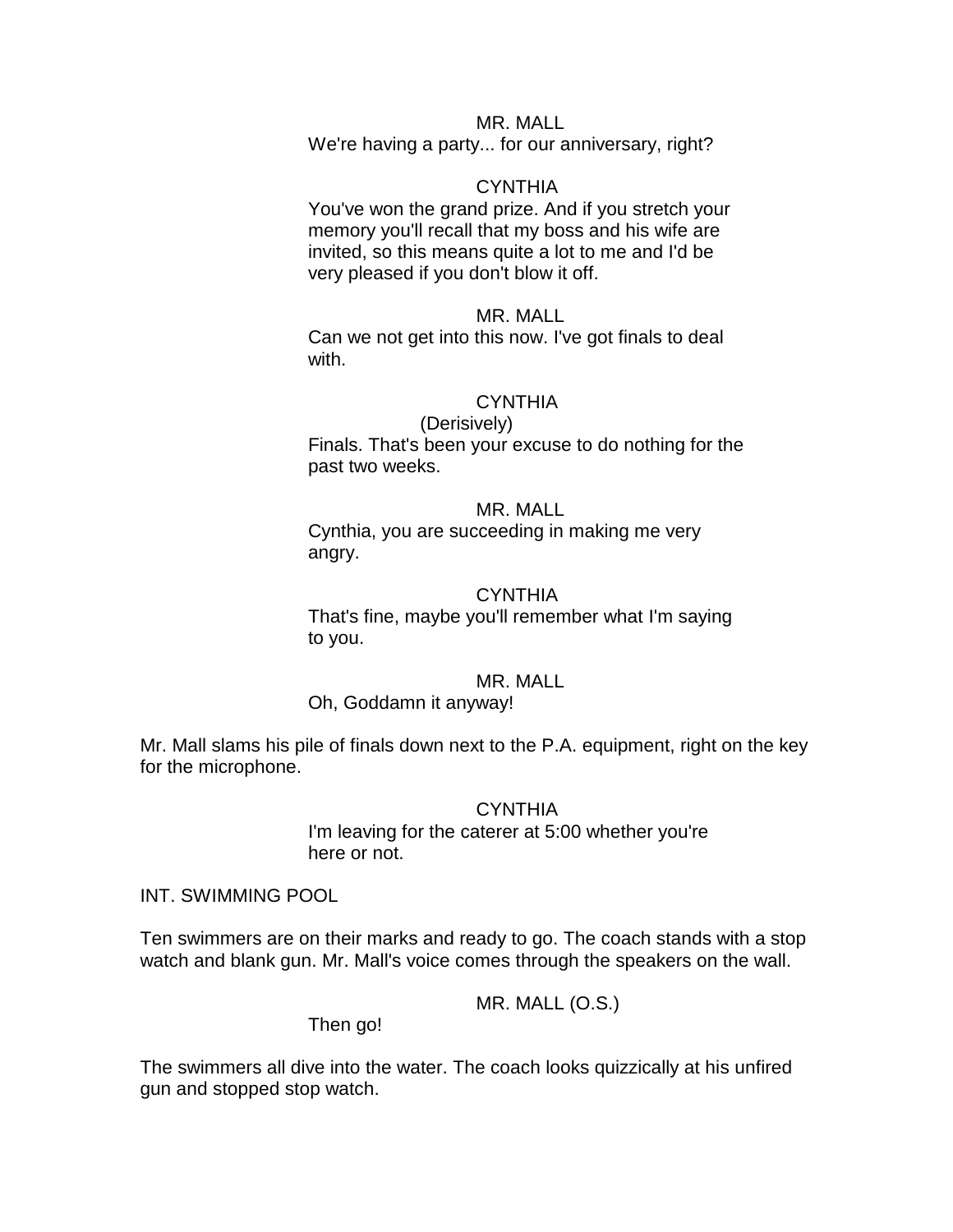## INT. HALLWAY

A multitude of students stand looking up and listening to Mr. Mall's voice emanating from the speakers.

> MR. MALL (O.S.) I have to get these finals graded and it's not an excuse to not have sex with you.

INT. P.A. ROOM IN OFFICE

Mr. Mall picks up his stack of finals, in turn shutting off the microphone.

MR. MALL I'll see you at 5:00. Good bye.

He hangs up.

EXT. ANN ARBOR - DAY

Gerrit and Budson drive around the quaint town of Ann Arbor, past many buildings making up the campus of University of Michigan.

> **GERRIT** So where does this guy live?

BUDSON He used to live in a dorm, but I heard he moved.

## GARRIT

Yeah, so?

**BUDSON** So we're gonna have to find him.

**GARRIT** Have you go any clues?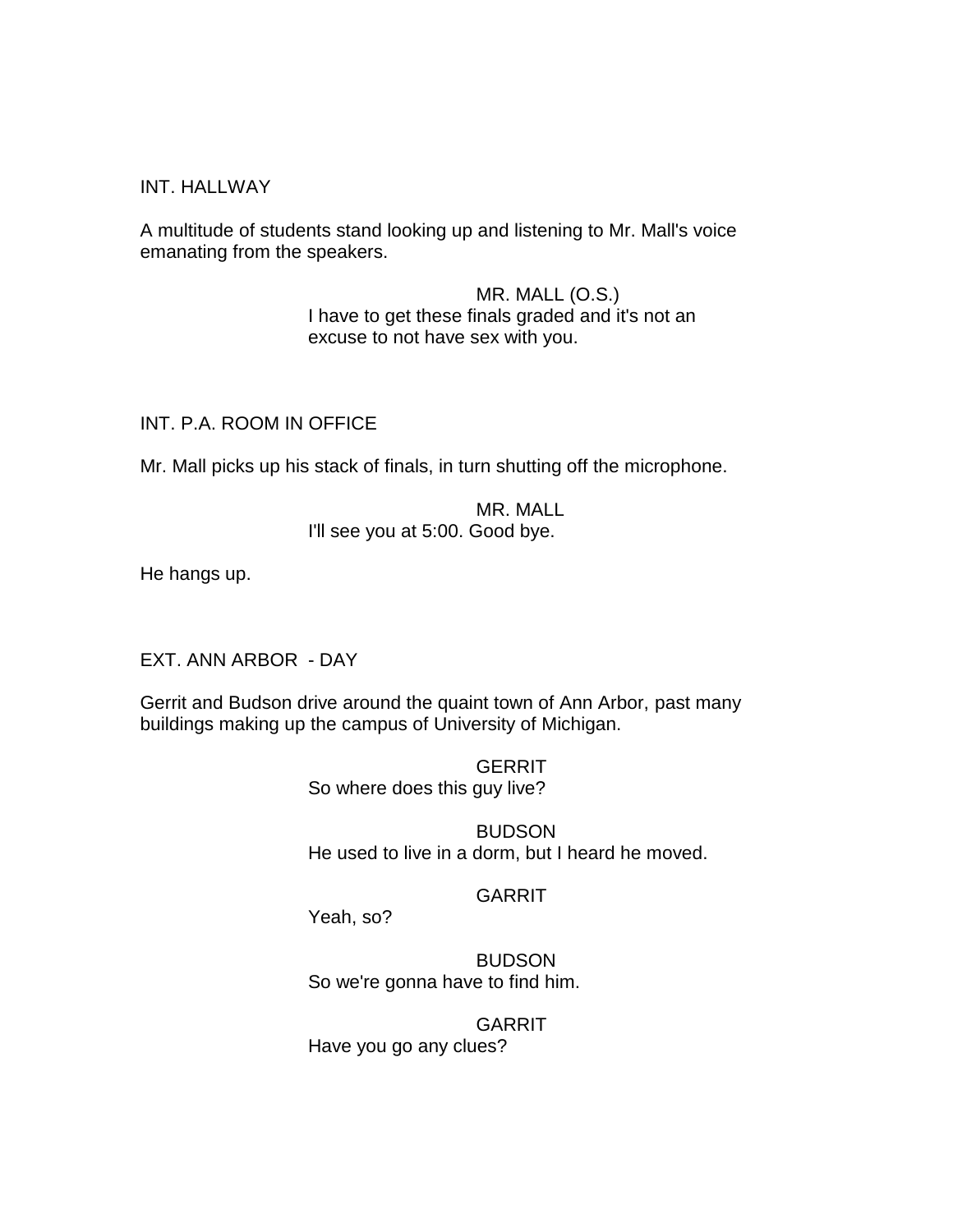They are just passing a football field where guys in pads and uniforms are practicing.

# BUDSON Yeah, stop here. He's a football player.

# GARRIT

He's a football player dope dealer?

# BUDSON

# Yeah. Helluva partier.

# EXT. FOOTBALL FIELD

They park the car and head over to the field.

## BUDSON

His name's Tim Chudnow, he's a big dude. You ask those guys over there, I'll ask these guys over here.

As they split up and head to different sides of the field, a player holding the football breaks away and runs for a touchdown. Unfortunately, about eight big guys on the other team catch up and totally cream him. When they've peeled everyone off of him the football player is completely dazed and has to be taken out of the game.

Gerrit tries to ask the coach.

# **GERRIT**

Excuse me, do you know a guy by the name...

The Coach ignores him.

# **COACH**

### (Walking away) Let's get it moving out there!

Gerrit shrugs and steps up to the dazed football player that just got creamed.

**GERRIT** You know a guy named Tim Chudnow?

# DAZED FOOTBALL PLAYER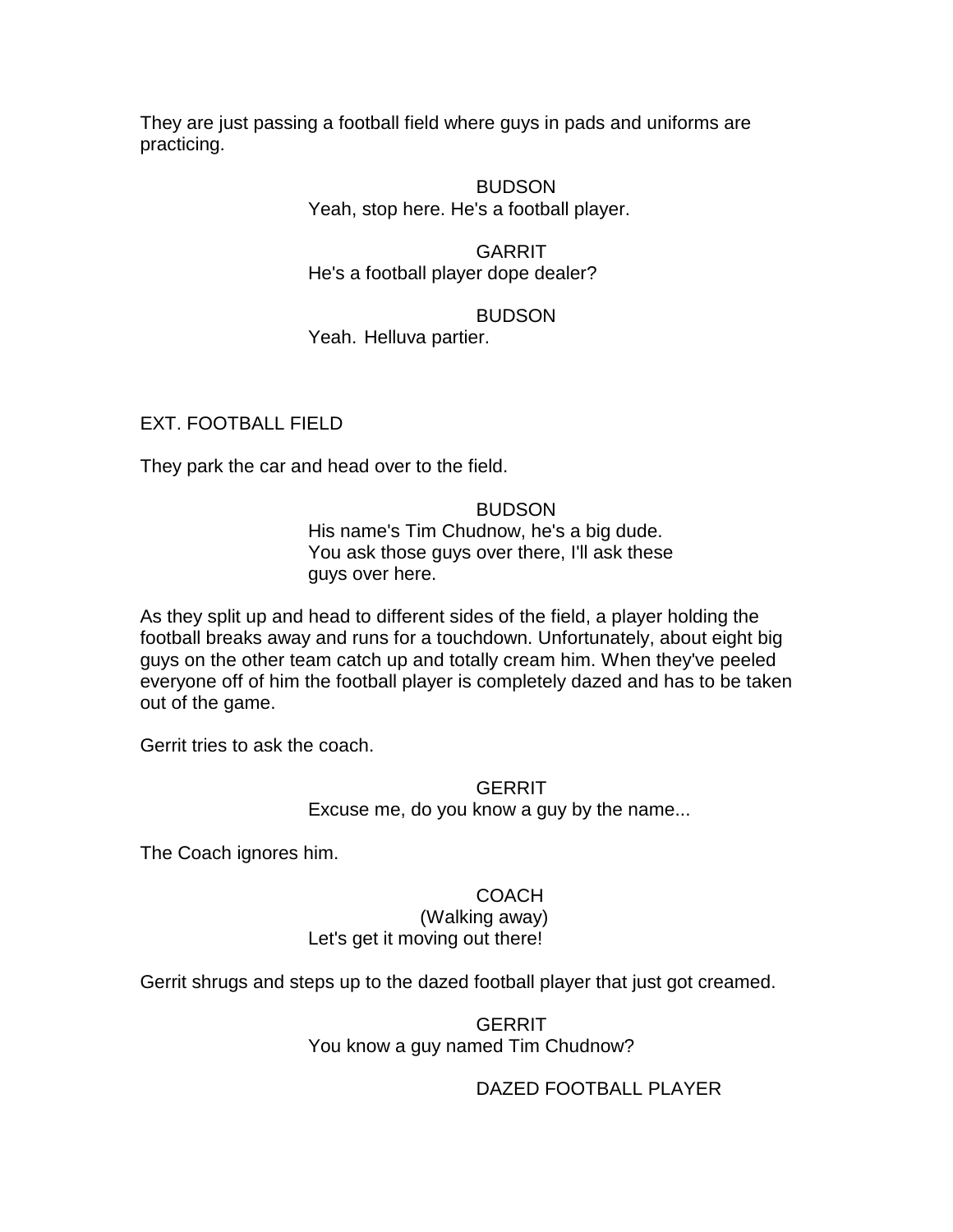# I'm in now?

He runs back into the game and immediately gets creamed again.

Gerrit covers his eyes.

Budson, on the other side of the field, is having even less luck. He asks a particularly huge player who is trying to pay attention to the game.

BUDSON

Do you know--?

HUGE PLAYER

Huh?

BUDSON

Tim Chudnow?

There is no answer so Budson tries a different approach.

BUDSON

Uh, Dope?

# HUGE PLAYER

What? Don't call me a dope!

He punches Budson in the nose.

On the other side of the field, Gerrit spots a really big black football player with the biggest muscles he has ever seen.

# **GERRIT**

(Politely) Excuse me, you don't happen to know a fellow named Tim Chudnow, do you?

## **CHUDNOW**

I'm Tim Chudnow.

**GERRIT** Oh really, well Brett Budson--

**CHUDNOW** (Very annoyed) --That little creep! Are you friends with him?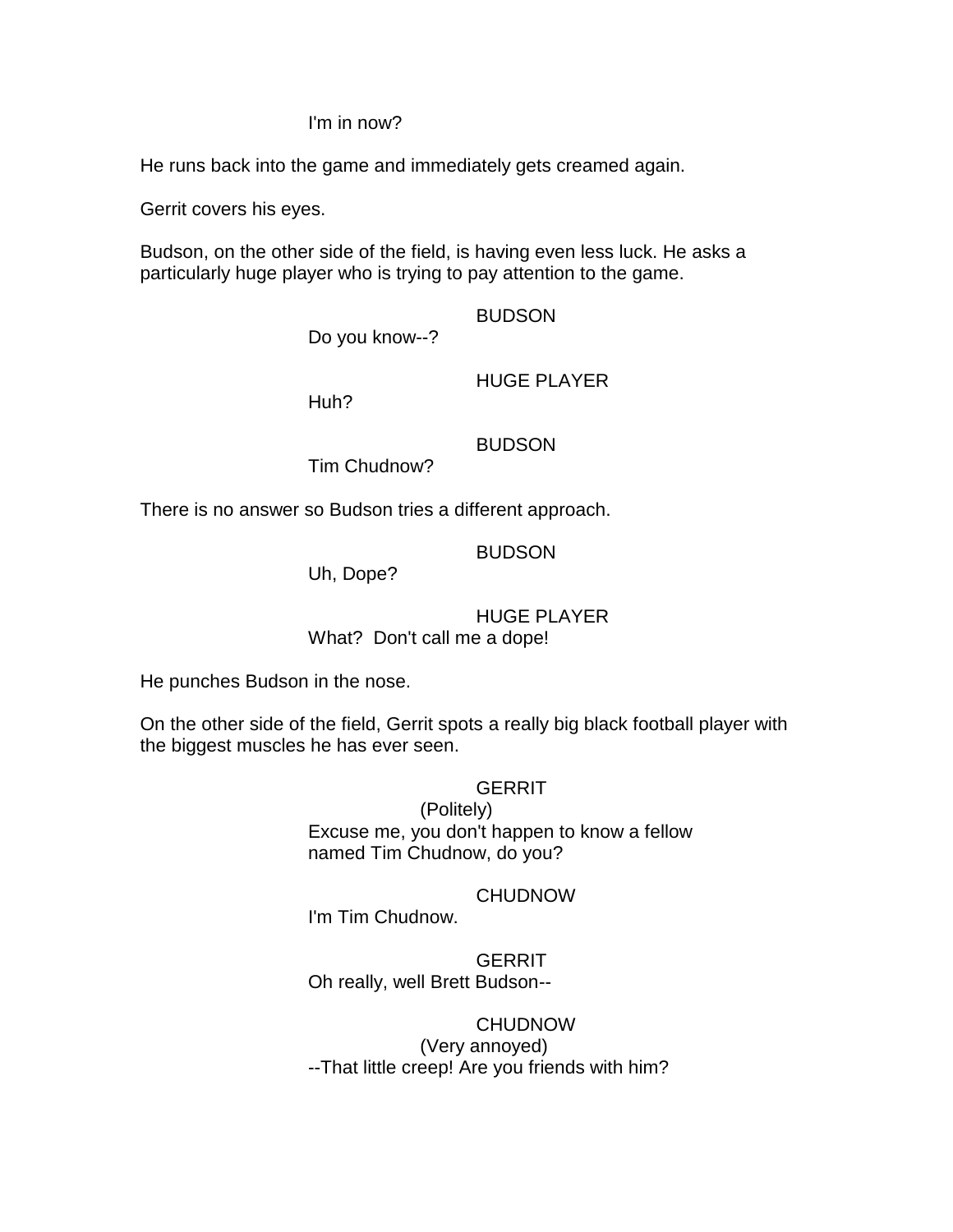#### **GERRIT**

Me? No, I hardly know him.

#### CHUDNOW

Well, he owes me fifty bucks and if you see him you tell him I'm gonna kill him!

**GERRIT** I'd be happy to, and it was really good meeting you.

Gerrit quickly walks away.

Budson and Gerrit rendezvous near the car. Budson is holding his nose.

BUDSON I can't believe that guy hit me.

Gerrit takes Budson's arm and leads him to the car.

**GERRIT** If we don't get outta here you could be in a lot worse trouble.

# BUDSON

What'ya mean?

**GERRIT** I saw Tim Chudnow and he says you owe him fifty bucks and he's gonna kill you.

**BUDSON** I can't believe he still remembers that.

## **GERRIT**

He does.

# BUDSON

Maybe we can find someone selling in the diag.

He points to a large open area between classroom buildings across the street.

BUDSON

Keep your eyes open for someone who looks cool.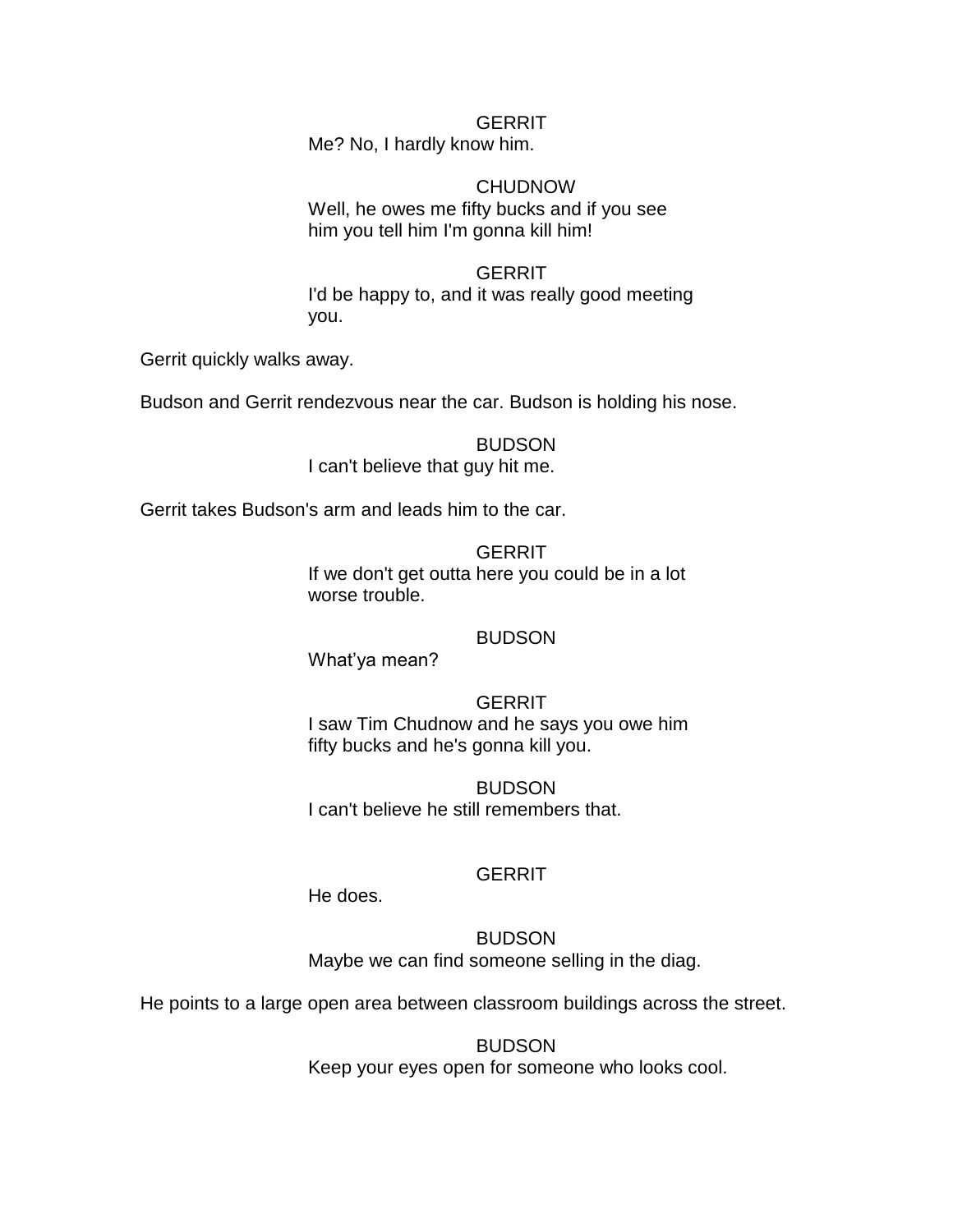EXT. DIAG - DAY

They walk over to the diag and scrutinize the passersby. There seems to be an overabundance of elderly ladies and gentlemen sauntering past, some with the aid of canes and walkers.

# **GERRIT**

Not exactly what I'd call a hip crowd.

#### **BUDSON**

Chill out, dude, there's somebody.

He points out a black fellow wearing a loud paisley shirt walking alone.

**GERRIT** What makes that guy cool? Being black or being under sixty?

#### BUDSON Pretty funny, Reinhardt, watch this.

Budson approaches the guy.

#### **BUDSON**

Excuse me, you know where we can score some pot?

The black guy stops, looks Budson over, then looks to Gerrit.

#### PAISLEY SHIRT

Sure. How much you got?

# BUDSON

# (Smiles)

Thirty.

PAISLEY SHIRT

You got a car?

**BUDSON** 

Sure.

PAISLEY SHIRT

All right, come on.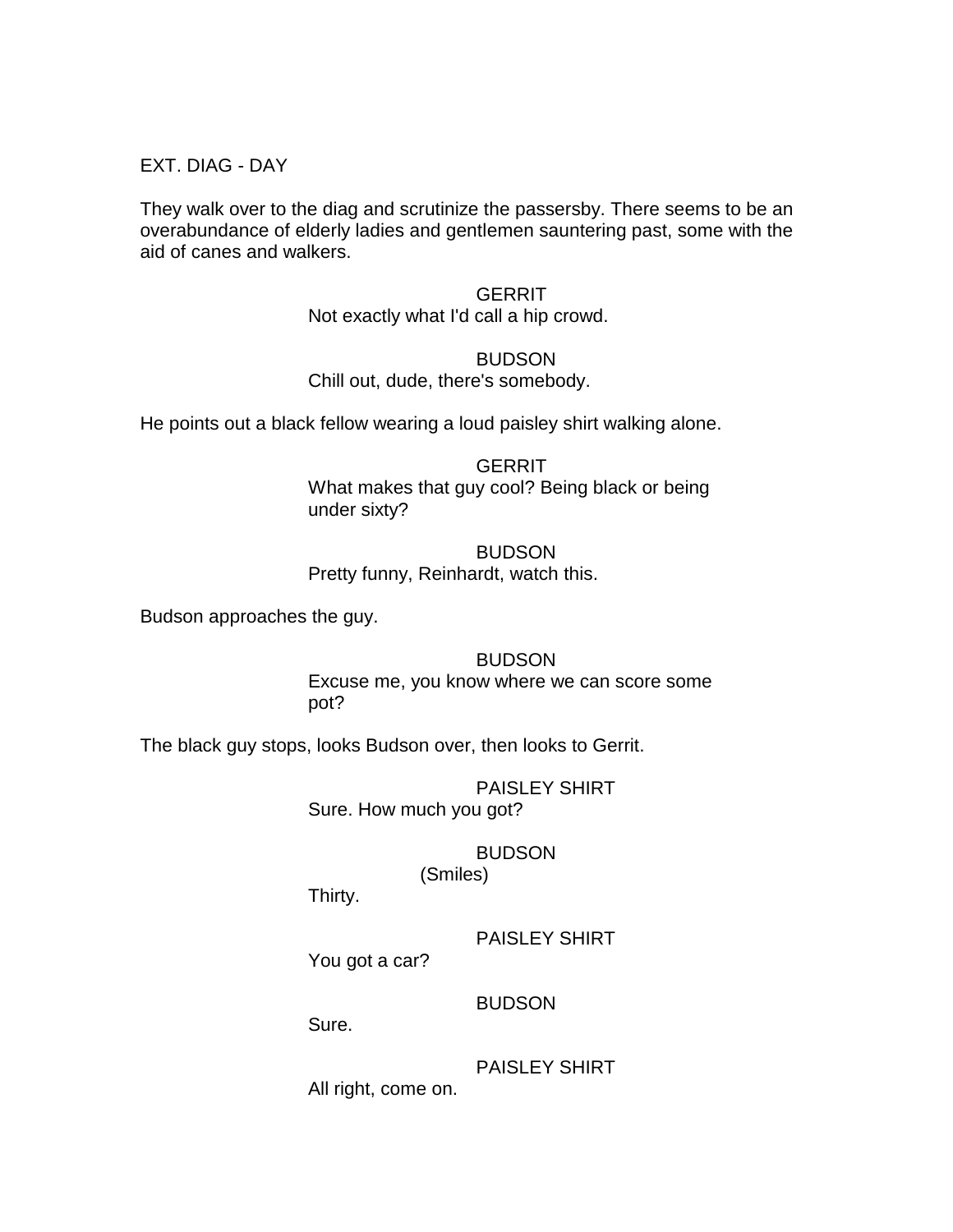Budson turns to Gerrit.

# BUDSON

# We've scored.

The football scoreboard lights up, a huge crowd roars, hats fly past.

EXT. ANN ARBOR - DAY

The mustang drives past campus to downtown Ann Arbor, where the streets become narrow and one way. They turn left down another. Then left, then right.

# PAISLEY SHIRT

Right here.

# EXT. APARTMENT BUILDING - DAY

They stop in front of a nondescript brick apartment building.

# PAISLEY SHIRT

This friend of mine, he doesn't like to meet new people, you understand.

# BUDSON

Oh, sure.

# PAISLEY SHIRT

So you just gimme the money and I'll be right back.

Gerrit looks from Budson to Paisley Shirt who smiles reassuringly, then shrugs, goes into his wallet and removes thirty dollars, leaving himself three ones, and hands it over.

# PAISLEY SHIRT

Okay you just wait here, I'll be right back.

He gets out of the car and they watch him go inside.

# **GERRIT** So, uh... what did you and Ann do when you went out?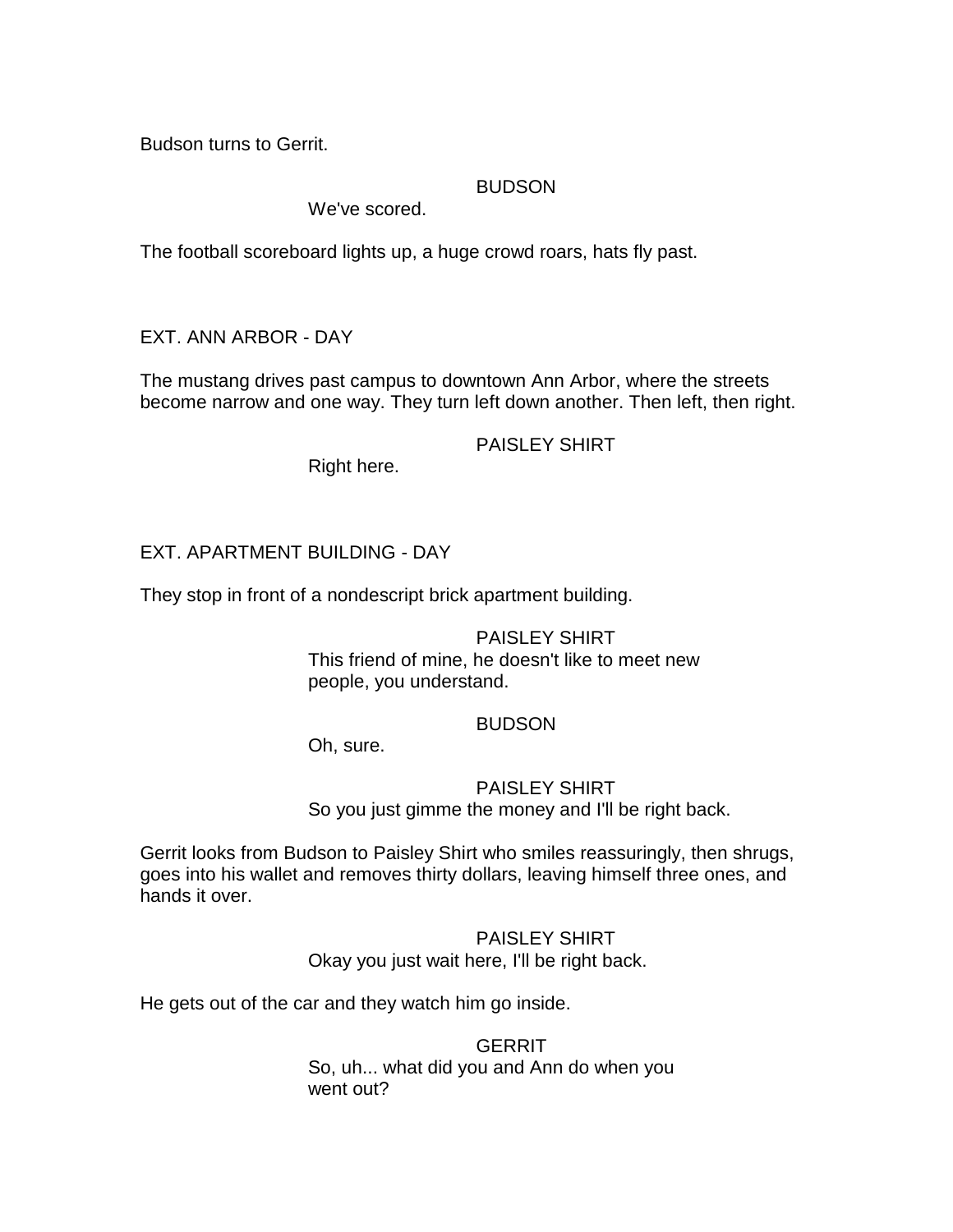Budson gives him a sidelong look.

# BUDSON

What"dya mean "do"?

**GERRIT** Well, did you go to a movie, or a party, or what?

BUDSON We went and played video games, why?

**GERRIT** (Appalled) Video games? Oh God, what a loser thing to do.

# **BUDSON**

(Defensive) Hey, dude, she won't even go out with you.

**GERRIT** I know, but video games? Jesusl

BUDSON She gives good head.

# **GERRIT**

*What?!!*

BUDSON (Laughing maliciously)

Just kidding.

Gerrit glances over at the apartment building.

## **GERRIT**

What's taking so long?

# **BUDSON**

Oh, they probably have to break it up and weigh it and shit like that...

They both look at the building for a long silent moment, then look at each other and speak simultaneously.

BOTH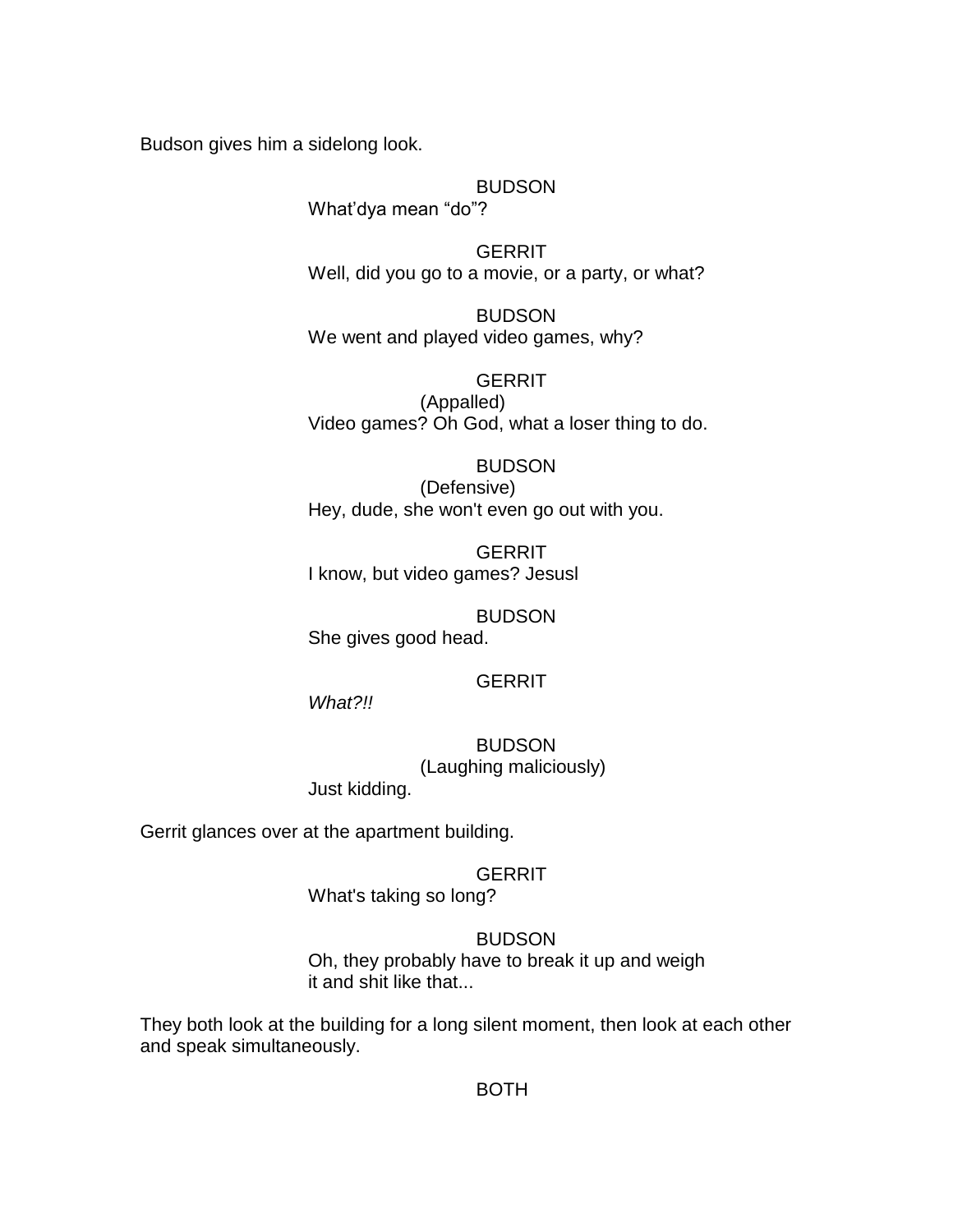*Oh, shit!*

They run to the front door of the building, which is open, and go inside.

# INT. APARTMENT BUILDING

They run up the hallway following it to the end; an illuminated sign reading "Exit" above a door.

# BUDSON (Outraged) No ...uh-uh, no fuckin' way!

# **GERRIT** Should we knock on some doors?

There are twenty doors.

# **GERRIT** Maybe we should just wait a while longer.

# EXT. APARTMENT BUILDING

A cigarette butt drops into a pile of four others on the street. Budson sits in the mustang and blows out the smoke.

# **BUDSON**

We're fucked. We've been ripped off.

## **GERRIT**

*I've* been ripped off. You just arranged it and came along for the ride.

## **BUDSON**

You're the one that wanted some pot, I was just doin' you a favor.

# **GERRIT**

Thanks!

Gerrit starts the car and pulls away from the curb.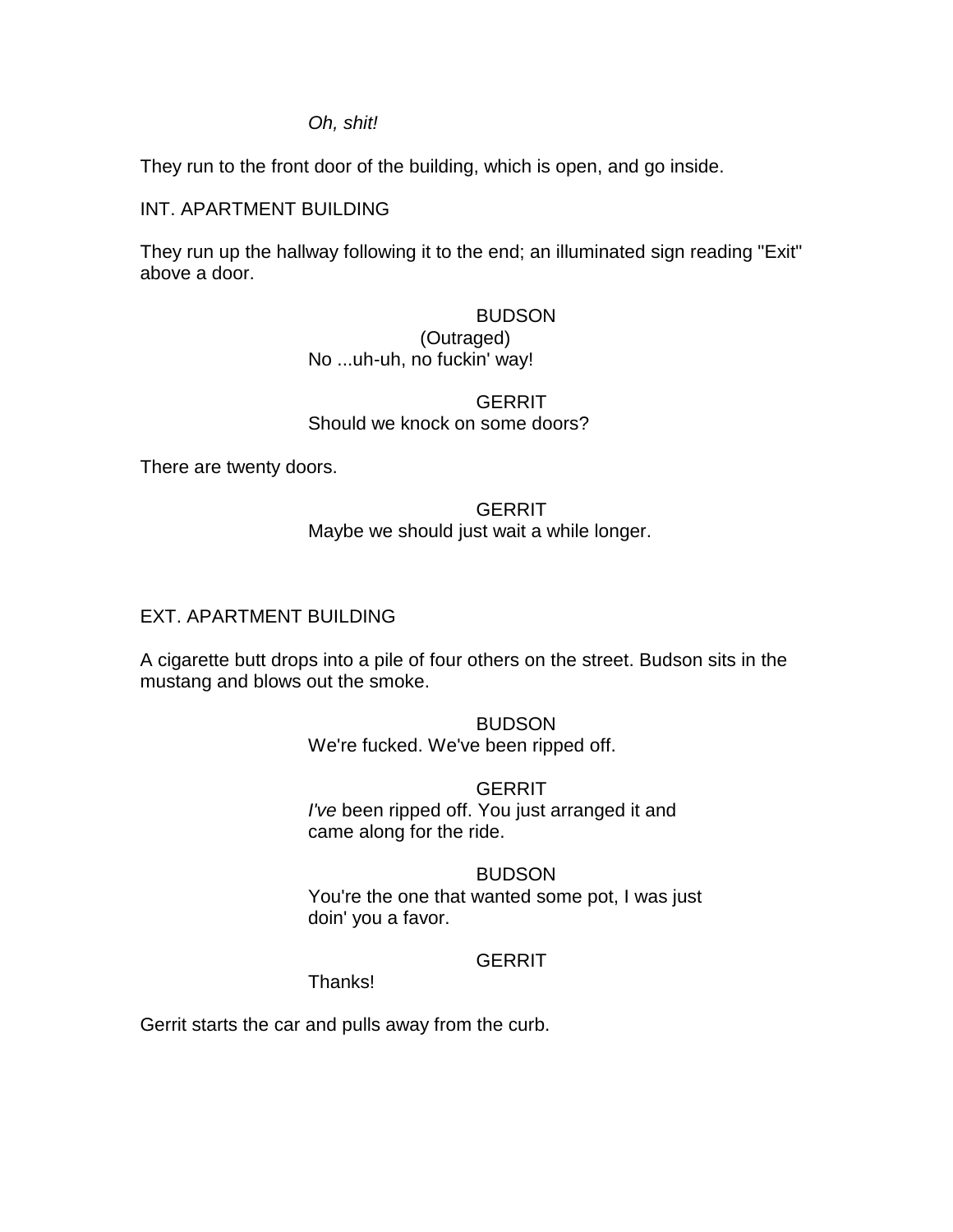INT. CAR

Budson turns to Gerrit.

#### BUDSON

Where are you goin'?

### **GERRIT**

Home. Where else?

### BUDSON

Come on, let's party. It's Friday night, besides, X is playing tonight. Maybe we can score some tickets.

### **GERRIT**

Have you got any money?

# BUDSON

No.

# **GERRIT**

Yeah, well I've got three bucks and I need gas, so let's just go.

# BUDSON

(Amazed) But then what are we gonna do tonight?

# **GERRIT**

(Very serious) I don't know about you, Budson, but I'm gonna get a little shuteye 'cause I've got a lot of studying to do and I work on Sunday.

#### BUDSON

Dude, you're a drag.

### **GERRIT**

No, you're a drag.

They drive along in silence, pissed off.

EXT. FREEWAY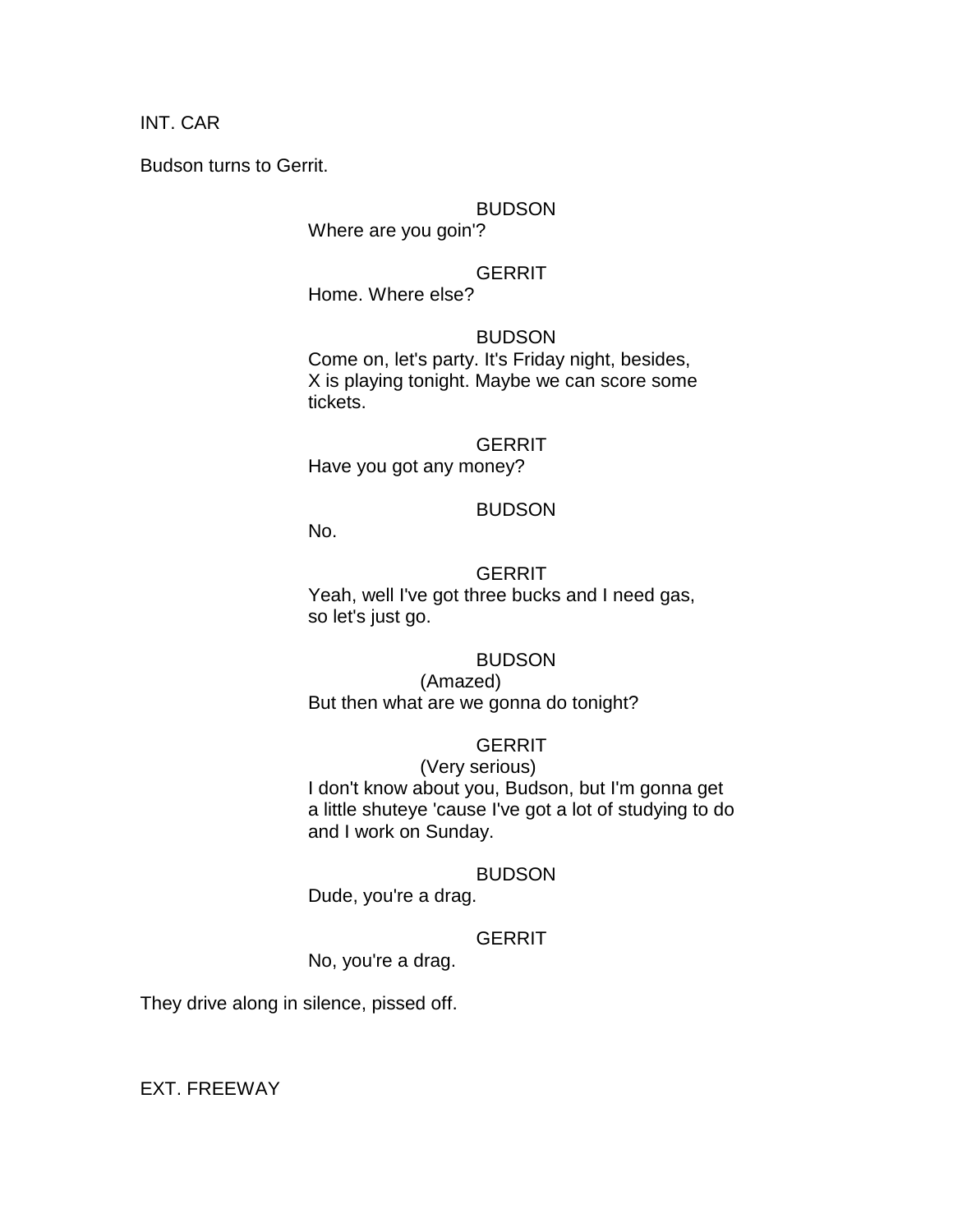Up ahead, near the entrance ramp to the freeway, is a hitch hiker. As they approach they both look more closely and suddenly the guy starts to run.

#### BUDSON

It's him!

Gerrit guns it, catches up to the guy in the paisley shirt and cuts in front of him. Budson and Gerrit are both immediately out of the car and after him. Gerrit's there first and tackles the guy, bringing him down onto the gravel shoulder on his face. A second later Budson is also there and the two of them grab the guy and turn him around.

## **GERRIT**

(Yelling) *Gimme my money!*

Budson waves his fist in the guy's face.

### BUDSON

*Hand it over!*

PAISLEY SHIRT Wait, I ain't got it. I spen' it.

Gerrit turns to Budson.

# **GERRIT**

He spent my money.

## PAISLEY SHIRT

I'm really sorry about what I did to you guys. Really.

Gerrit twists the guy's collar.

## **GERRIT**

So what did you do with the money? Did you buy pot?

# PAISLEY SHIRT

Uh, no, I didn't.

He reaches into his pocket and pulls out two tickets.

PAISLEY SHIRT

I bought these.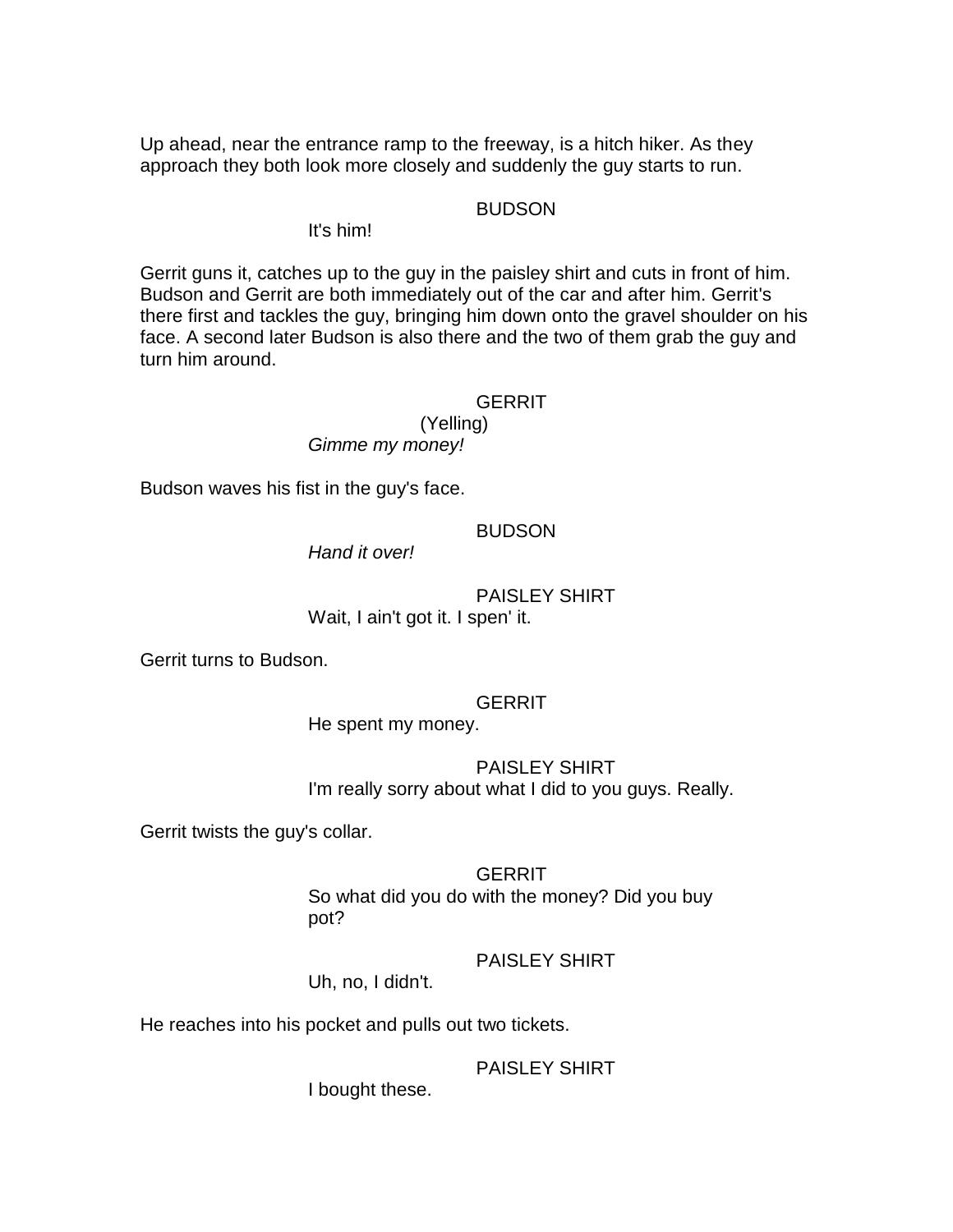Budson's eyes light up.

# BUDSON Oh wow! Are those tickets for the X concert?

PAISLEY SHIRT No, they're tickets for the O'Jays concert tonight.

It's like someone kicked Budson in he stomach.

# **BUDSON**

The O'Jays, oh man...

PAISLEY SHIRT What? The O'Jays are good, and these are front row seats. You'll have a great time.

Gerrit looks at Budson in disbelief.

# **GERRIT**

The O'Jays?

EXT. CONCERT HALL - NIGHT

The billboard says, "The O'Jays, Tonight, 8.00 p.m."

INT. CONCERT HALL

Budson and Gerrit enter the arena and come to a very quick realization -- they are the only white people amongst many thousands of blacks.

> **GERRIT** (Nodding his head) We're going to be killed.

BUDSON Just act natural. Maybe no one will notice us.

The crowd parts to make way for them, many people looking at them like they are alien creatures.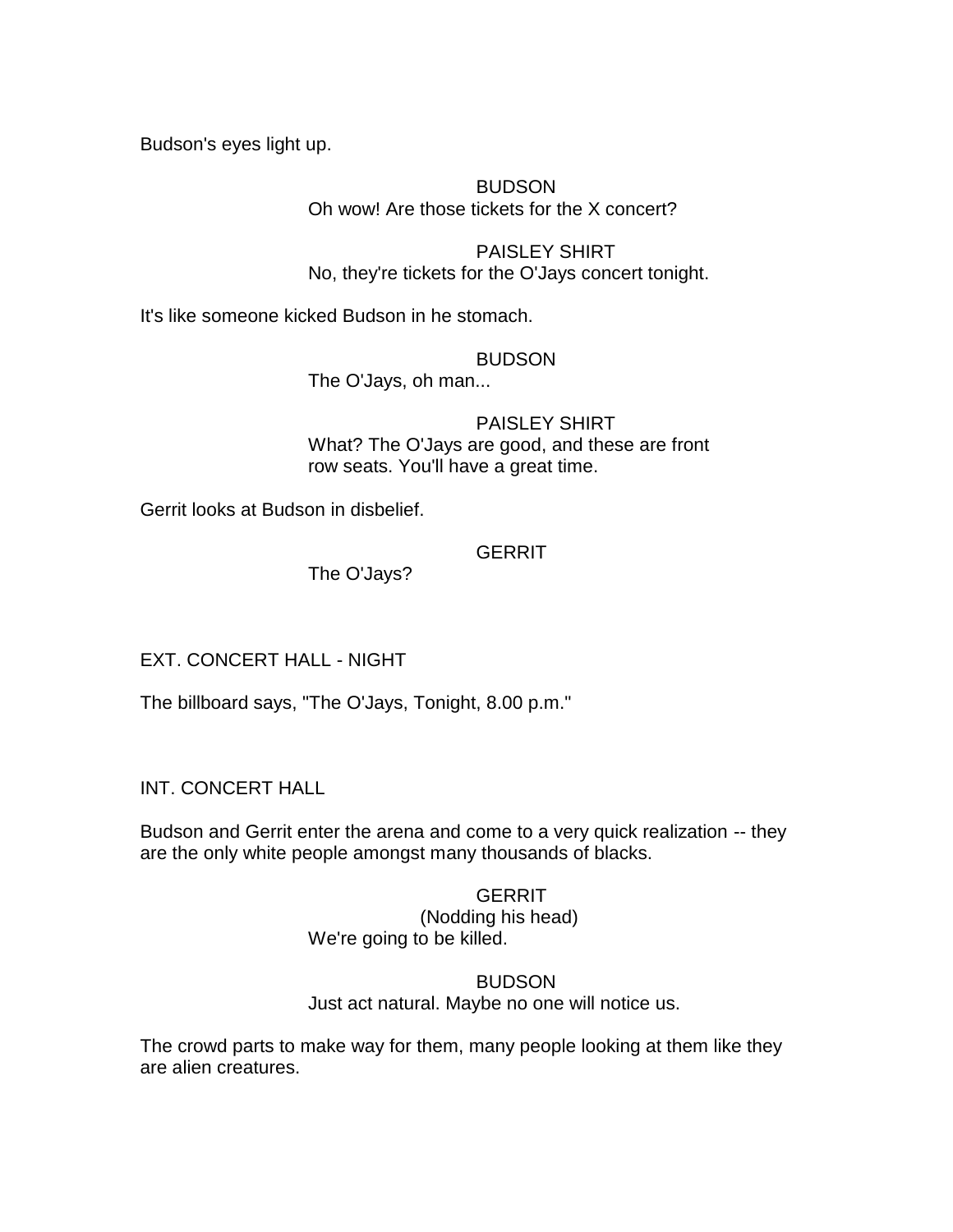They take their seats in the front row and the people to either side of them sort of slide away as far as they can in their seats. Gerrit and Budson both slump down trying to become invisible.

A joint is being passed to Budson's right, it gets as far as the guy next to him, then heads back in the other direction. He hears one of the black people say, as he gets the joint, "Aw, man, it's all wet. You whitey lipped it." Gerrit overhears a conversation beside him that he can understand none of.

Somebody sits in the empty seat beside Gerrit and he and Budson both realize it's the guy in the paisley shirt who ripped them off.

Gerrit points at him.

## **GERRIT**

You!

BUDSON How did you get a ticket?

He points at his wrist.

#### PAISLEY SHIRT

I pawned my watch. I just had to see this concert, these guys are my buddies.

#### BUDSON

(With a snort) Yeah, sure they are.

#### PAISLEY SHIRT

They are. No shit.

#### BUDSON

Yeah, well I'd rather have the dope or the thirty dollars, that's for sure.

PAISLEY SHIRT Be cool, my man. The O'Jays are the best.

**GERRIT** We may as well make the best of it.

## BUDSON

Yeah, right.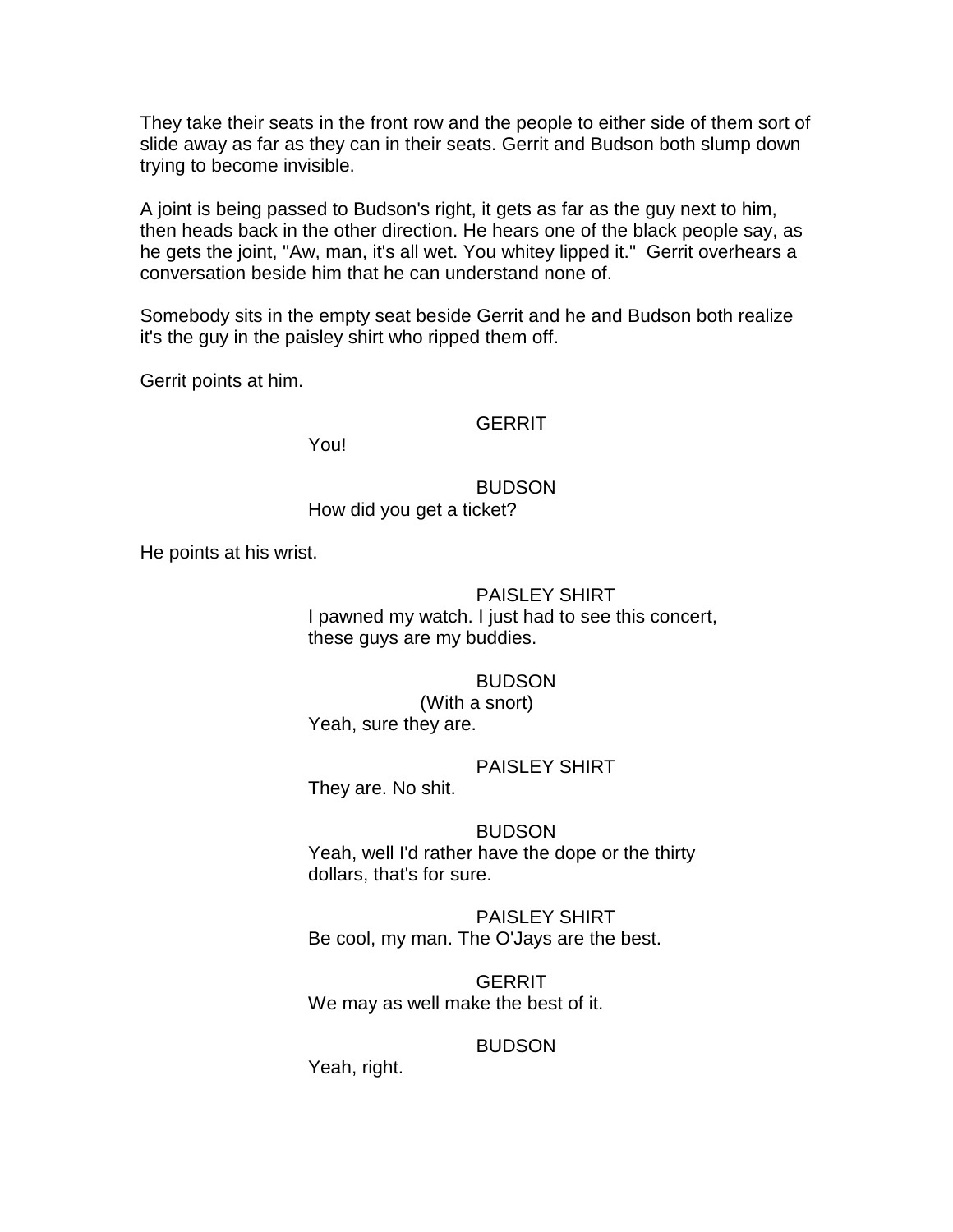## THE STAGE

The O'Jays are on stage performing.

# THE O'JAYS

#### (Singing) Money, money, money, money... Money!

The crowd is digging it -- dancing, boogying, getting down. Unable to stop themselves Gerrit and Budson are getting down, too. Gerrit turns to the guy in the paisley shirt.

#### **GERRIT**

Hey, what's your name?

# PAISLEY SHIRT

Fred.

# **GERRIT** Great show, Fred. I'm Gerrit, that's Budson.

Fred and Gerrit shake hands.

# PAISLEY SHIRT

Nice to meet you guys. Say, you wanna come backstage and party with the O'Jays after the concert?

#### **GERRIT**

Sure.

(Turning to Budson) What do you say?

Budson whispers in Gerrit's his ear.

BUDSON This guy's so full of shit he's gonna explode.

### **GERRIT**

What"dya mean?

BUDSON (Sarcastically) Backstage and party with the O'Jays. Gimme a break!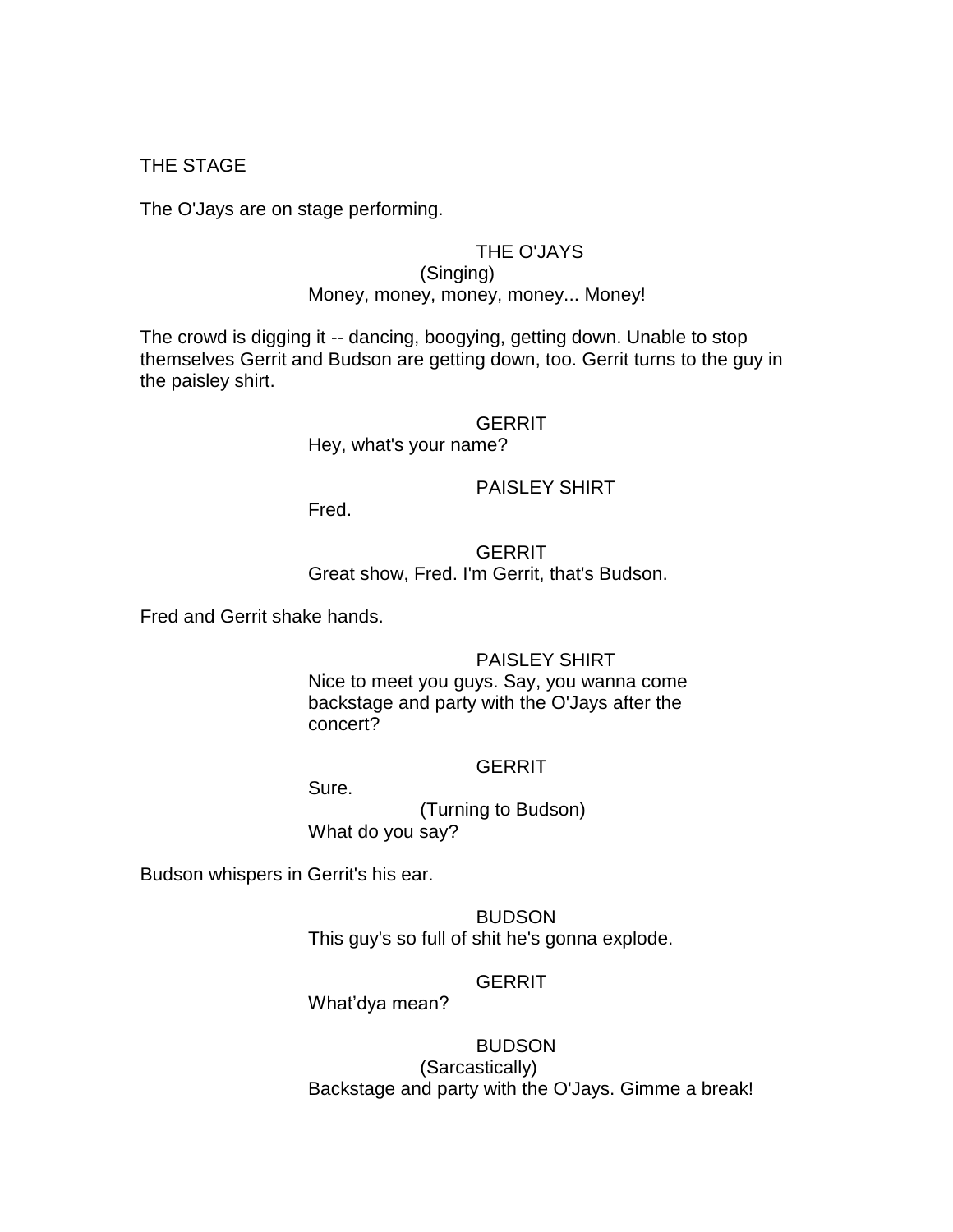This dude was hitch hiking when we found him, and that was after ripping us off. He's just a liar and a cheat and a swindler. Besides, look at that shirt he's wearing, he's a total loser.

Suddenly the lead singer of the O'Jays reaches out and grabs Fred's hand and pulls him up on the stage where he dances with them. They then grab a drunken big breasted girl in a halter top, some other people, then Gerrit and Budson. The singers lead them in a circle around the stage in a soul train. As they go around the back of the stage, behind the drums, the drunk chick with big tits is boogying too hard, loses her balance and goes head first into the drum set knocking it all over.

## INT. BACKSTAGE

After the concert, backstage, Gerrit, Budson, and Fred party with the O'Jays. They're all drinking and laughing and one of the singers starts laying out lines of coke on a small mirror. The singer asks the drummer for a bill and gets a \$100 which he rolls up to snort with. Gerrit watches intently.

Meanwhile, Fred seems to know everyone. He is talking to a STAGEHAND and Budson is overhearing.

#### **STAGEHAND**

So, did you give away those free tickets like I axed you?

### PAISLEY SHIRT

Yeah, all thirty of 'em.

#### **STAGEHAND**

Okay, I'll give you more next time, but one thing, Lamont, don't you rip me off or I'll get you.

#### PAISLEY SHIRT

Sure, sure, no problem. Just be cool my friend.

Budson goes over to Gerrit, grabs his shoulder and pulls him over to one side.

#### BUDSON

Fred, who is really named Lamont, didn't buy these tickets with our money, he got 'em for free. Come on.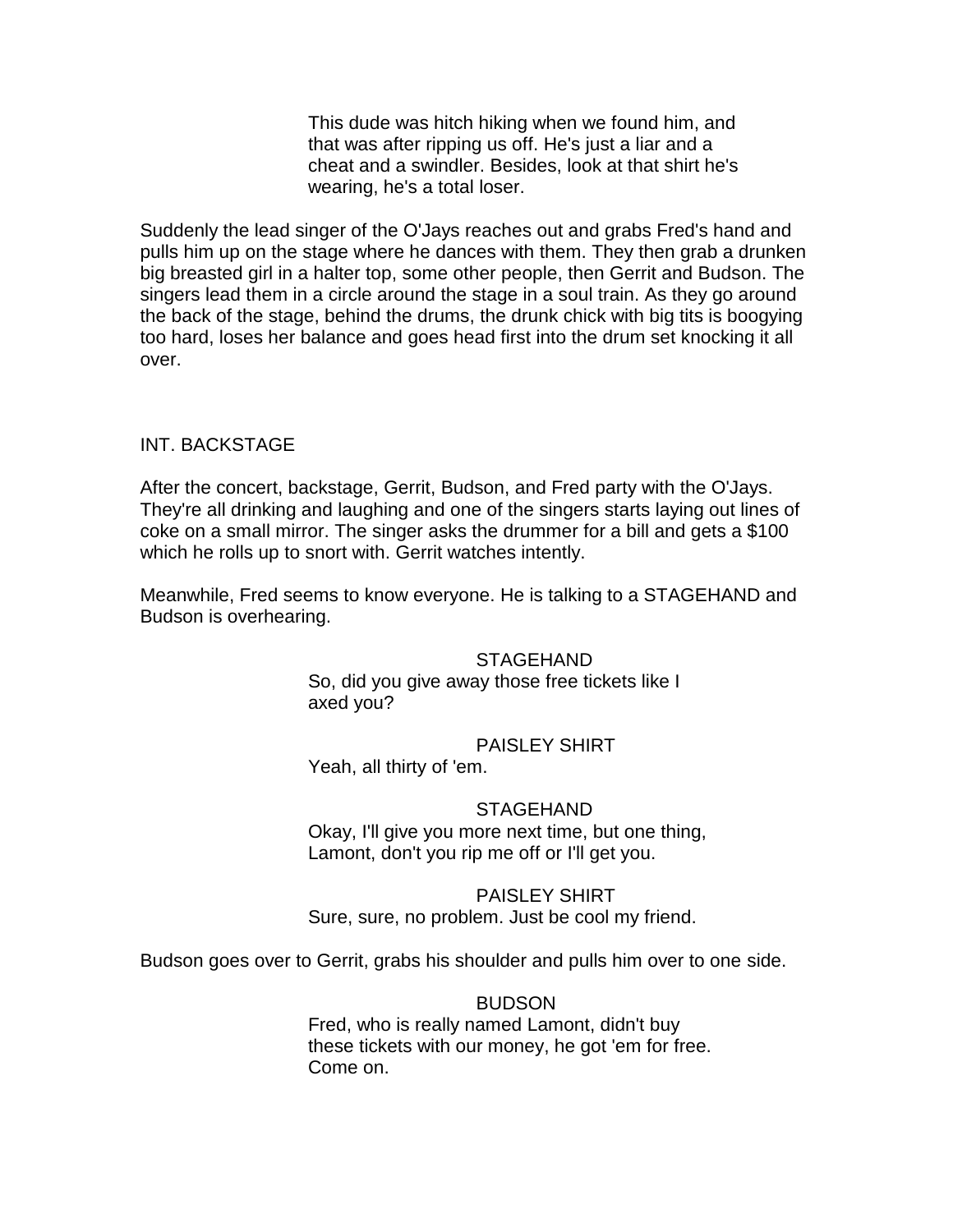They go over and confront Fred.

BUDSON Lamont, oh, Lamont, what did you do with our \$30?

PAISLEY SHIRT What do you mean? I bought the tickets.

BUDSON Well I just heard that stagehand say he gave you thirty free tickets. What 'dya say to that?

**GERRIT** 

What about it, Fred?

Fred looks down ashamed.

# BUDSON

No, it's Lamont.

**GERRIT** 

Where's my money?

# PAISLEY SHIRT

Well, uh, I spent it.

# **GERRIT**

On what?

Lamont reaches into his pocket and removes a small wrapped box.

PAISLEY SHIRT These earrings. There for my girlfriend, but you can have them.

**GERRIT** *Earrings?* What the hell am I supposed to do with earrings?

PAISLEY SHIRT You don't have to take 'em.

Budson grabs them.

BUDSON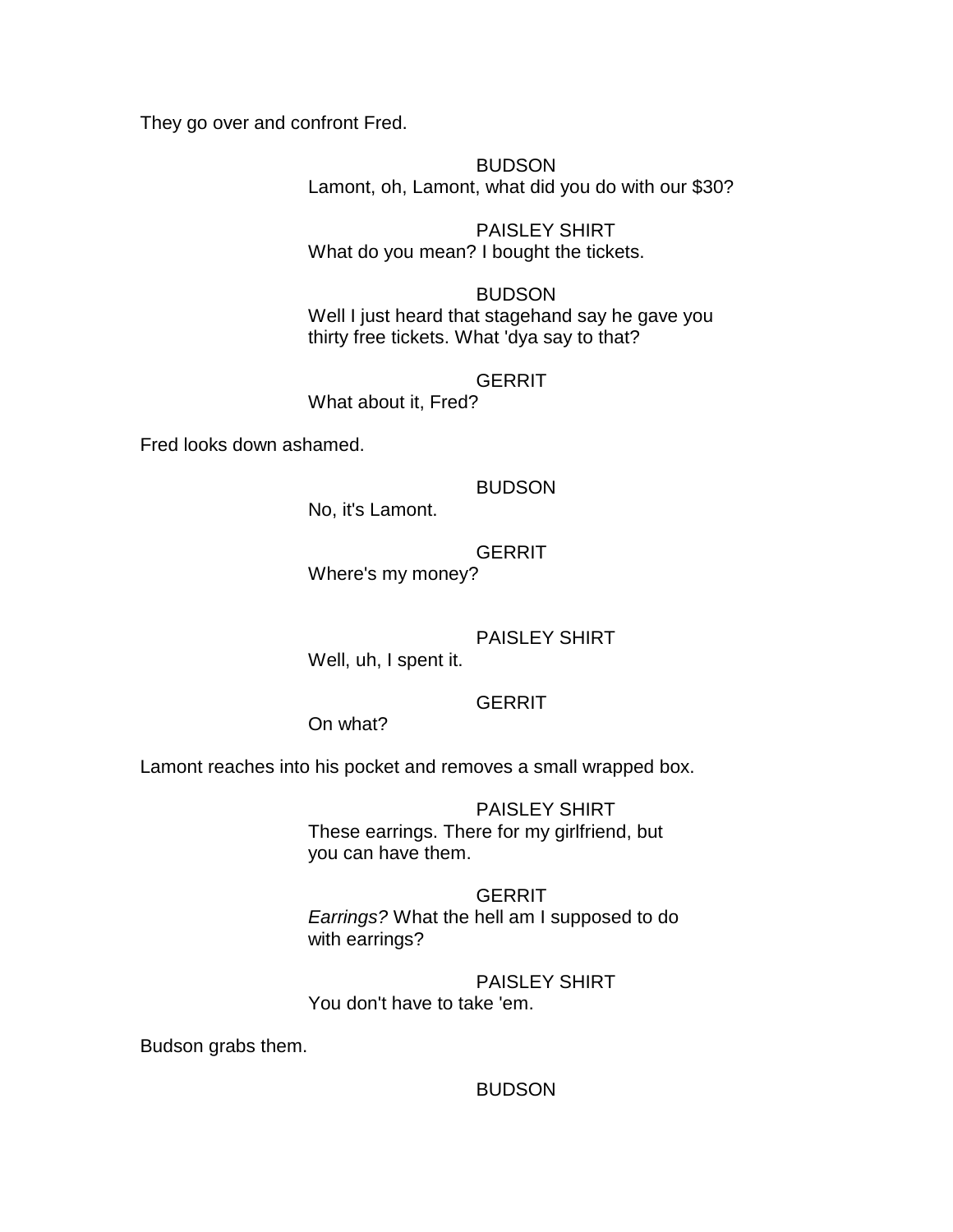Hell take 'em.

# PAISLEY SHIRT (Rationally) Now I hope we've worked this whole thing out and there's no hard feelings.

# **GERRIT**

Well...

# BUDSON

I'm not so sure...

# PAISLEY SHIRT

They're nice earrings, really.

Budson and Gerrit walk away. They sit down at the table with the O'Jays. The guitarist leans down to the mirror and snorts a line, then hands it to the keyboard player, who also does a line and hands it to Budson, who snorts two lines and hands it to Gerrit, who drops the whole thing scattering the coke beyond redemption. The big drummer and bass player who were to be next look on angrily. Budson gets up and walks away.

# BUDSON

Good work, slick.

**GERRIT** (Deeply embarrassed) I'm sorry, I've never done this before.

The singer cuts some more lines.

Budson goes around the corner and sees a beautiful woman enter the backstage door, cross toward the stage, and there's Fred/Lamont, who hugs and kisses her.

PAISLEY SHIRT

Hey, baby, you lookin' good.

## **BABY**

I know. You got that surprise you promised me? Is it the earrings we were looking at?

PAISLEY SHIRT Well yeah, it was, but they got ripped off.

BABY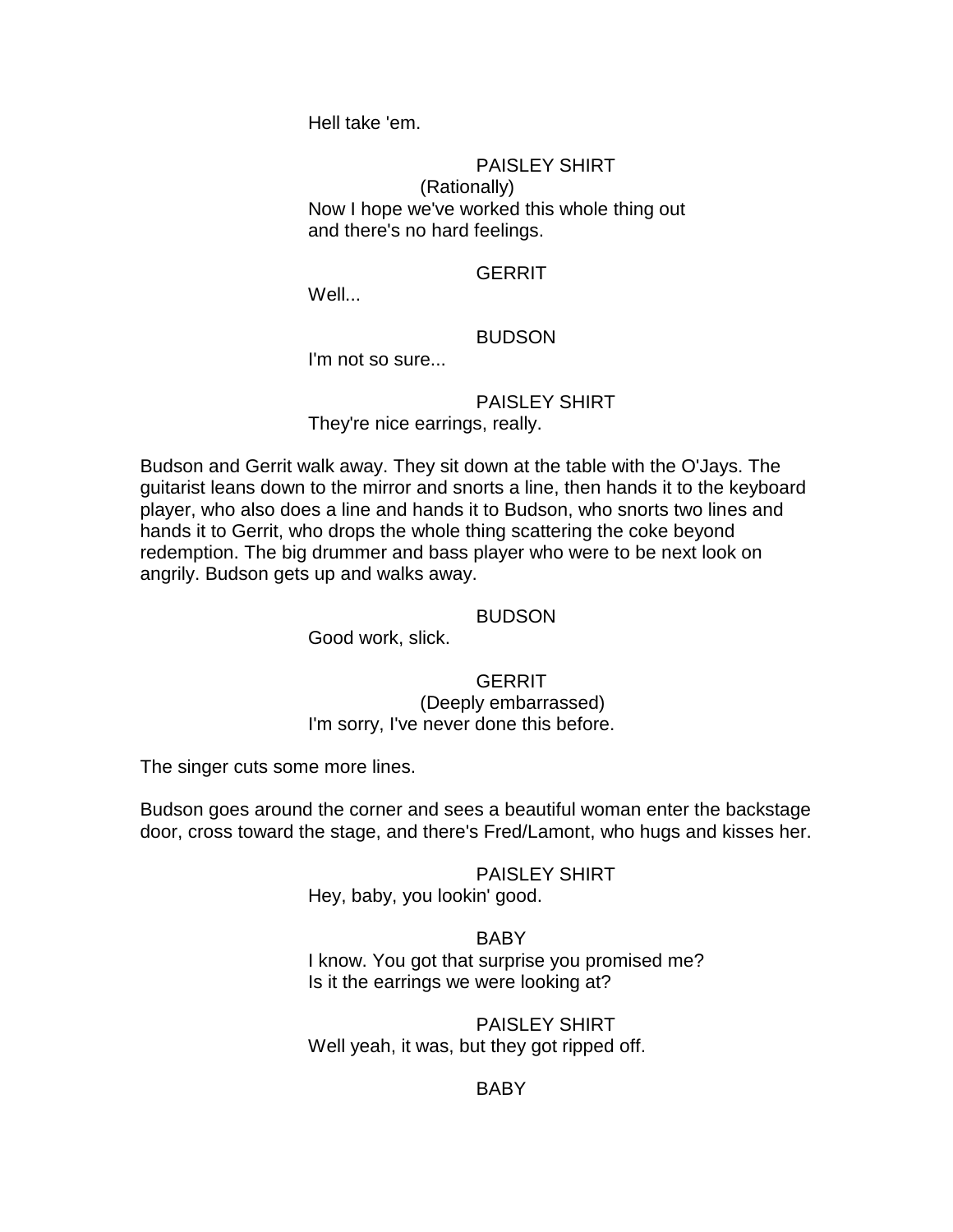## (Shocked)

What?

## PAISLEY SHIRT

I bought 'em and these white guys must've seen me come out of the store and they jumped me and took 'em, and my money, and my tickets. But it's okay, I'll take you out to dinner.

## BABY

I thought you just said that you're money got stolen?

## PAISLEY SHIRT

It did, but I pulled a deal since then and made some – thirty dollars. Come on, let's go.

## **BABY**

Okay, Leon.

The good-looking babe and Fred/Lamont/Leon start to leave.

Budson's about to go after him when Gerrit arrives at his side looking back over his shoulder.

## **GERRIT**

I think those fellows would like me to leave.

Budson looks over and the O'Jays are all sneering back, coke all over the table and the mirror is broken.

## BUDSON

That's seven years bad luck, and Fred still has our money.

## **GERRIT**

You mean Lamont.

### BUDSON

No, now it's Leon and he still has our money and he just split.

They exit the concert hall.

EXT. BACKSTAGE ALLEY - NIGHT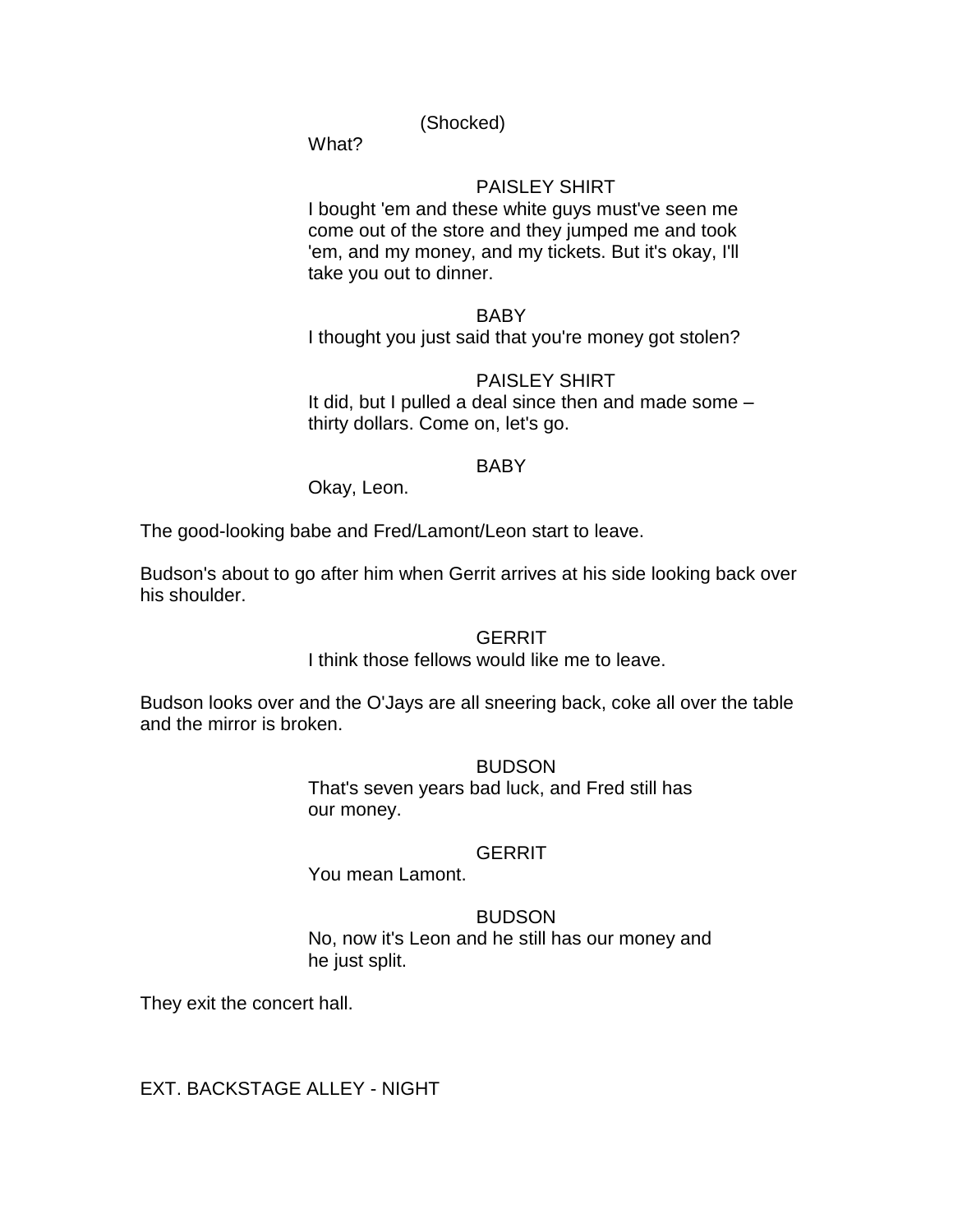They head out the stage door and there is no sign of them, just limousines in a row. A chauffeur steps out of one and opens the back door as they walk past. They stop, look at the driver, look at each other and get in. He shuts the door and gets into the driver's seat and starts to pull out. He opens the divider.

#### **CHAUFFEUR**

The hotel, gentlemen?

#### BUDSON

Yes, of course, the hotel.

The divider shuts.

They look around: television, stereo, telephone, carpeting everywhere. Budson pushes a button and a bar comes rising up like a Dean Martin movie.

#### BUDSON

Let's party wildly!

Gerrit picks up the phone.

#### **GERRIT**

I'd better call home.

Which he does.

BUDSON What are you drinkin', dude?

**GERRIT** 

Hello, mom? It's Gerrit.

#### BUDSON

Vodka?

#### **GERRIT**

Will you shut up... No, not you mom, uh... is it okay if I spend the night over at Brett Budson's house?

Budson makes them each giant drinks.

#### **GERRIT**

Uh-uh, yeah, the Budsons, right, up the street... No, I haven't forgotten about work. That's Sunday, I'll be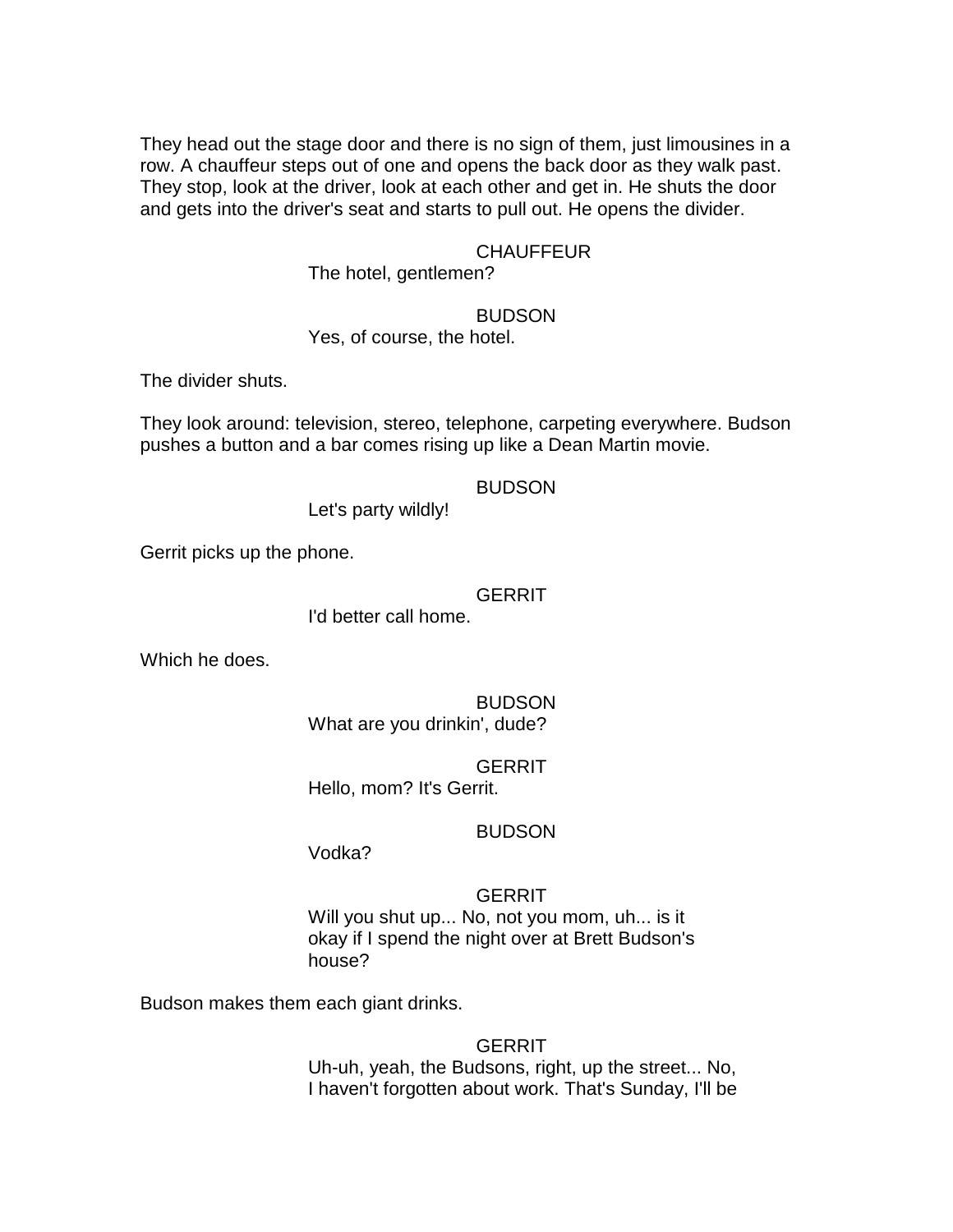there, okay. See you later. Bye bye.

He hangs up. Gerrit suddenly realizes that he has the \$100 bill of the O'Jays.

**GERRIT** Oh my God, how did I get this?

#### BUDSON

It's your lucky day today, dude, now you can stop crabbing about your thirty bucks. Uh, hand me the phone.

Gerrit gives Budson the phone.

## **GERRIT**

Who're you calling?

He starts to dial.

## BUDSON

A buddy of mine I haven't talked to in a while.

#### **GERRIT** Oh, really, where does he live?

## BUDSON

Switzerland...

(Someone answers) Oh, hello, operator, do you speak English...?

The limo drives off into the night.

EXT. BACKSTAGE ALLEY - NIGHT

The lead singers of the O'Jays come out the stage door, the man holds open the limo door and they drive away. The guitarist and the keyboard player come out, step into a limo and leave. The bass player and drummer come out and there's no limos left.

> DRUMMER (Bellowing) Where's our limo?I1

STAGEHAND Oh, two white kids just took it.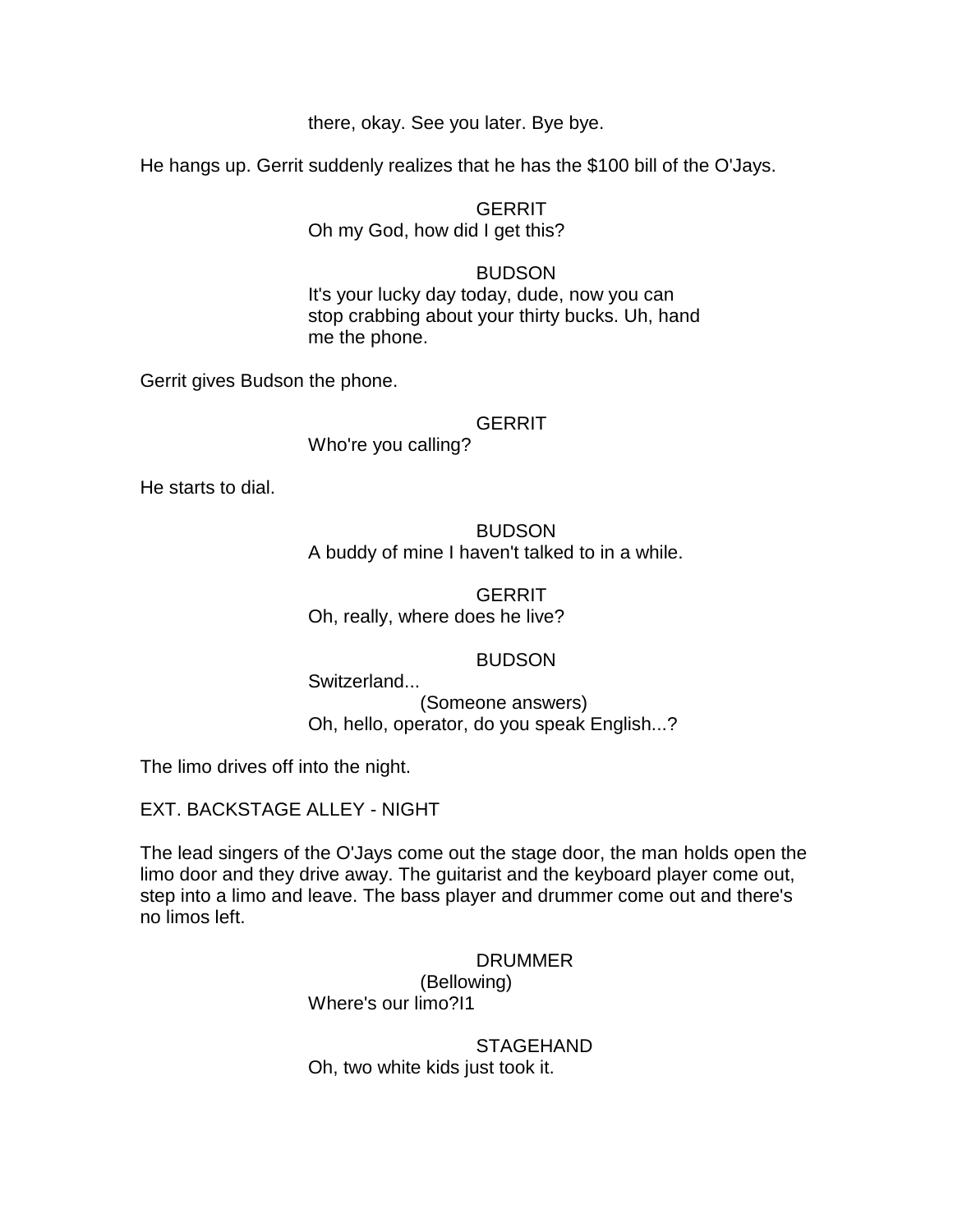## INT. THE MALL RESIDENCE - NIGHT

Jim and Cynthia Mall are busy moving the furniture.

## **CYNTHIA** This party means a lot to me. I don't know why you're so resentful of the whole thing.

## MR. MALL It's 11:00 and we're moving furniture and I have 100 finals to grade, why should I be resentful?

She stops and makes a fist.

## **CYNTHIA**

Sometimes... Bang zoom to the moon.

#### MR. MALL

Just because you don't take my job seriously doesn't mean I'm not going to.

#### **CYNTHIA**

For what they pay you it doesn't deserve to be taken seriously.

### MR. MALL

### (Offended)

You've changed. When we met you were a different person. You used to care about people, now all you give a damn about is money.

#### **CYNTHIA**

That's because we have so little of it.

#### MR. MALL

We've got more than a lot of people.

## **CYNTHIA**

No thanks to you.

#### MR. MALL

Goddamn it anyway, I bring in half the money around here!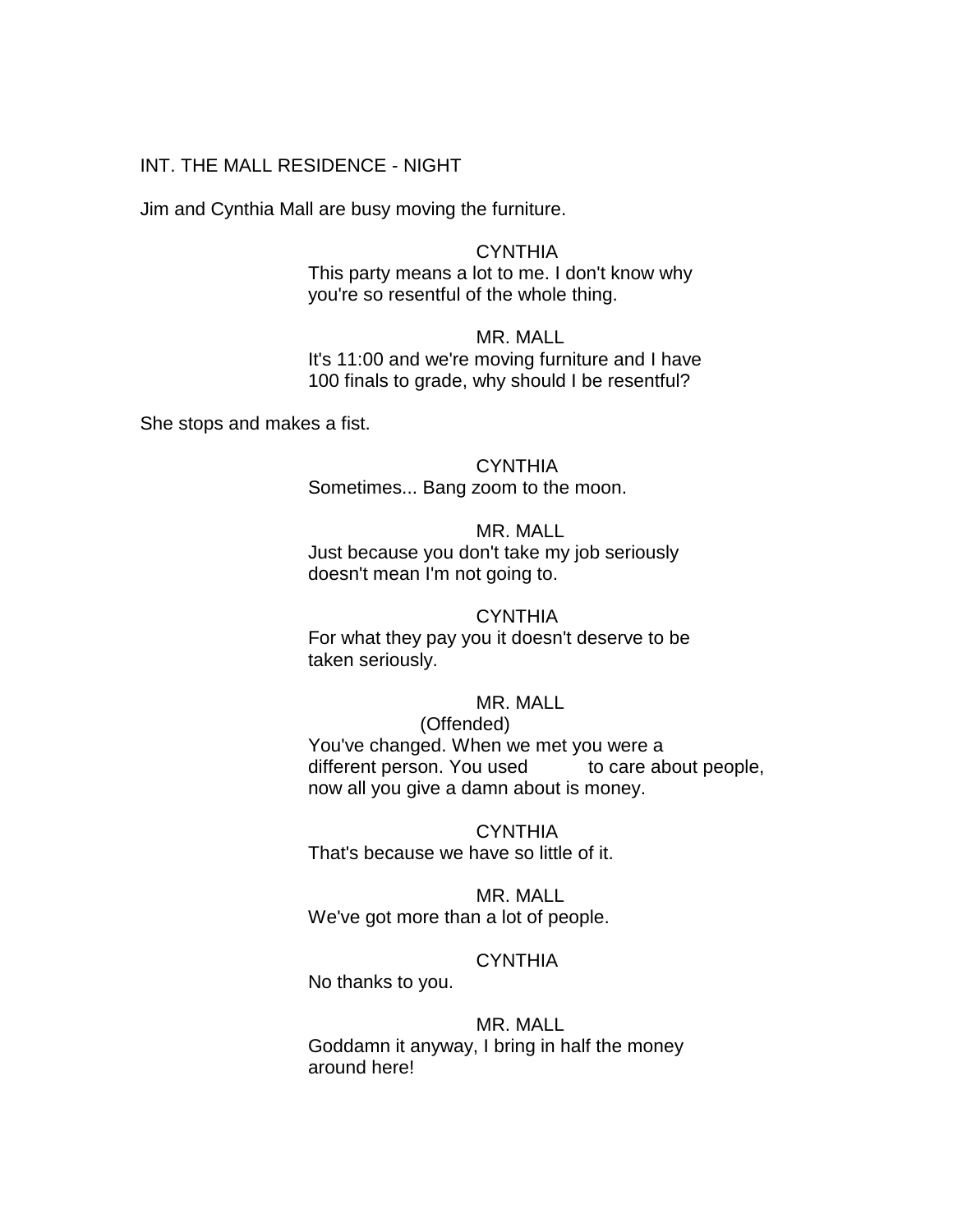#### **CYNTHIA**

No, not half. More like a third.

### MR. MALL

You bitch! I used to love you. Or at least the girl I met at the hash bash ten years ago, but I'm not so sure that's you.

#### **CYNTHIA**

You live in a fantasy world in the past. This isn't the 70's anymore, Jim, grow up.

## MR. MALL

You had a pony tail and a knapsack with all your books in it and you were the cutest thing I'd ever seen.

#### **CYNTHIA**

Don't start with that crap now. We're busy.

Mr. Mall drops onto the couch.

#### MR. MALL

You're busy. I'm at the hash bash ten years ago. I can see a girl in a buck skin dress that cared about everyone. You've haven"t told me that you love me once in ten years.

Cynthia stomps into the kitchen.

#### **CYNTHIA**

I don't like to repeat myself. Look, be here now, and don't mess this party up.

### MR. MALL

What do you think I'm going to do to embarrass you? Wear my pajamas to dinner.

### CYNTHIA

Just don't talk about school, or kids, or the hash bash, or anything like that. Pretend to be intelligent.

He waves his fist.

## MR. MALL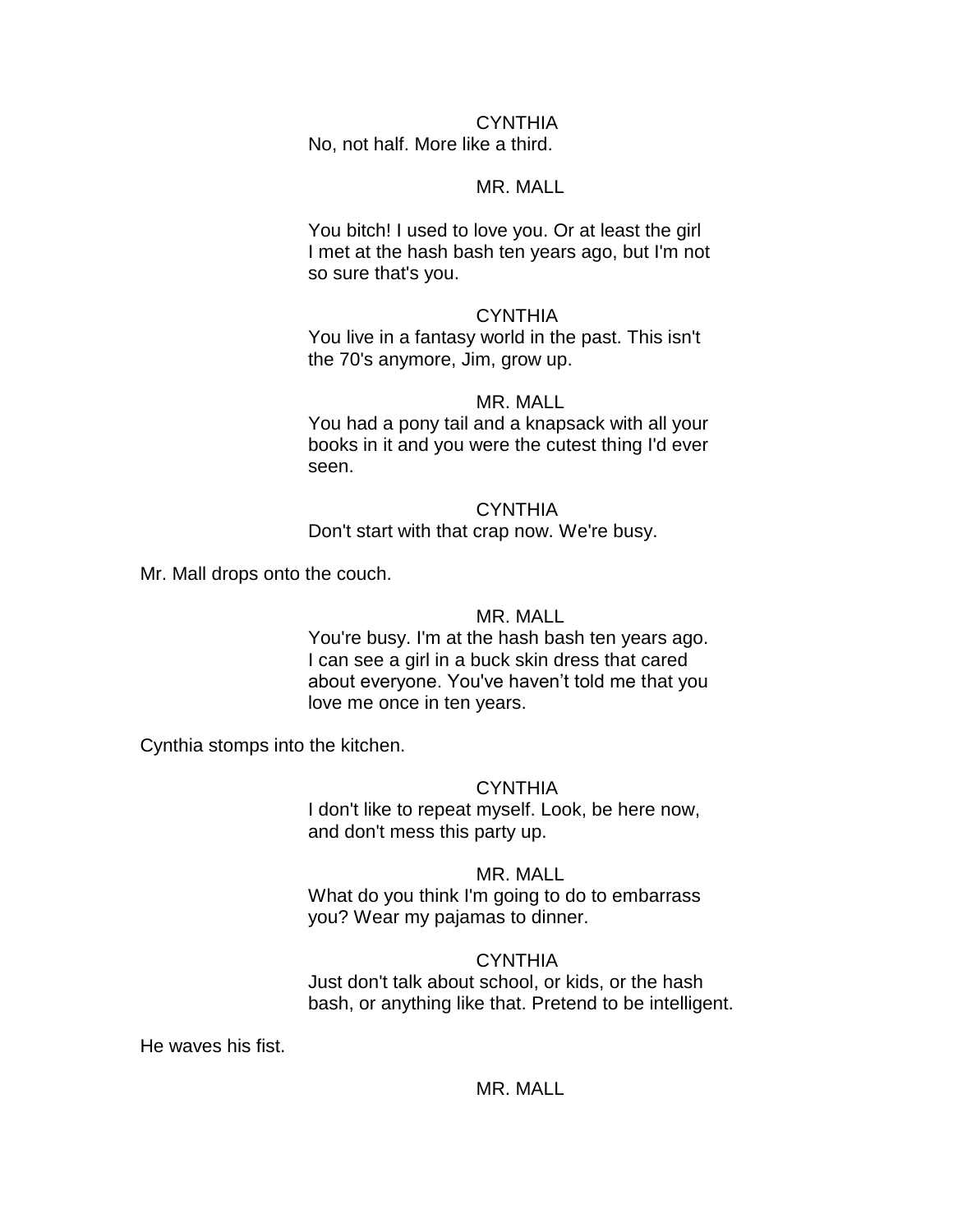One of these days...

## EXT. HOTEL - NIGHT

A man in uniform opens the limo door at the hotel. Budson turns to him.

## BUDSON

What room are we in?

### DOORMAN

I don't know, sir, you'll have to check at the front desk. I know you're on the tenth floor.

#### BUDSON

Thank you.

Budson and Gerrit enter the hotel. They wander for a moment aimlessly.

### **GERRIT**

What are we doing here? The O'Jays don't even like me.

At which point the limousines pull up and let off the O'Jays. Behind them a taxi cab pulls up and lets off the drummer and bass player.

## **GERRIT**

Oh shit, it's them!

They dash into the elevator and push ten. As the O'Jays start over to the elevator the door finally shuts and they go up.

### INT. ELEVATOR

Inside the elevator.

# **GERRIT**

This is nuts, what are we doing?

#### **BUDSON** I don't know, but I'm havin' a good time.

**GERRIT** We're going to get thrown out of here, I can just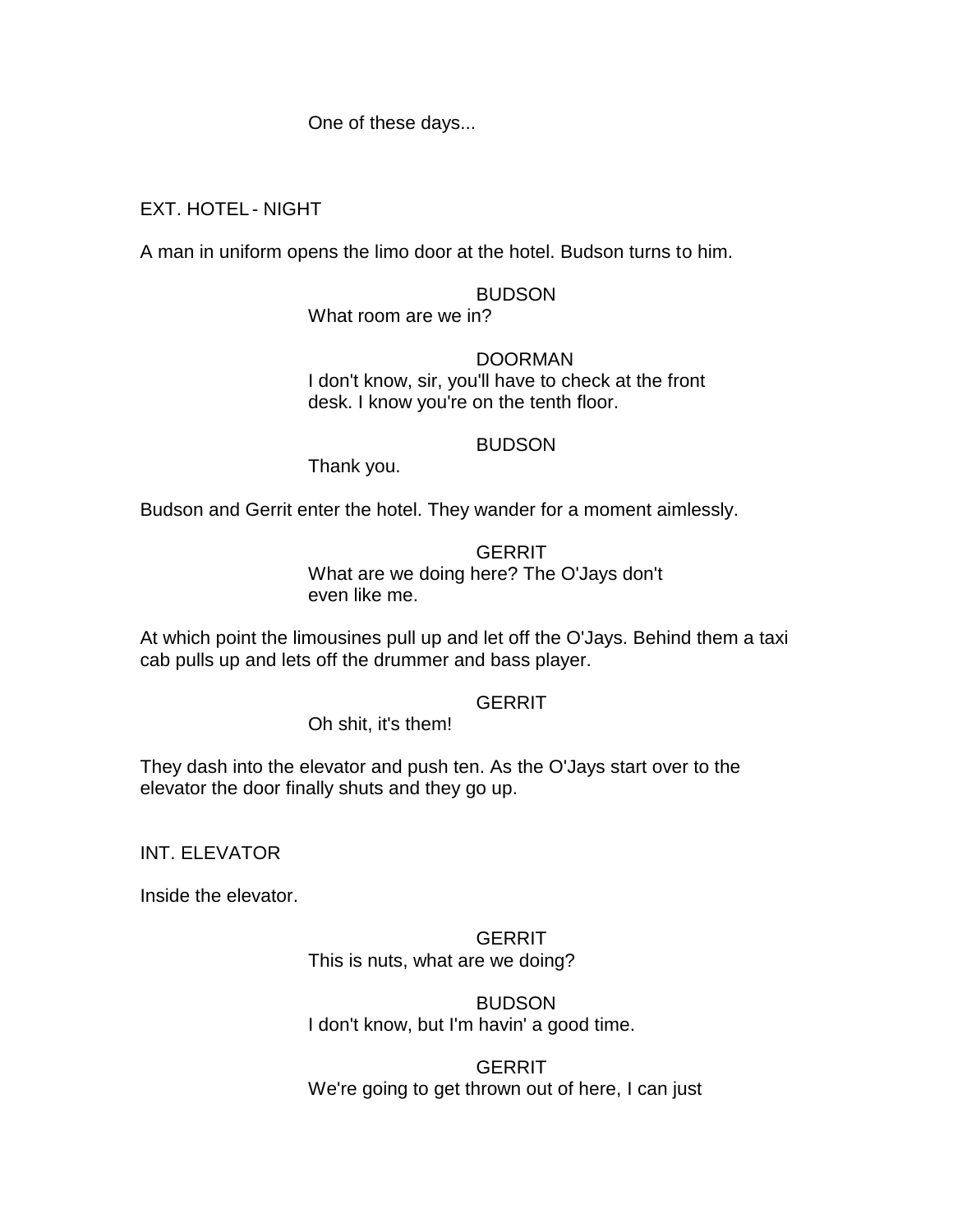feel it.

The elevator stops at the tenth floor and they get out. They saunter up the hallway and on a tray sitting outside a door is a champagne bottle which Budson snatches. There's still about a quarter of the bottle left. He takes a slug and hands it to Gerrit.

## **GERRIT**

You don't know whose been drinking from this, they could have herpes.

## **BUDSON**

They were using glasses, dude, for God's sake mellow out.

Behind them the elevator opens and the O'Jays get out. Gerrit starts to run.

## **GERRIT**

Let's get outta here!

Budson starts after him.

## BUDSON

Oh, man...

As they turn the corner they can hear commotion down at the end of the hall.

### BUDSON

## Sounds like a party. Let's go check it out.

Budson grabs the champagne back and heads up the hall. Looking behind himself, Gerrit follows.

## **GERRIT**

## What have I gotten myself into?

As they walk up the hall the noise gets louder and louder. A good looking girl wearing only a bra and panties runs out of the last room down and into the hall. A big fellow with a completely bald head comes after her, grabs her and carries her back into the room kicking and laughing.

Budson and Gerrit are wide eyed as they approach the last room, which has a sign beside the door reading "Presidential Suite." Just as Budson is about to knock the door swings open and a new-wave looking fellow with shaggy blond hair and a British accent answers. The noise level goes up by 300%.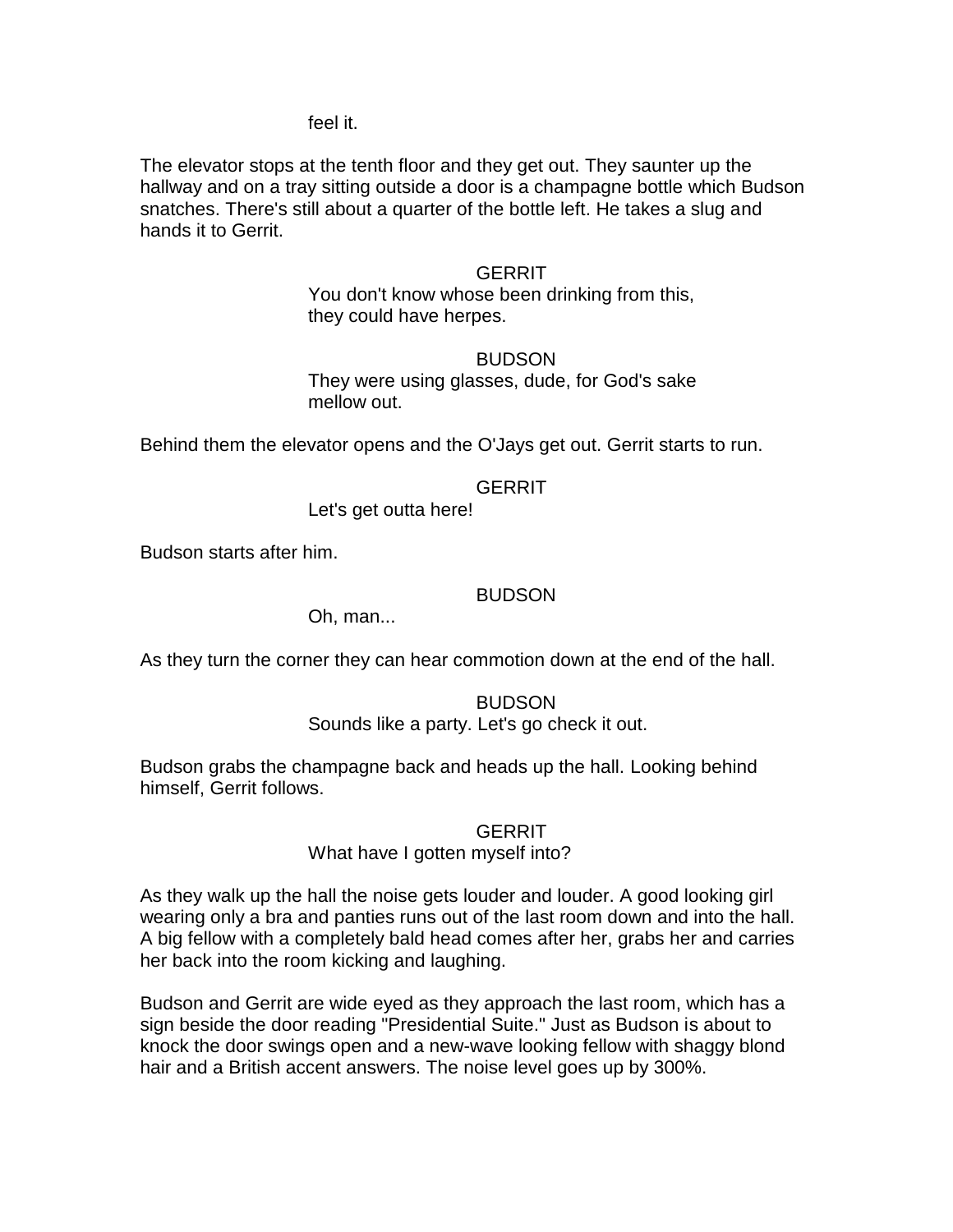## **SHAGGY**

Who're you?

## BUDSON

## Us? We're with the O'Jays.

## **SHAGGY**

Oh yeah, the sound and light man, Tony told me you'd be coming by. Well come on in.

The British guy turns and goes in and Budson and Gerrit exchange a look and follow.

The foyer opens up into the largest hotel room either of them have ever seen with really tacky contemporary furniture with a huge round waterbed covered with people, some dressed, some not. The ones that are clothed are in black spandex, black leather, studs and chains with wacky weird multi-colored hair and make up.

One guy has a harpoon gun and is firing it at a dartboard.

Another guy gets up and turns around and there is a big white X on his back.

Budson freaks. He whispers in Gerrit's ear.

### BUDSON

It's X! It's them! We're the luckiest motherfuckers that ever lived!

## TREVOR

(British)

I'm Trevor, X's manager and that...

He points across the room to a thin, tall rocker with black spandex pants, no shirt on his hairy chest and long hair who backs into a vase and knocks it to the floor.

### TREVOR

... is Ian, our lead singer, he's handsome and careless. Over there...

(He points to a bald guy) ... our drummer, Stig, he's gruesome and hairless.

BUDSON Yeah, but where's Derek Domino?

## TREVOR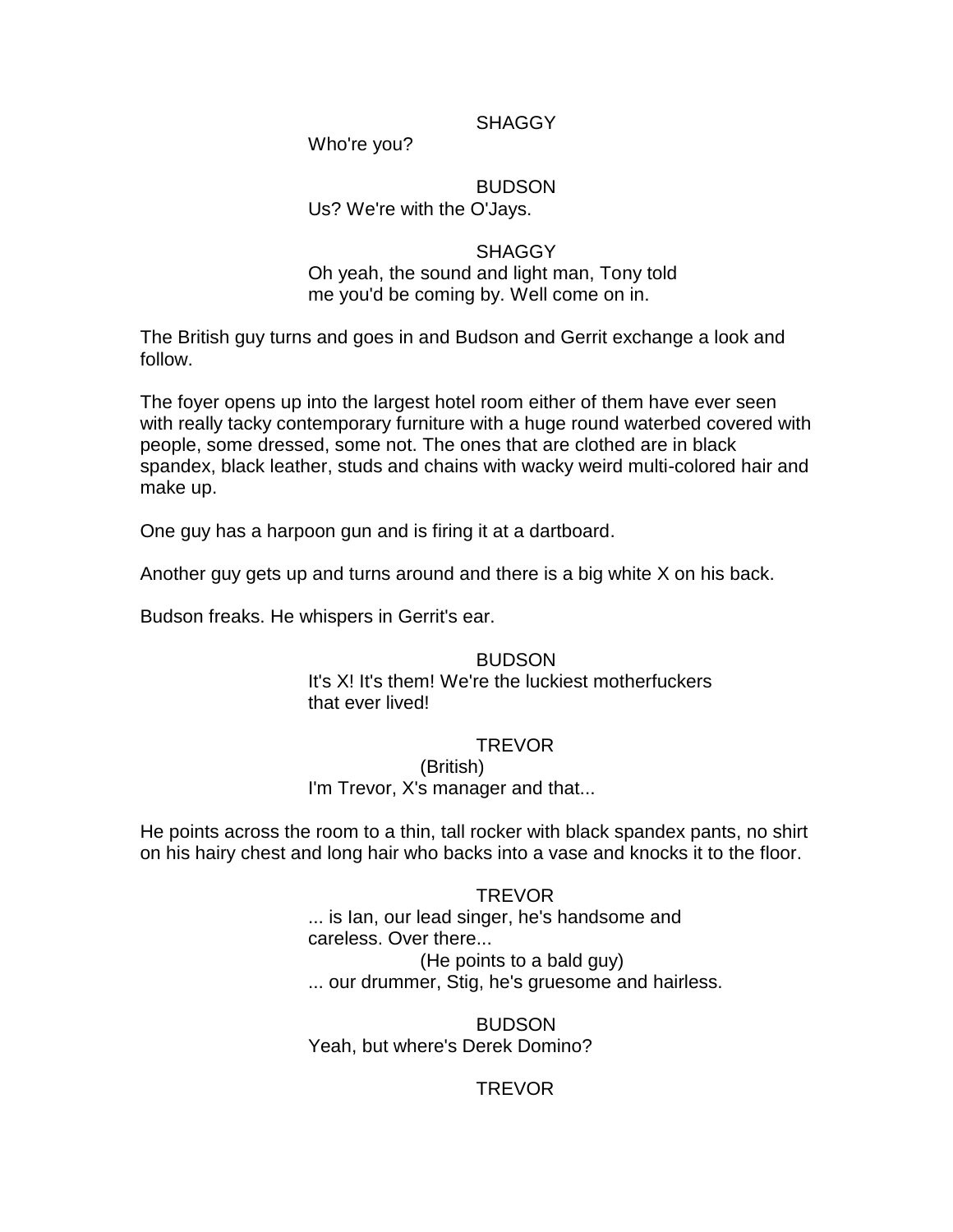(Sarcastically) Yes, of course, how could I forget dear, sweet Derek, God's gift to man.

BUDSON He's been having some kind of trouble lately, hasn't he?

Trevor lets out a disgusted laugh and points across the room.

### **TREVOR** That's putting it rather mildly. He's over there with a couple of clowns right now.

They look and see Derek in the corner of the room talking to Bozo and Oopsy the Clown, both of whom have cigarettes and drinks.

## **GERRIT**

(Nodding) The guy's definitely having problems.

Trevor walks away.

## **TREVOR**

Well, make yourselves at home, get a drink, Tony will be here sooner or later.

Budson and Gerrit saunter over to the bar and make themselves a drink. Budson points at Ian, the guitarist.

## BUDSON

Oh man, that's Ian Henderson standing right across the room. He is like the heaviest rocker in rock and roll.

Budson shuts up as Ian comes walking over and begin sloppily making himself a drink.

## BUDSON

I loved your second album.

Ian smiles at Budson.

IAN (Very effeminate) Oh, you're adorable.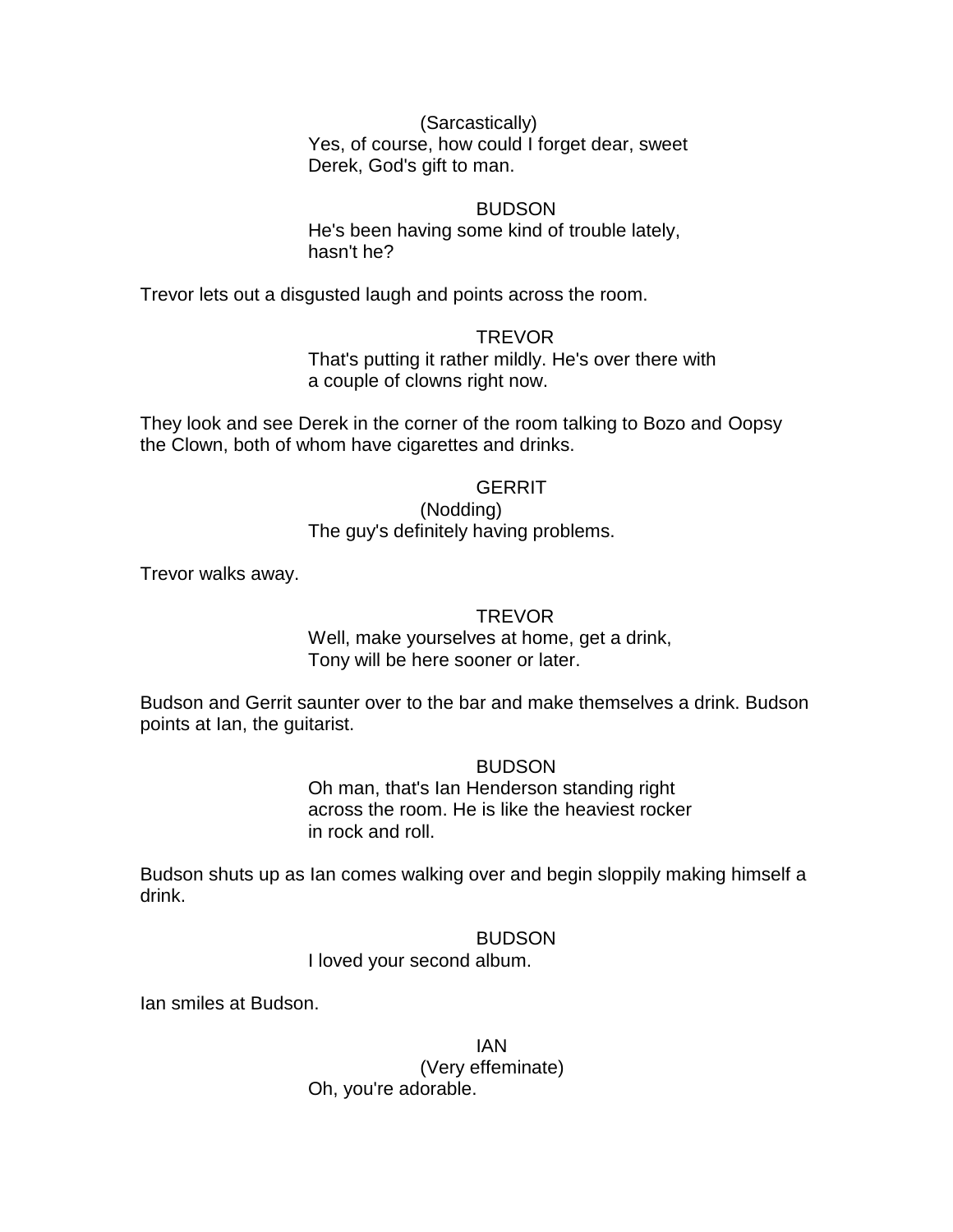Budson is shocked as Ian moves closer to him.

## BUDSON Uh... I've got to go to the bathroom.

#### IAN

#### (Lighting up) I'll come with you.

Budson grabs Gerrit's arm and they quickly make an exit.

## EXT. GAS STATION - NIGHT

At a small gas station on a dark back road a school bus pulls in with "The Polka Dots" painted on the side. The driver, who is wearing a black and white polka dot shirt and an untied red bow tie, leans his head out the window to the station attendant.

## DRIVER

'Scuse me, you know where Ann Arbor is?

The driver puts a cigarette in his mouth and attempts to light it, but the lighter, doesn't work.

## ATTENDANT

You must be outta Flint.

DRIVER Naw, Saginaw. So where's Ann Arbor?

## ATTENDANT

Twenty five miles west of here.

## DRIVER

Much obliged.

The Polka Dots drive off into the night.

INT. X'S HOTEL ROOM - NIGHT

Meanwhile, back at X's party...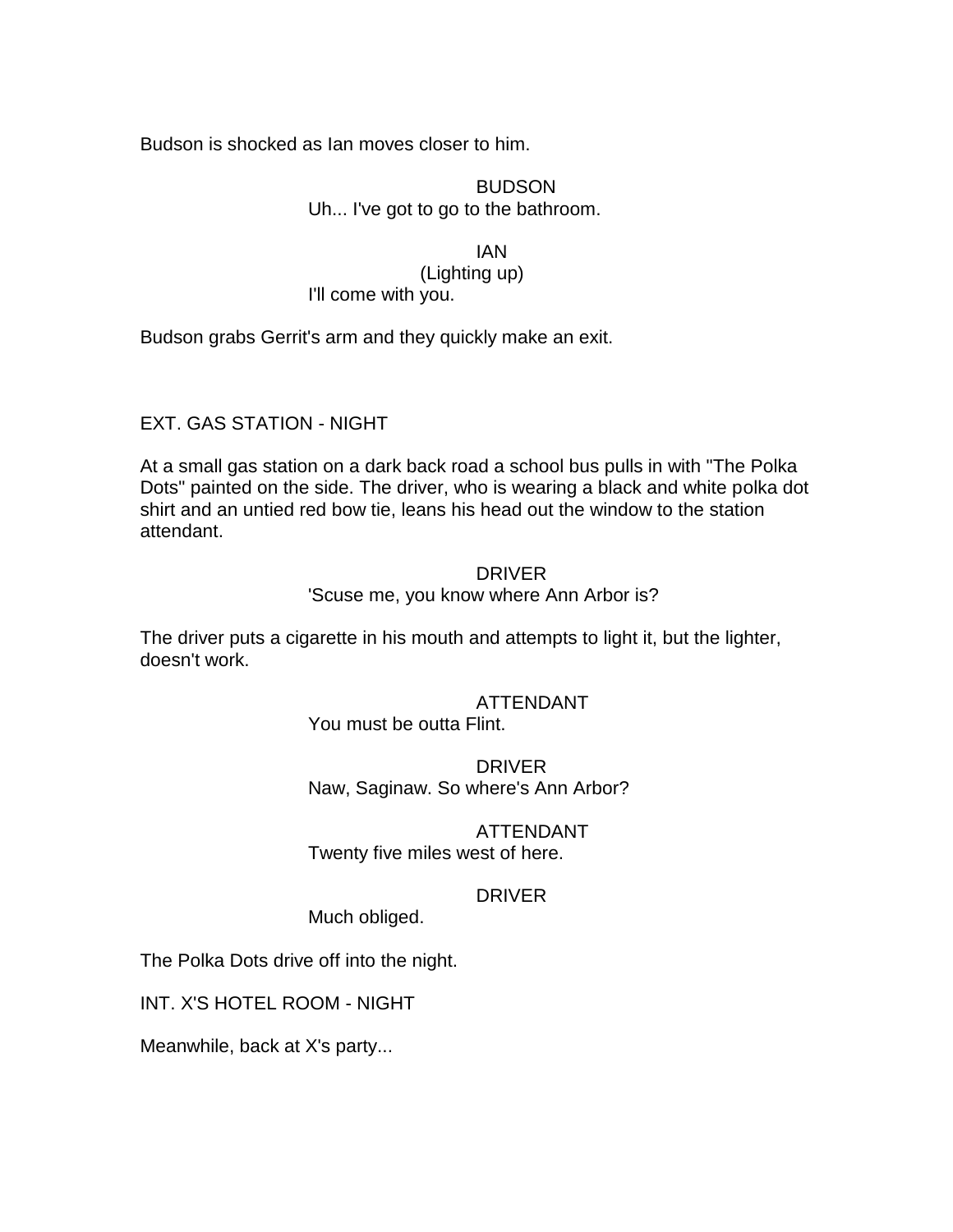Gerrit is speaking to one of the members of the band, who has a Liverpool accent.

### **GERRIT**

## Do you think it's a good idea to let that guy play with a harpoon gun in here?

#### BAND MEMBER

It's all right, man, he's only on LSD.

This doesn't make Gerrit feel any better. Just then the guy fires the harpoon into the side of the waterbed, which begins to leak water out onto the carpet.

Budson is talking to Derek Domino who is plucking at an unamplified electric guitar. He has a Liverpool accent.

#### DEREK

Music is me life, man.

#### BUDSON

Yeah, I could've taken music or shop, but I took shop.

Derek and Budson look at each other.

The guy with the harpoon gun fires a harpoon through the ceiling.

### INT. THE ROOM ABOVE

The point of the harpoon comes up through the carpet of the room above. Bare feet come walking past and step on the point.

FOOT

*Oh, shit!*

## INT. X'S PARTY

And the water from the waterbed continues to leak onto the carpet, creating a little pond.

INT. THE ROOM BELOW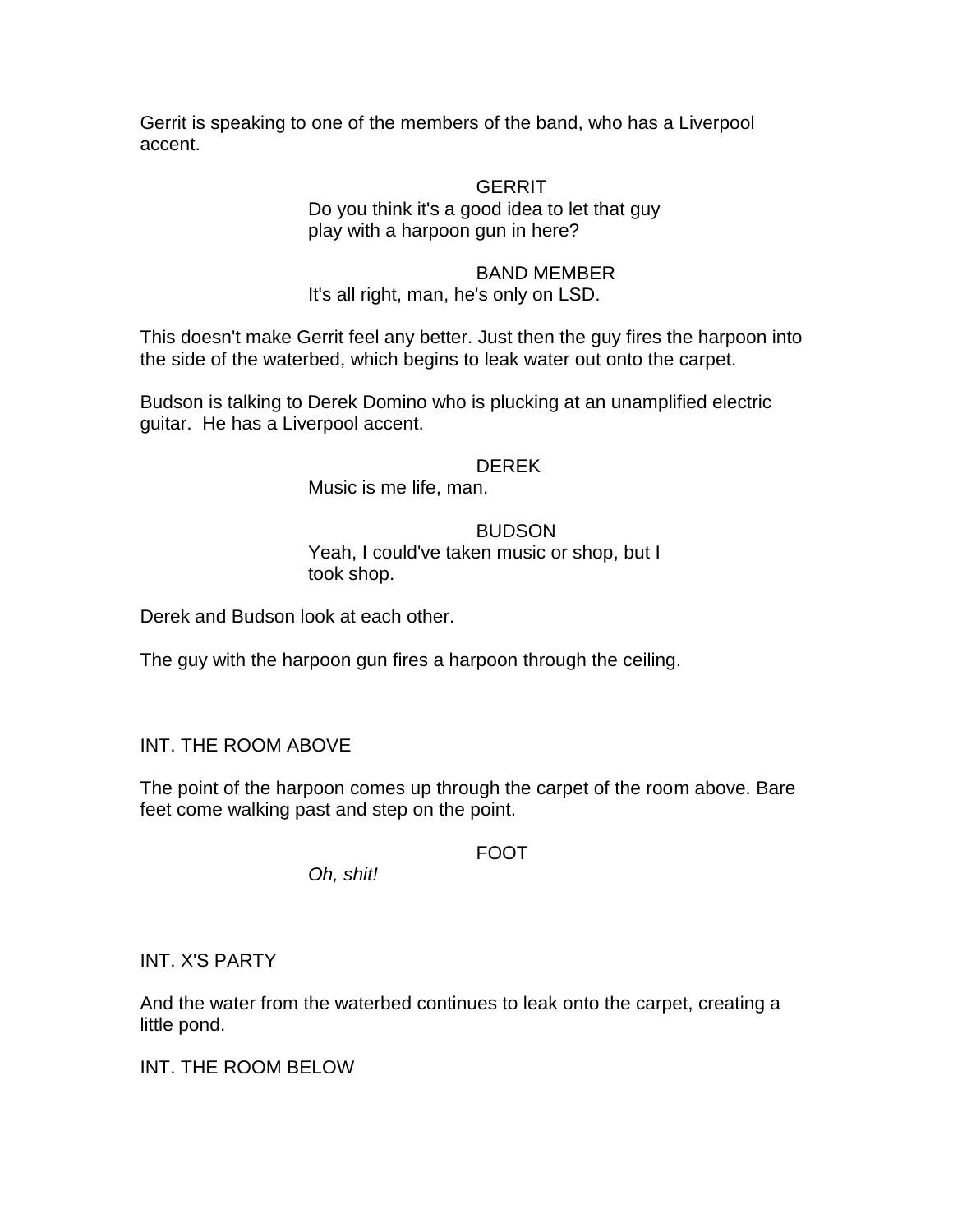In the room below, the water has seeped through the plaster on the ceiling and is dripping on the forehead of the man asleep in the bed below, with his wife asleep beside him. Drip, drip, right between his eyes, which wince every time a drop hits him. His eyes snap open and he's in a total panic, sweat breaking out all over him.

#### MAN

#### *Serial Number 376-9204!*

He is strapped to a bamboo cot and North Vietnamese soldiers stand in front of him brandishing AK-47 machine guns and machetes in his face.

# MAN

*I'll never spill a word you slanty eyed bastards! Not a word!*

They hold a bayonet to his neck and swear at him in Vietnamese.

### INT. X'S PARTY

Budson and Gerrit look at all the pretty girls.

# **GERRIT**

Look at all these gorgeous woman.

#### BUDSON Man, my dick's so hard the cat couldn't scratch it

Ian comes walking past and smiles at Budson.

## IAN

Meow.

## INT. ROOM BELOW

The P.O.W. below has yet to leak any vital information to the North Vietnamese, when suddenly a hand grabs his shoulder and with a massive shudder he comes awake. The threatening soldiers are gone. All that remains is his wife, an oriental woman, in bed beside him.

**WIFF**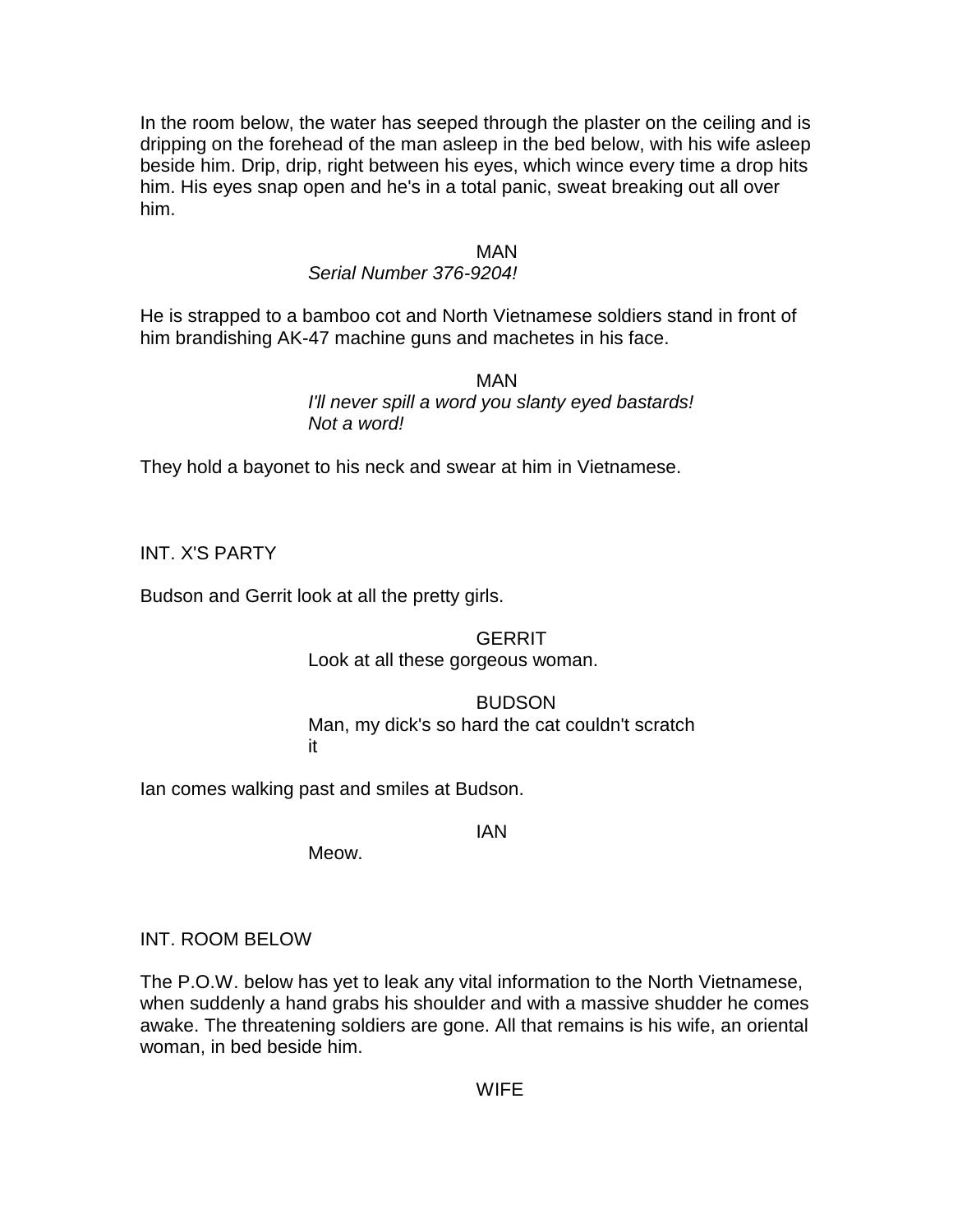(Soothingly) Wake up, you're having a nightmare.

MAN (Shaking his head) Oh my God, it was terrible.

### WIFE

Go back to sleep.

He rolls over and so does she and they both fall back asleep. She rolls a bit closer to her husband and now the water is dripping on her forehead. Her eyes snap open and she is being held captive by American soldiers with M-16 rifles.

INT. X'S PARTY

A good-looking GROUPIE girl takes hold of Gerrit's hand and leads him into an adjoining room. She takes off his clothes and tosses them into a large pile of everyone else's clothes. She begins to slowly and sensuously remove her clothing, rubbing each item all over herself before dropping it at Gerrit's feet. When she is standing in nothing more than black lace panties, Gerrit reaches out, takes a hold of her waist and pulls her to him.

### **GERRIT**

(Panting)

Let's do it right now!

She hauls off and slaps his face.

## **GROUPIE**

What kind of girl do you take me for?

She leaves in a huff.

Gerrit holds his reddening cheek.

## GERRIT How could I have misread those signs?

ANOTHER PART OF THE PARTY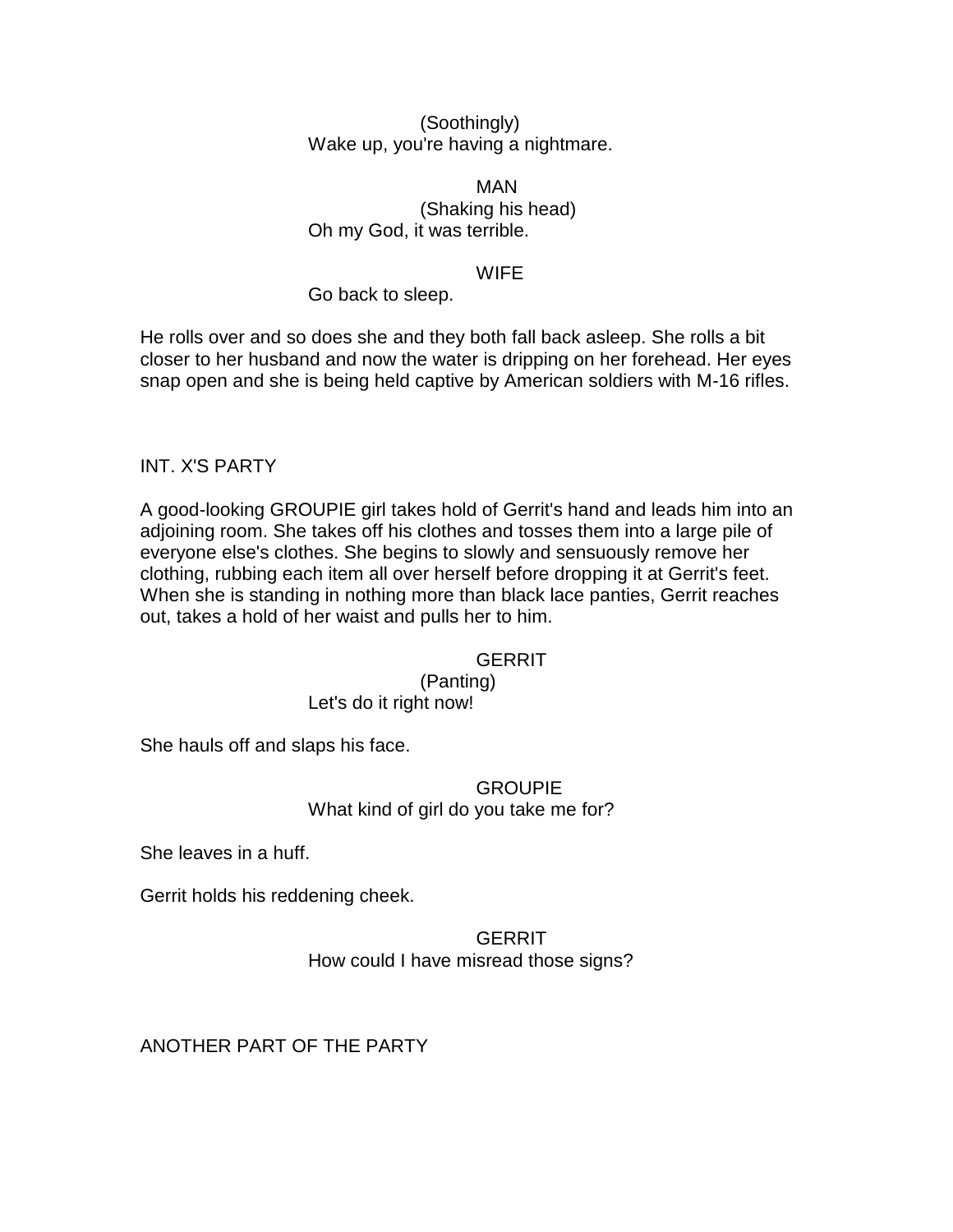Budson is on the waterbed with another groupies girl. He can see himself in the mirror above on the ceiling. Written on the mirror is; "Objects may appear larger than they really are."

He and the girl roll over a couple of times and end up with Budson's arm underneath her.

#### BUDSON

## Oh, baby, have you got a firm ass.

She stands up and walks away and Budson finds that his hand is on the bald drummer's head. He recoils in alarm. The drummer smiles at him.

## EXT. HOTEL - DAWN

The sun begins to rise behind the large hotel.

## INT. HOTEL - DAWN

In the hotel lobby the elevator door opens and Budson steps out looking rather bedraggled. He crosses over to the vending machines against the wall and buys a candy bar and a pack of cigarettes. Off to Budson's left, two FAT, UGLY horrible groupie girls are talking.

### FAT & UGLY

That goddamn bastard from X wouldn't give an autograph and I waited for hours.

## JUST UGLY

### What a prick!

Budson looks to his right and coming through the front door of the hotel are five policemen who are met by the hotel's manager.

### MANAGER

That stinking rock band is destroying the hotel! I want them out of here!

COP Are you willing to sign a complaint?

## MANAGER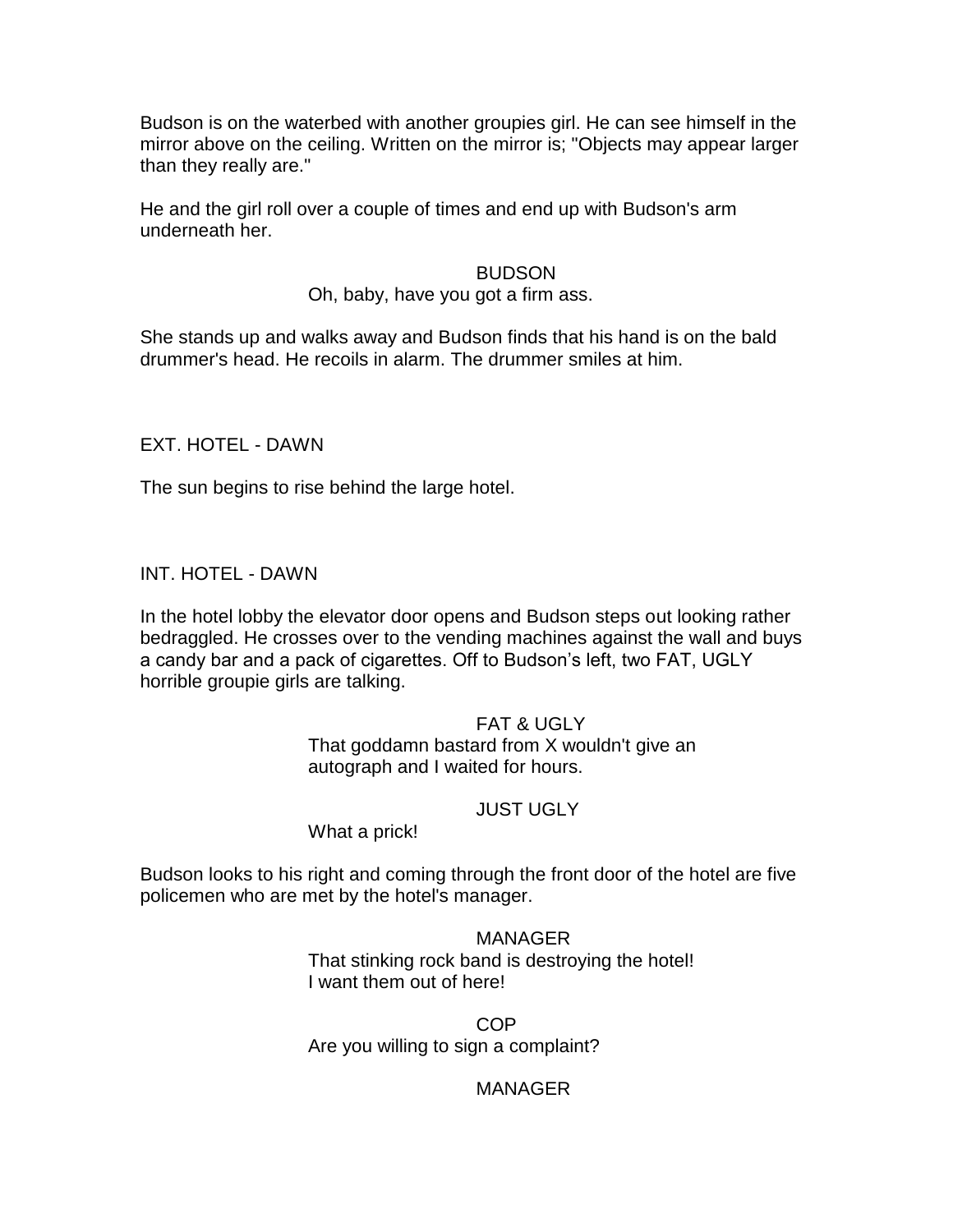Absolutely.

COP All right, then we'll throw 'em out and charge 'em with destruction of property.

Budson quickly dashes into the elevator and heads back up to the tenth floor.

INT. X'S ROOM

He dashes back to the Presidential Suite and finds everybody crashed out all over the place. He finds Gerrit off by himself, asleep on a couch in his underwear. Budson shakes him and puts his hand over Gerrit's mouth.

## **BUDSON**

Come on, we've gotta get out of here, the cops are coming!

## **GERRIT**

Wha... Where are we?

Gerrit starts to look around groggily and Budson grabs him and pulls him to his feet.

## **GERRIT**

But what about my clothes?

## BUDSON

Oh, Jesus.

Budson looks around and on the floor clothes lie everywhere. He grabs a pile and they skedaddle.

INT. HALL

Just as they get out the door and around the corner, the cops and the manager arrive and begin knocking loudly. Budson hands the naked Gerrit the clothes that he grabbed.

> BUDSON Put these on and let's scram.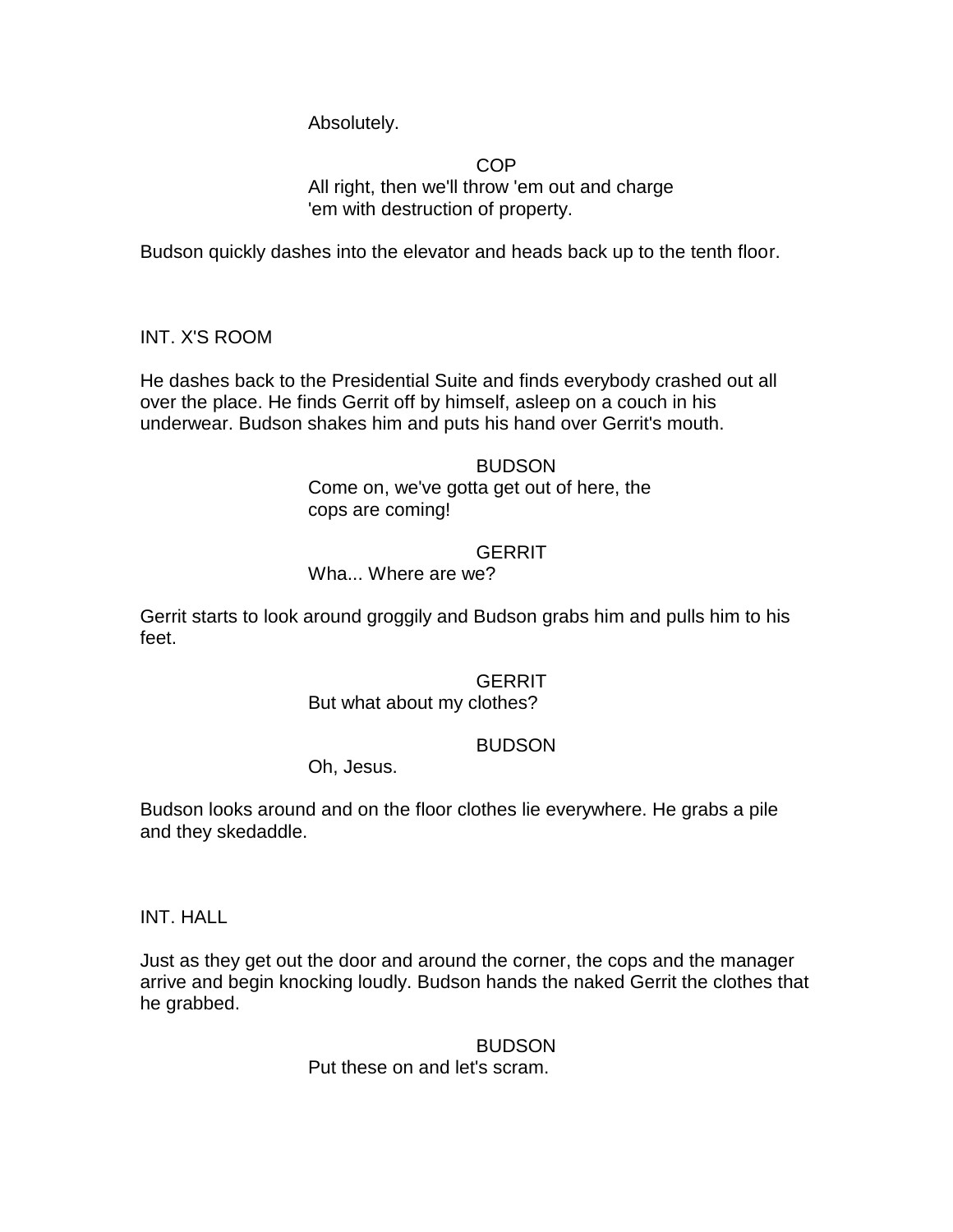From the Presidential Suite, outraged Liverpudlians can be heard hollering.

INT. HOTEL LOBBY - DAY

When Budson and Gerrit exit the elevator in the lobby, Gerrit is attired in black spandex pants, a black leather harness with studs and a white rhinestone vest with X on the back.

### **GERRIT**

Oh man, I feel ridiculous.

## **BUDSON**

#### You look good. It's you.

The two pissed-off fat ugly autograph girls spot Gerrit and approach him. The one with the autograph book really looks mad.

> FAT & UGLY You're a prick, you know that! A real son of a bitch!

Gerrit is taken aback and insulted.

## **GERRIT**

Oh yeah, up yours.

The fat ugly girl turns into a lunatic monster and attacks Gerrit with her fists.

## FAT & UGLY

## *You rotten motherfucker, I'll kill you!!!*

Budson tries to pull her off and she decks him then slams Gerrit in the gut. The other girl starts to go for Budson and he and Gerrit run for their lives.

EXT. HOTEL - MORNING

They leave the hotel and dash up the street in the morning sunlight.

### INT. HOTEL LOBBY

A moment later in the hotel lobby the elevator opens and the O'Jays step out. The big drummer and bass player are mad.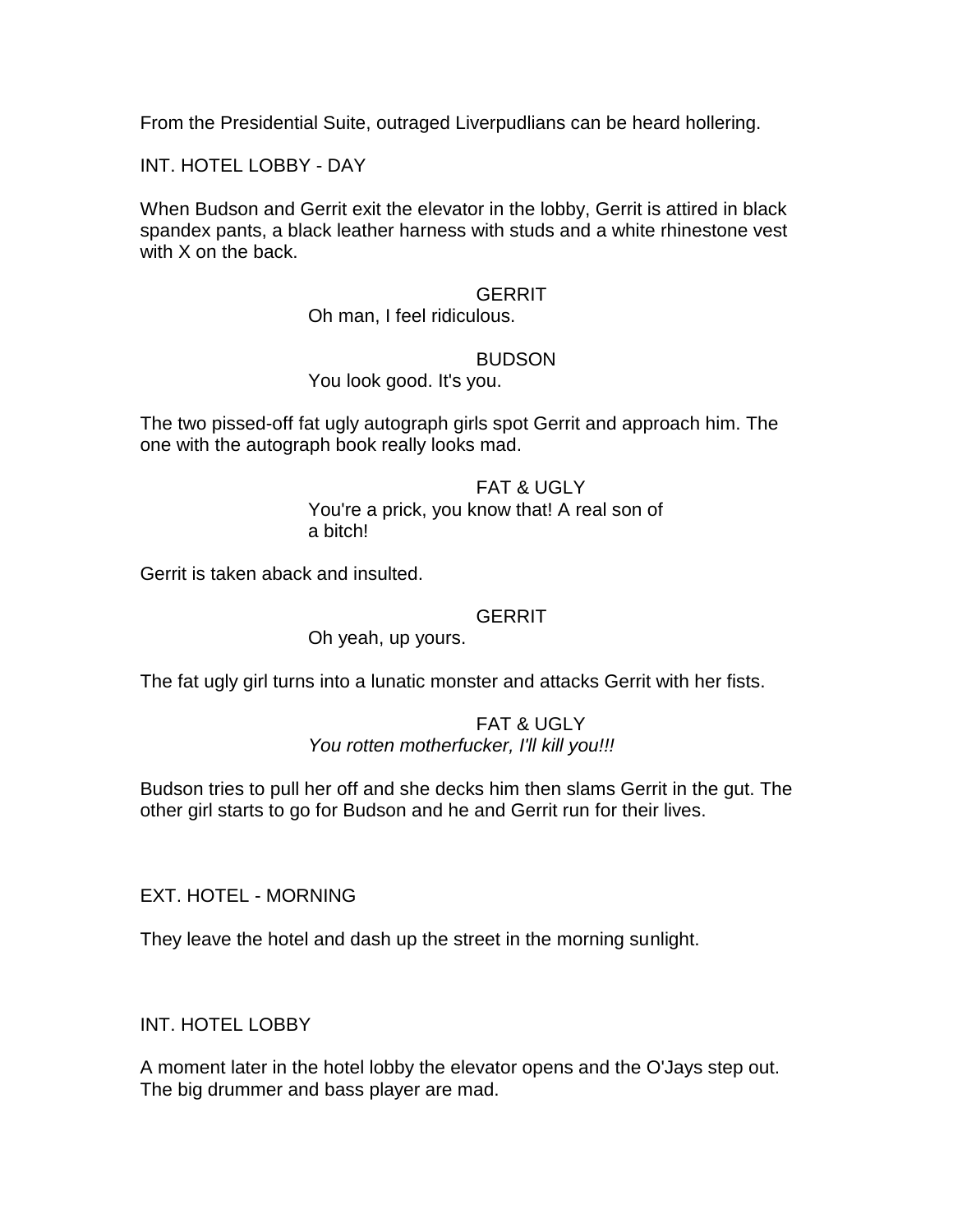## DRUMMER

## If I ever get my hands on those little sons of bitches I'll break 'em in two!

As they get to the door the other elevator opens and the members of X escorted by the police come out. They are all dressed in their usual outfits, all except Derek Domino, that is, who is dressed in Gerrit's clothes.

## DEREK

#### (Muttering) I wish I could find me bloody clothes.

Just then the bass player and drummer from the O"Jays spot Derek dressed as Gerrit.

### BASSIST There's one of those sons o' bitches now!

They move in on Derek menacingly.

## EXT. STREET - DAY

Budson and Gerrit walk up the street, Gerrit having great difficulty balancing in his black leather wing- toed high heel boots.

### **GERRIT**

Girls have got to be crazy to wear high heels, these things kill.

### BUDSON

I'm hungry, you got any money?

### **GERRIT**

Yeah, I got that hundred bucks I found...

Gerrit pats his pockets and quickly realizes he's in different clothing.

## **GERRIT**

(Bummed)

Oh, shit...

He finds, however, in his rhinestone vest pocket a piece of lavender paper, upon which is written ...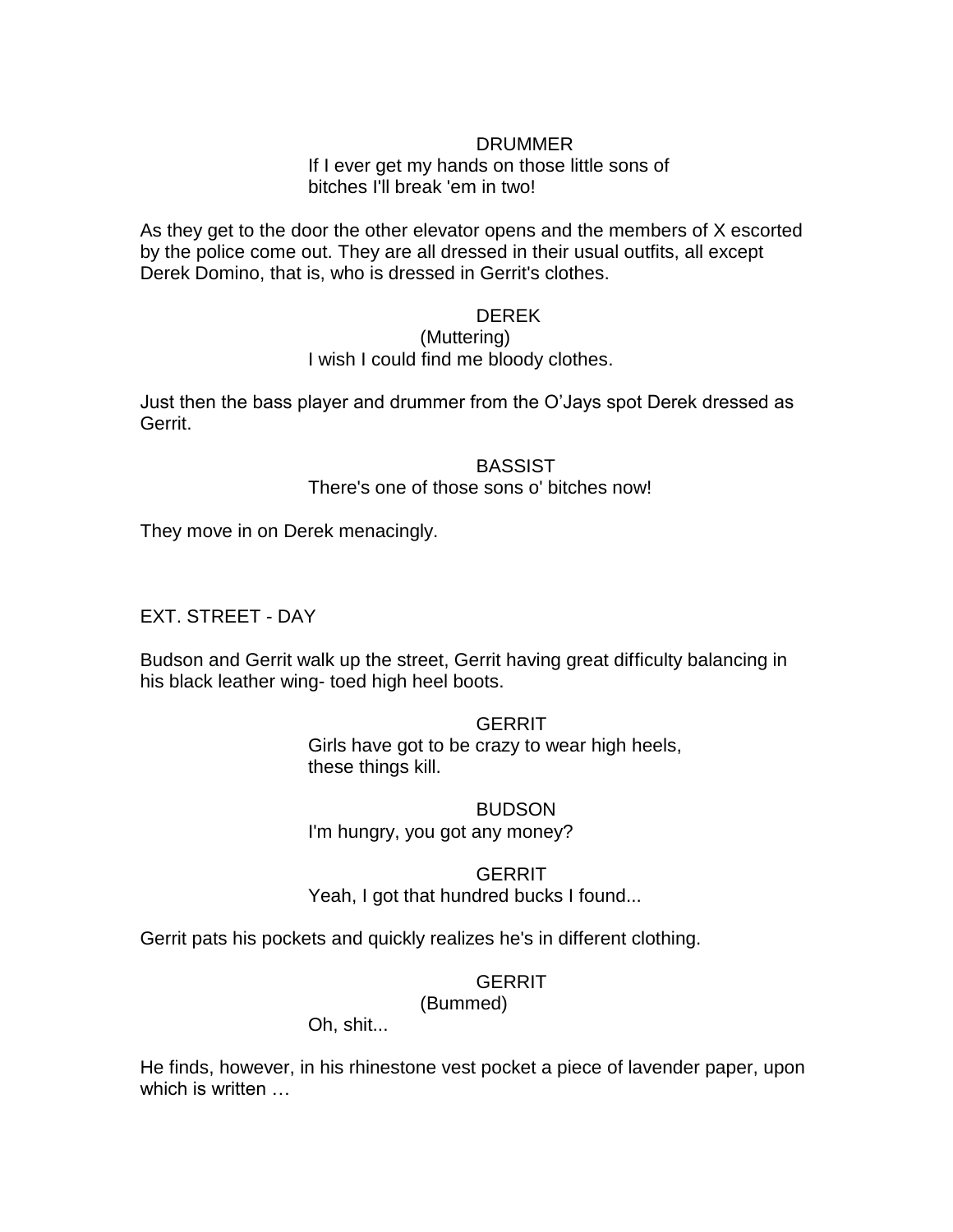## **GERRIT**

(Reads aloud) "I love you and would do anything in the whole world for you! Anything! I mean it! Love, Wendy 886-1022 -- Call anytime."

They are just passing a phone booth.

#### BUDSON

Come on, let's call.

#### **GERRIT**

Isn't it kind of early for this sort of thing. You're gonna wake this girl up.

Budson puts the money in and dials. Someone answers.

FEMALE VOICE

Hello?

Budson assumes a phony Liverpool accent.

## BUDSON

Hello, is Wendy there?

### FEMALE VOICE

This is Wendy.

BUDSON Wendy, this is Derek from X. How ya doin'?

Wendy is in fact the horrible ugly fat girl from the hotel.

FAT & UGLY *You motherfucker! If I ever see you again I'll rip your fucking ball off, you hear me ...?*

He slams the phone down.

### **BUDSON**

My God...

They continue wandering. They cut through an alley and come out on a street that is lined with people.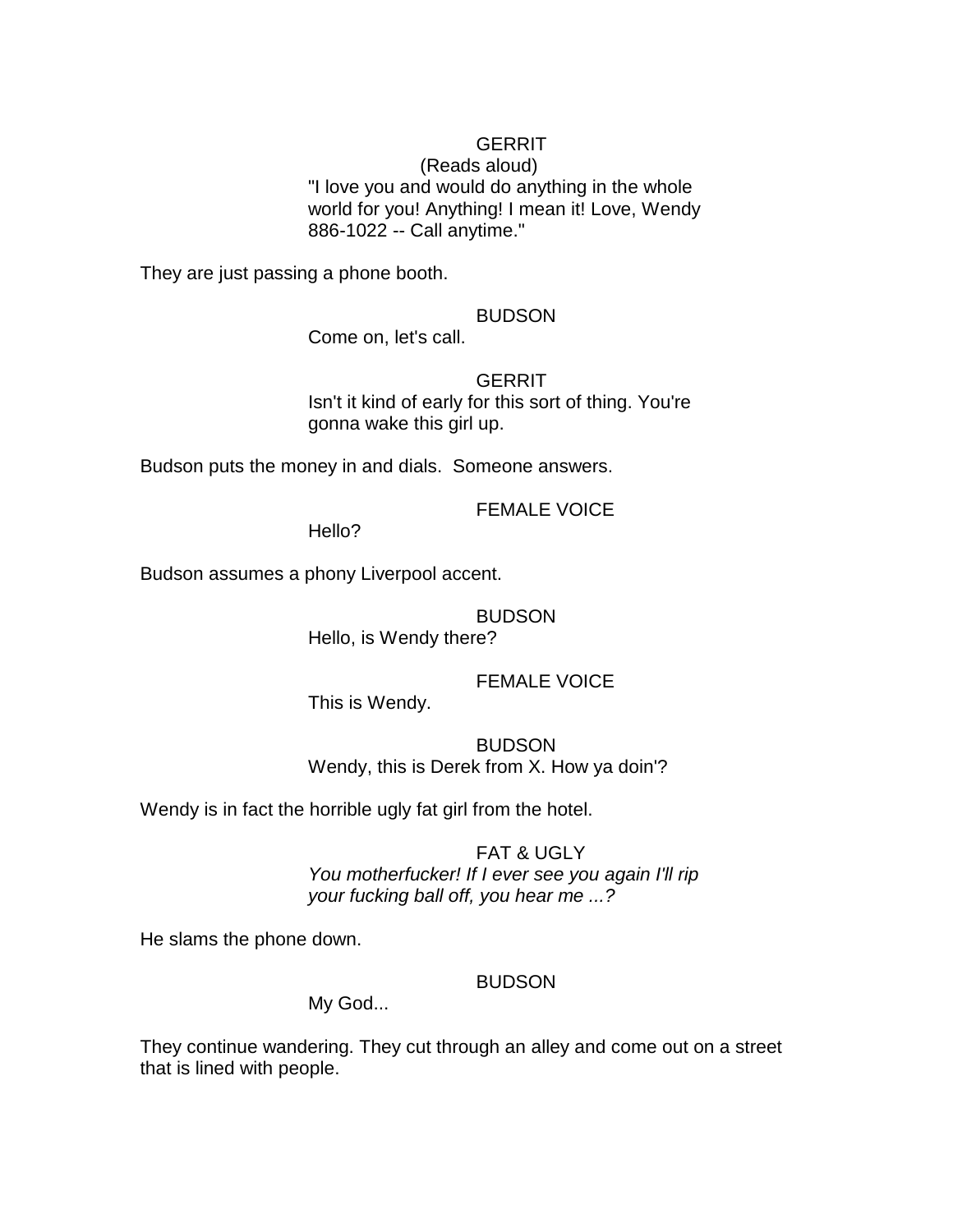## **GERRIT**

## What's going on here?

Suddenly a group of ten guys on bicycles with helmets go zooming past, then a group of five more.

#### BUDSON

## Must be a bike race.

They check to see that the way is clear and cross the street. They cut through another alley and come out on another street that is lined with people. As they move into the crowd a parade comes past with baton twirlers, a marching band and clowns.

#### **GERRIT**

Is it some kind of holiday today?

#### BUDSON

I don't think so. Maybe it's Groundhog's Day.

#### **GERRIT**

No... That's earlier and they don't have parades.

Gerrit's high heel gets caught in a crack in the pavement, he trips, reaches out and grabs a hand painted wooden sign with an arrow pointing to the right. As he grabs it the sign turns and faces left.

Budson and Gerrit continue wandering and head off away from all the people. Budson pulls out a Payday candy bar.

#### BUDSON

Want half?

# **GERRIT**

Sure.

Meanwhile the bike racers get to the end of the street, see a hand painted wooden sign with an arrow pointing left and turn left.

The parade, however, gets to the end of the street and turns right.

There is a terrible sound of mayhem and destruction.

Gerrit and Budson turn to see bicycles and clowns and members of the marching band go sailing through the air.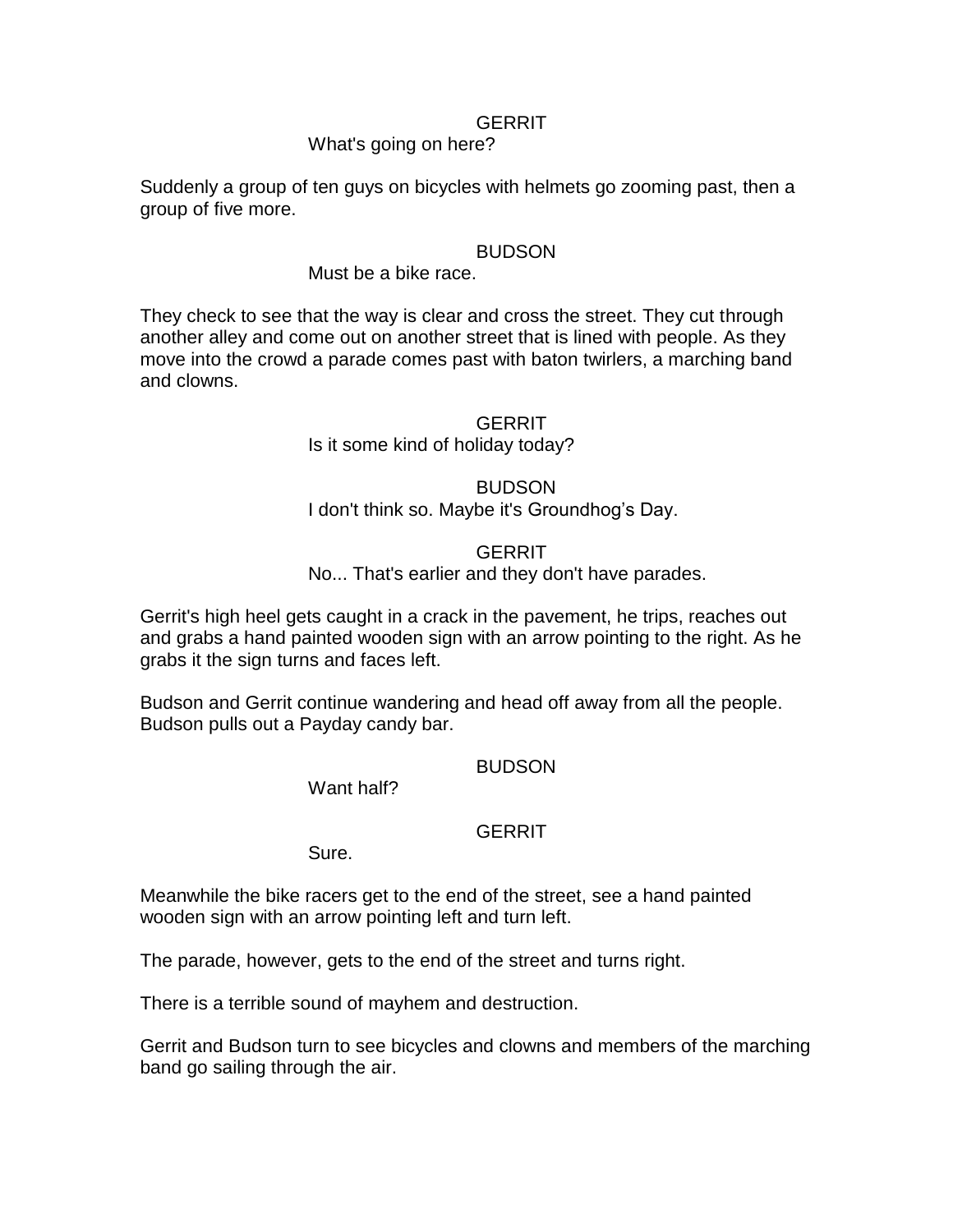## EXT. MALL RESIDENCE BACKYARD - DAY

Cynthia Mall is down on her knees in her yard planting flowers when she hears the horrible destruction in the distance.

### INT. MALL'S BEDROOM

Mr. Mall is awakened. He sits up in a daze, then makes a big realization.

## MR. MALL

(Panic)

#### I've got a hundred finals to grade.

He gets out of bed and walks into his study next door. There on the desk lie all the tests and his grade book.

## MR. MALL

## (Desperately)

Coffee.

He turns and goes downstairs to the kitchen and his wife comes in wearing her gardening gloves.

## **CYNTHIA**

Oh, I'm so glad your up early, there are a million things to do. There's still some shopping that has to be done, the wine has to be gotten, the crystal--

#### MR. MALL

--Whoa! I haven't even had any coffee yet, not to mention the hundred and twenty-five finals I've got to grade.

#### **CYNTHIA**

Oh that again. I thought it was a hundred?

## MR. MALL

Over a hundred and what"dya mean, "Oh, that again"? That's my job and I work damn hard for my money.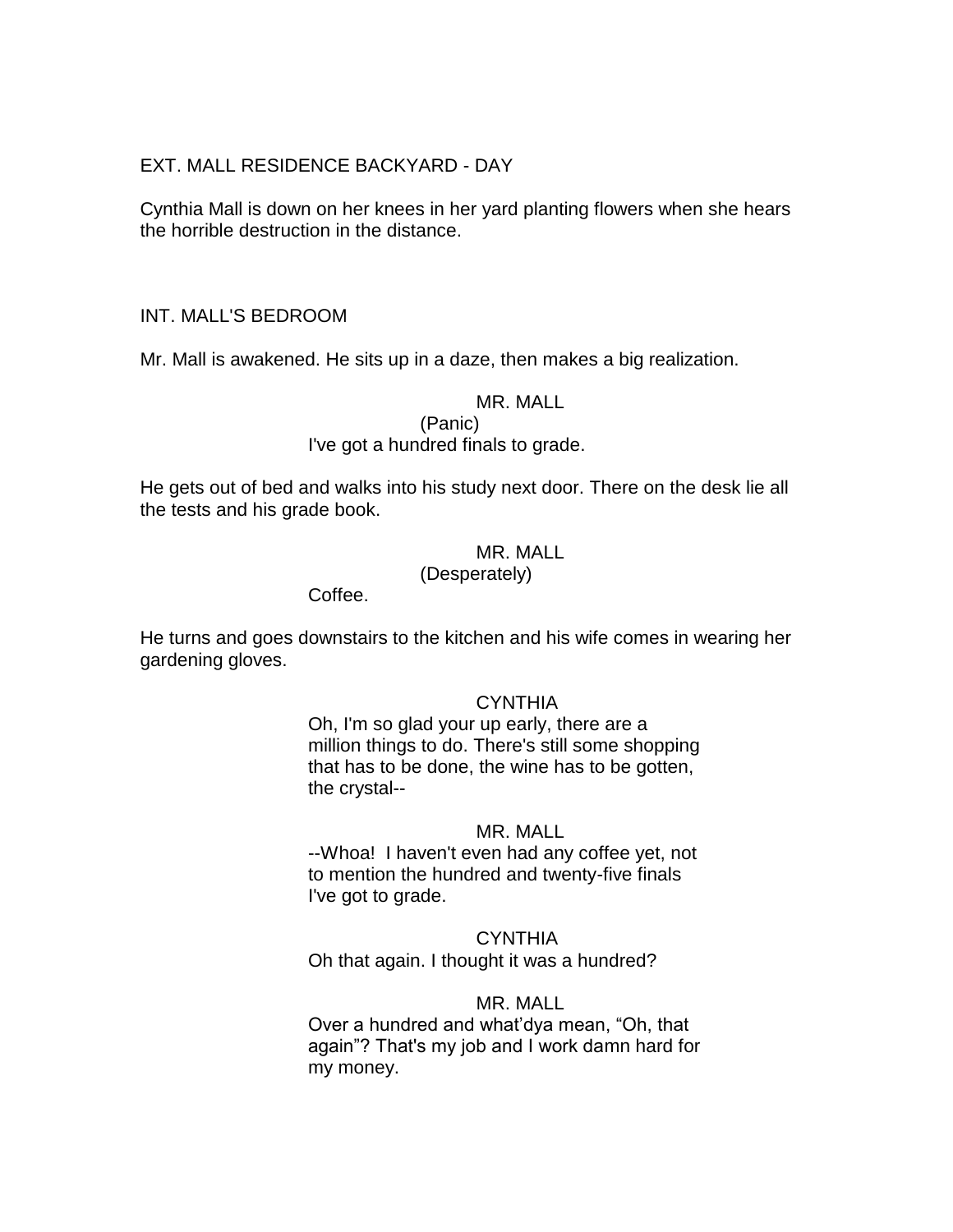## **CYNTHIA**

For all \$22,000.

## MR. MALL

Hey! Does the whole neighborhood have to know? I don't need my salary leaking out.

## **CYNTHIA**

## Your salary couldn't drip out.

Mall shakes his fist.

EXT. STREET - DAY

Budson and Gerrit wander aimlessly talking.

### **GERRIT**

So what's wrong with being a doctor? They're vital to society and they pull down good bucks.

BUDSON Too icky, dude. I'd rather party.

## **GERRIT**

But what about the future? Don't you ever think about it?

### BUDSON

Sure I do.

## **GERRIT**

Yeah, so what do you see?

### BUDSON

Breakfast.

## **GERRIT**

You've got real vision, Budson, I know everything's going to work out just fine for you.

EXT. DIAG - DAY

Just up ahead, across the street on campus, there seems to be quite a few people gathered. As they walk closer they see that there are really a lot of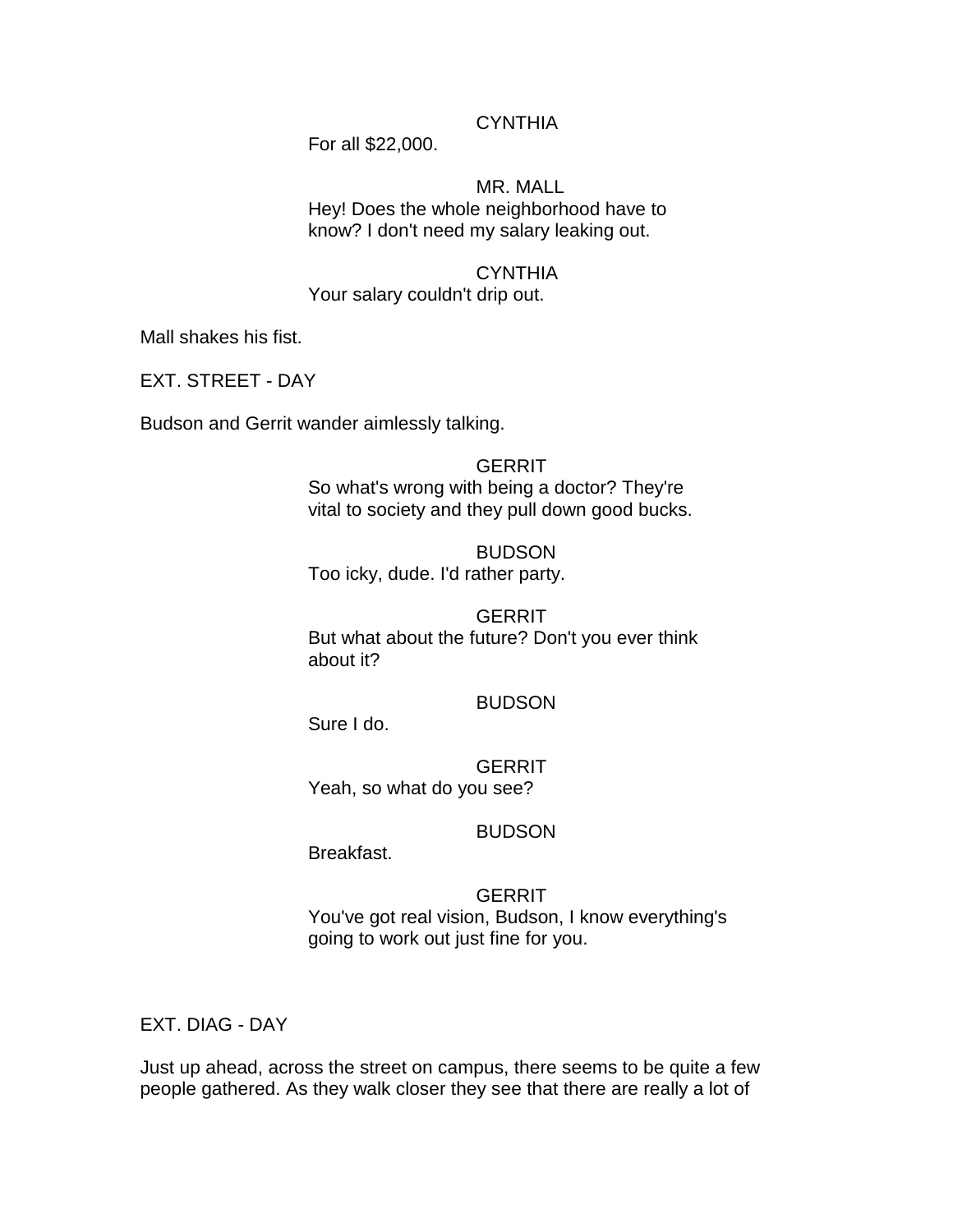people, a thousand maybe and they're f filling the diag, the area between the school buildings.

## **GERRIT**

## What's going on?

Budson grabs his arm.

BUDSON Far fucking out! Oh man, what a luck out!

**GERRIT** What are you talking about? What is this?

Budson looks him in the eyes.

### **BUDSON**

Dude, this is the hash bash.

They cross the street into the throng.

### **GERRIT**

What exactly is the hash bash?

### BUDSON

I don't know, but it's been happening in Ann Arbor forever, man, maybe even back to the sixties. People come from everywhere to get stoned.

EXT. HASH BASH - DAY

And indeed they have, there are young folk, teachers, many hippies and exhippies, joints, pipes, hookas, bongs, even a guy smoking out of a French Horn.

Crosby, Stills, Nash and Young playing "Woodstock" can be heard.

Some real burn-outs have what looks like a Rube Goldberg contraption hooked to a car battery with an exhaust pipe on the end. Budson and Gerrit step up.

# **GERRIT**

What's it supposed to do?

## INVENTOR Electrically blow smoke rings, man.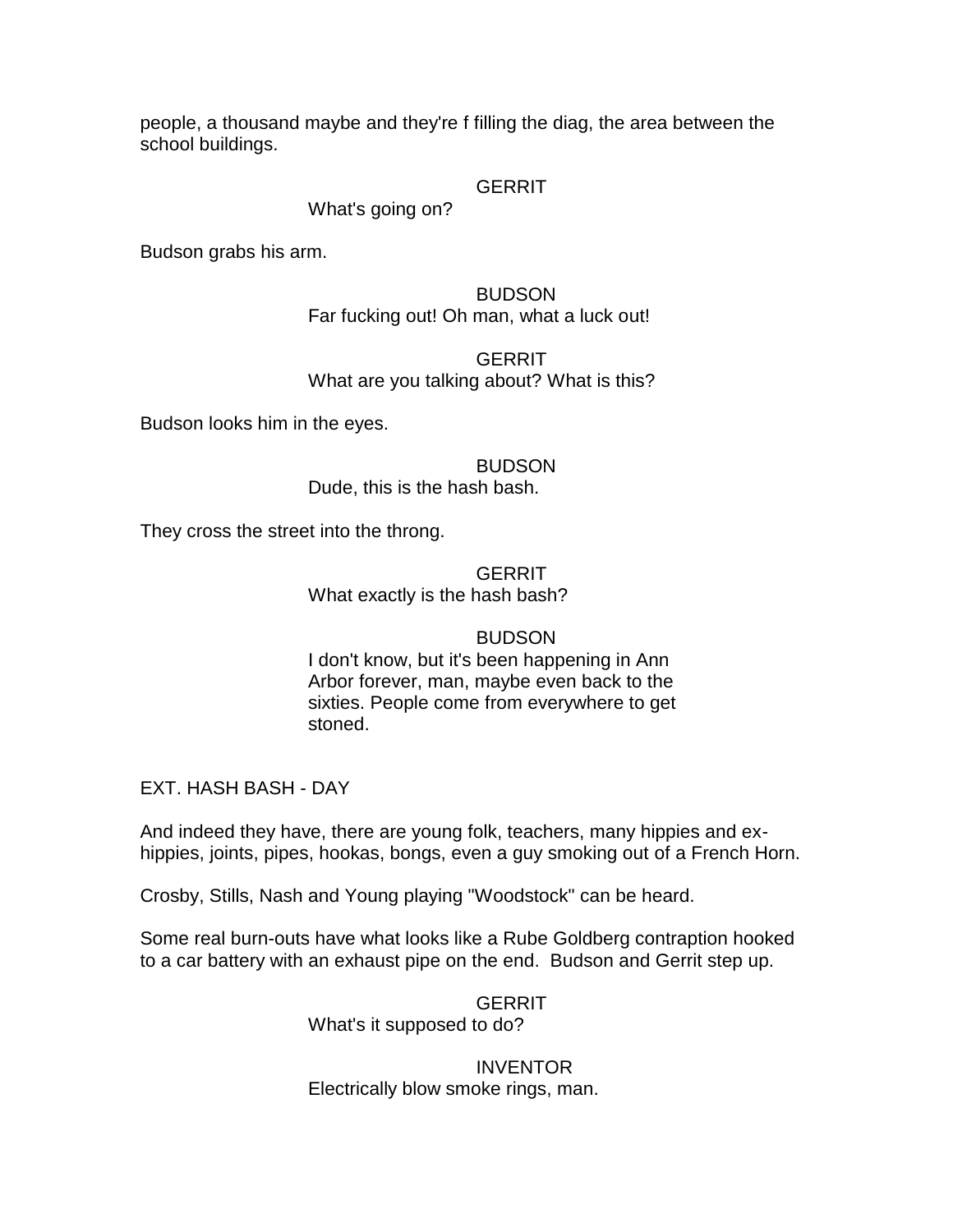#### BUDSON

Go for it.

They switch it on and lights flash, things begin to whiz and spin and sputter. Many people watch expectantly. Out of the exhaust pipe an onion ring drops out.

The burn out shrugs.

### INVENTOR

We haven't got all the bugs out yet.

Budson turns to a group of thirty-five year old hippies wearing buckskin and moccasins smoking hash from a stone pipe. They hand it to Budson who takes a hit and hands it to a girl that looks like BUFFY Saint-Marie.

**BUFFY** 

What did you think of Woodstock?

## BUDSON

(Shrugging) Woodstock's okay, but I like Snoopy better.

The thirty-five year old hippies are speechless and our guys move on through the crowd. A FAT GUY comes up to them with a paper plate of brownies.

### FAT GUY

Wanna buy some brownies?

### BUDSON

Oh yeah, but I ain't got no money.

The fat guy sees Gerrit in his punk finery.

## FAT GUY

Oh wow, are you with X?

Gerrit turns around and casually points at the X on his back.

FAT GUY Oh, cool! Can I have an autograph?

Gerrit assumes a very fake British accent.

**GERRIT** Sure, for some brownies … mate.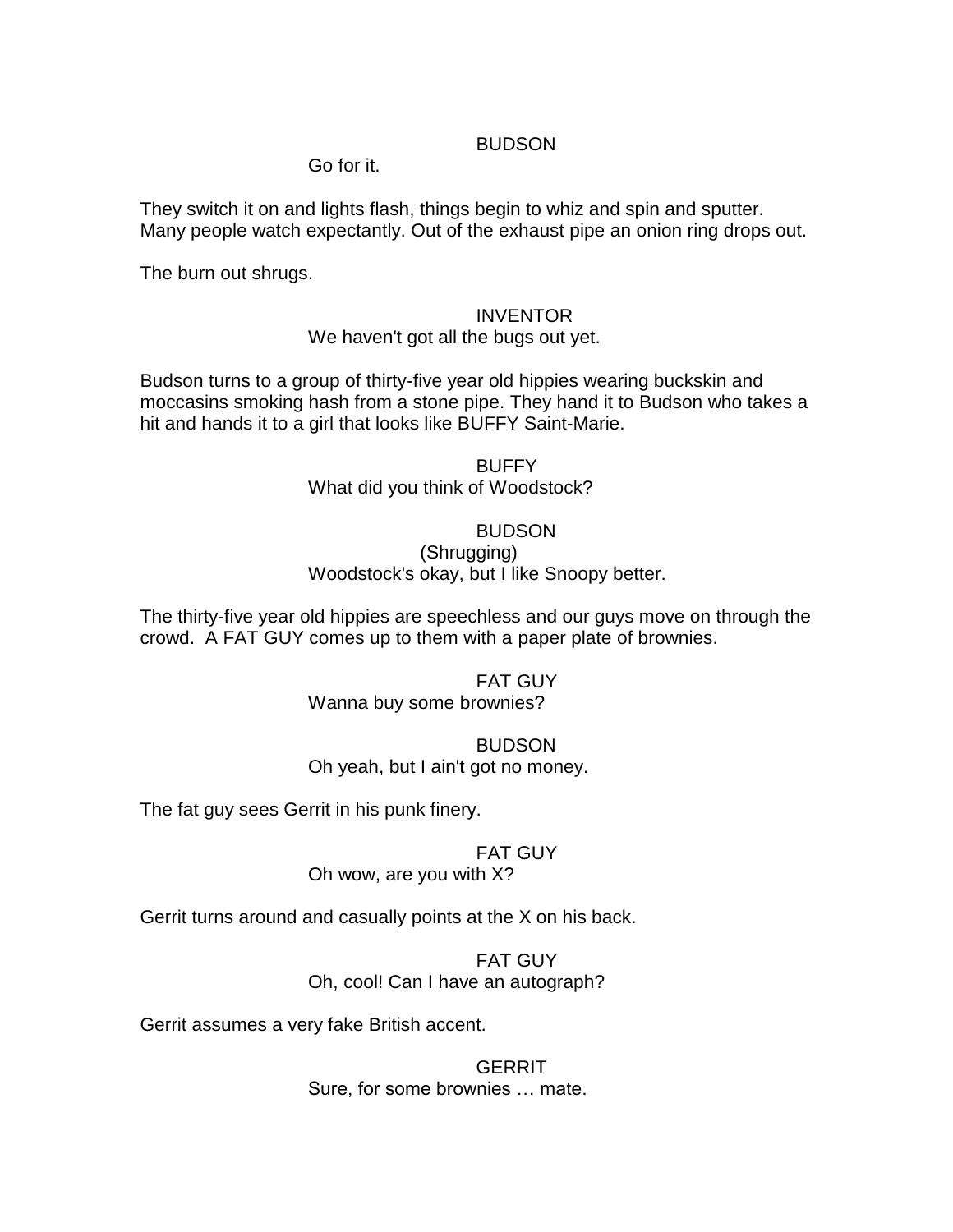## FAT GUY

## Oh yeah! No problem.

Gerrit signs the paper plate and they each get two brownies. Gerrit scarfs his right down.

#### **GERRIT**

Mmm, it's good to have some food. You know, though, those brownies have a weird aftertaste.

## **BUDSON**

(Grinning) Dude, you'd better fasten your seat belt, you're goin' for a ride.

Meanwhile, a little port-a-stage trailer is pulled into the diag and a microphone is set up. A BALDING fellow taps on it, looks at his watch, looks up and smiles.

> **BALDY** Are you ready to rock and roll?

The crowd half-heartedly replies.

### CROWD

Yeah...

**BALDY** I can't hear you. I said, are you ready to rock and roll?

Now a bit more enthusiastically.

### CROWD

Yeah!

**BALDY** All right! Well, the band's just arrived and here they come, The Polka Dots!

The crowd's applause begins to break up as they see eight older men in black polyester pants and black and white polka dot shirts with red bow ties take the stage with among other instruments, an accordion.

The guy who was driving the bus and plays the horn turns to Baldy.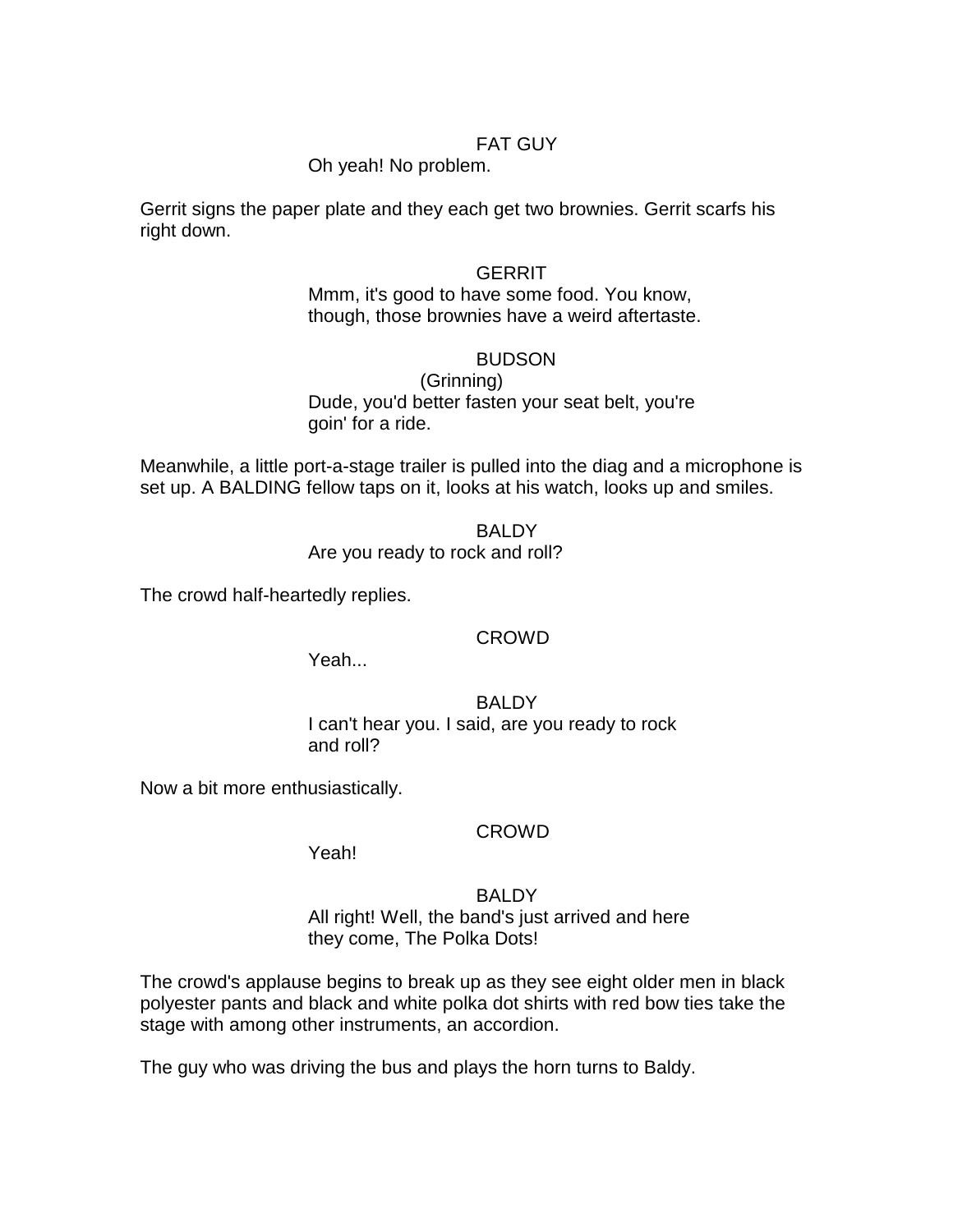## DRIVER

What is this?

#### **BALDY**

Forget that, who're you?

#### DRIVER

We're The polka Dots. I thought this was some kind of a Las Vegas party. You know, like a cash bash or something.

#### **BALDY**

Yeah, well you guys were supposed to be a rock and roll band.

The crowd is beginning to get restless; they want music. The Polka Dots all look at each other, shrug, then go into "Beer Barrel Polka".

Gerrit turns to Budson snapping his fingers.

#### **GERRIT**

Hey, these guys are good.

Budson is embarrassed for him.

#### BUDSON

Dude.

Two guys circulate through the crowd handing out flyers that read. "Blow Out Open House Party, \$3.00 all the beer you can drink". With a map, 1212 Riverview. The two guys stop and talk to each other.

> PARTIER #1 We are really going to make some big cash, man.

PARTIER #2 If one tenth of these people show up, we're rich.

### PARTIER #1

It's a good thing my parents went outta town.

## PARTIER #2

Yeah.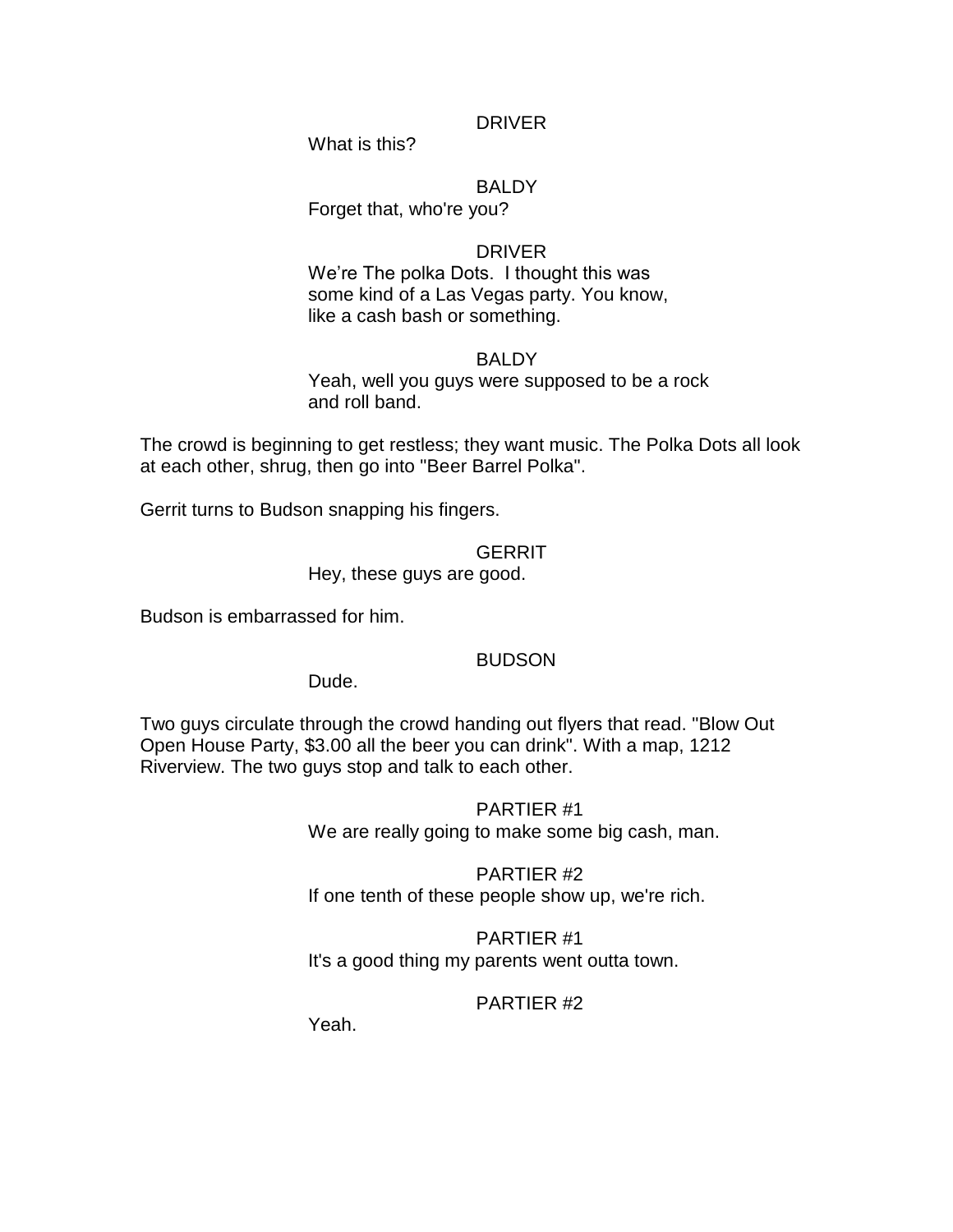EXT. STREET - DAY

Mr. Mall is holding a full grocery bag and walking up the street talking to himself.

## MR. MALL It's such a pretty day and I have so much work to do. (He shakes his head sadly) What's it all about anyway? What's the answer?

He turns the corner and there before him is a huge mass of people and they're all smoking dope.

#### MR. MALL *Holy Moses, it's the hash bash!*

He is engulfed by the crowd and soon runs into a group of people, all teachers, that he knows. They are smoking a long Moroccan pipe.

## TEACHER #1

Well Jim Mall, I knew I'd see you here. Take a hit.

He offers the pipe and Mall shifts the grocery bag to one hand and takes the pipe with the other.

> MR. MALL Oh boy, I've got so much work to do.

#### TEACHER #1 Mellow out, it's the hash bash.

Mall takes a big toke.

## TEACHER #2

So what's with all the peanuts?

Mall blows out the smoke.

# MR. MALL

I'm having a party tonight.

## TEACHER #2

No shit, well mind if I have some nuts right now?

Mall takes another puff.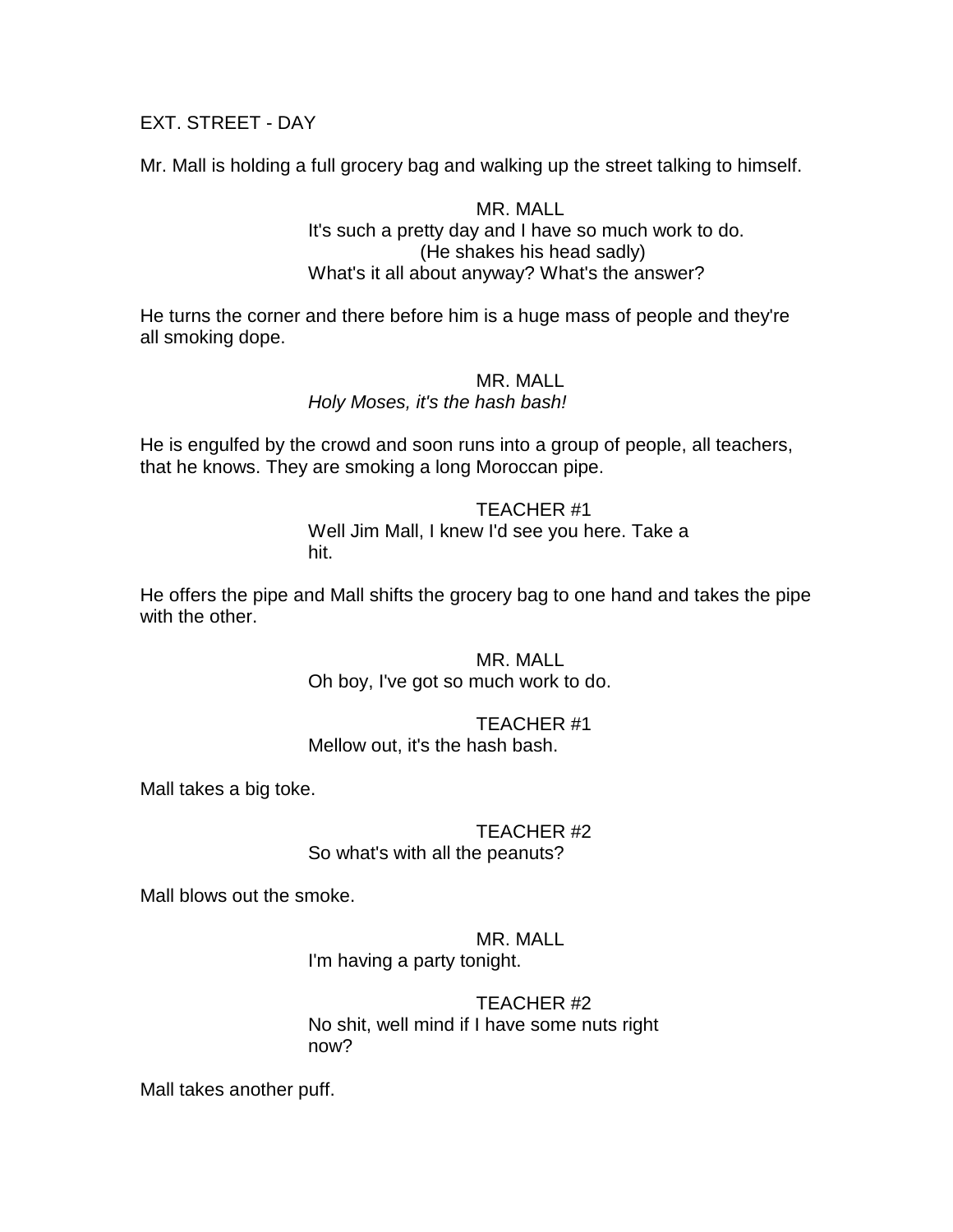## MR. MALL

#### Sure, go ahead.

As pot smoke wafts up past The Polka Dots, they break into a polka version of Jimi Hendrix's "Purple Haze." The audience loves it. One of the Polka Dots plays the accordion with his teeth.

Gerrit is stoned out of his mind and Budson is laughing at him, because he's just as stoned.

#### **BUDSON**

#### We're totally jellied, dude.

### **GERRIT**

#### (Mumbling) I can hardly walk.

Gerrit stumbles into a group smoking a joint. They all turn and look at him and it's Wendy with the red pigtails from the hamburger joint, the little Dutch boy from the paint, and the inflatable Michelin man.

### MICHELIN MAN

Hey, watch where you're goin'!

### **GERRIT**

Sorry.

He shakes his head and suddenly it's just a red headed girl, a blond guy wearing blue, and a fat fellow.

### **GERRIT**

## Oh, thank God.

He turns and there is Smokey the Bear looming over him with a giant joint in his mouth.

### **SMOKEY**

Toast me up, dude.

Budson, meanwhile, has wandered over to another group of people who have a hookah with eight hoses. These people seem like their from another planet.

## BUDSON

What'cha smokin'?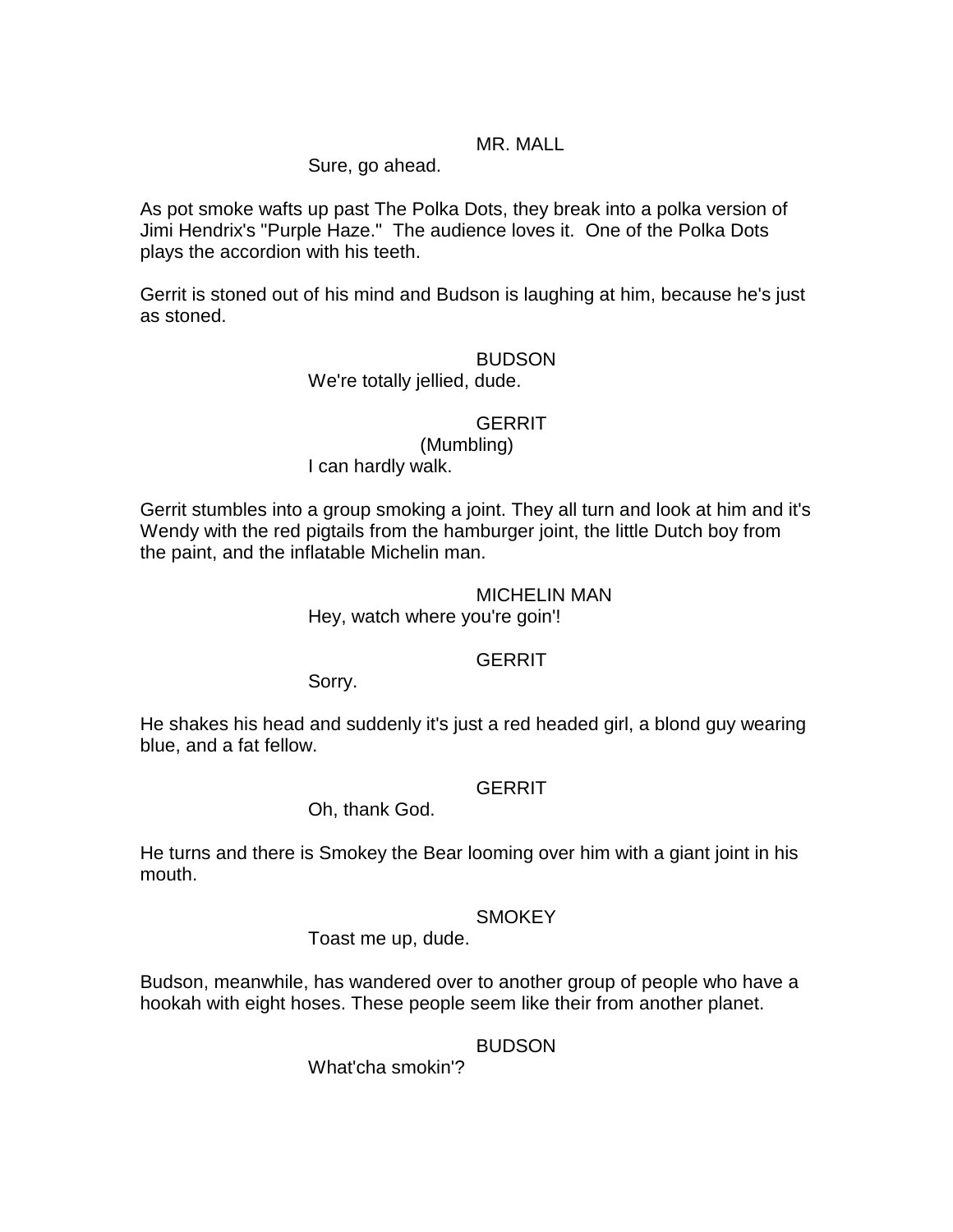## ALIEN Congolese Thunderfuck, man. Wanna hit?

## BUDSON

Sure.

Budson puts the hose to his mouth and inhales ...

... And he is blasting through the universe ass-over-teakettle at 1000-mph past galaxies and solar systems with stars shooting past and E=MC2 and ...

... Wham! He's standing with the hose in his hand only it's not the hose, it's a Rastafarian's dreadlock.

Budson blows out the smoke.

The Rastafarian turns around and takes back his hair.

### RASTAFARIAN

Please mon, don't smoke me dreads.

Mall is pretty high, looks at his watch and decides it's time to go.

MR. MALL If you wanna stop by later, do it.

### TEACHER #1

Where are you living now?

## MR. MALL

(Points) Right over there on Riverview. It's the only house with a gaslight in front.

### TEACHER #1

Maybe we will. See ya, Jim.

Mall leaves, slightly weaving, clutching his grocery bag.

A group of people are looking at the flyers for the big blow-out party and turn to the teachers with the Moroccan pipe.

## QUESTIONER

Excuse me, you don't happen to know where this party on Riverview is, do you?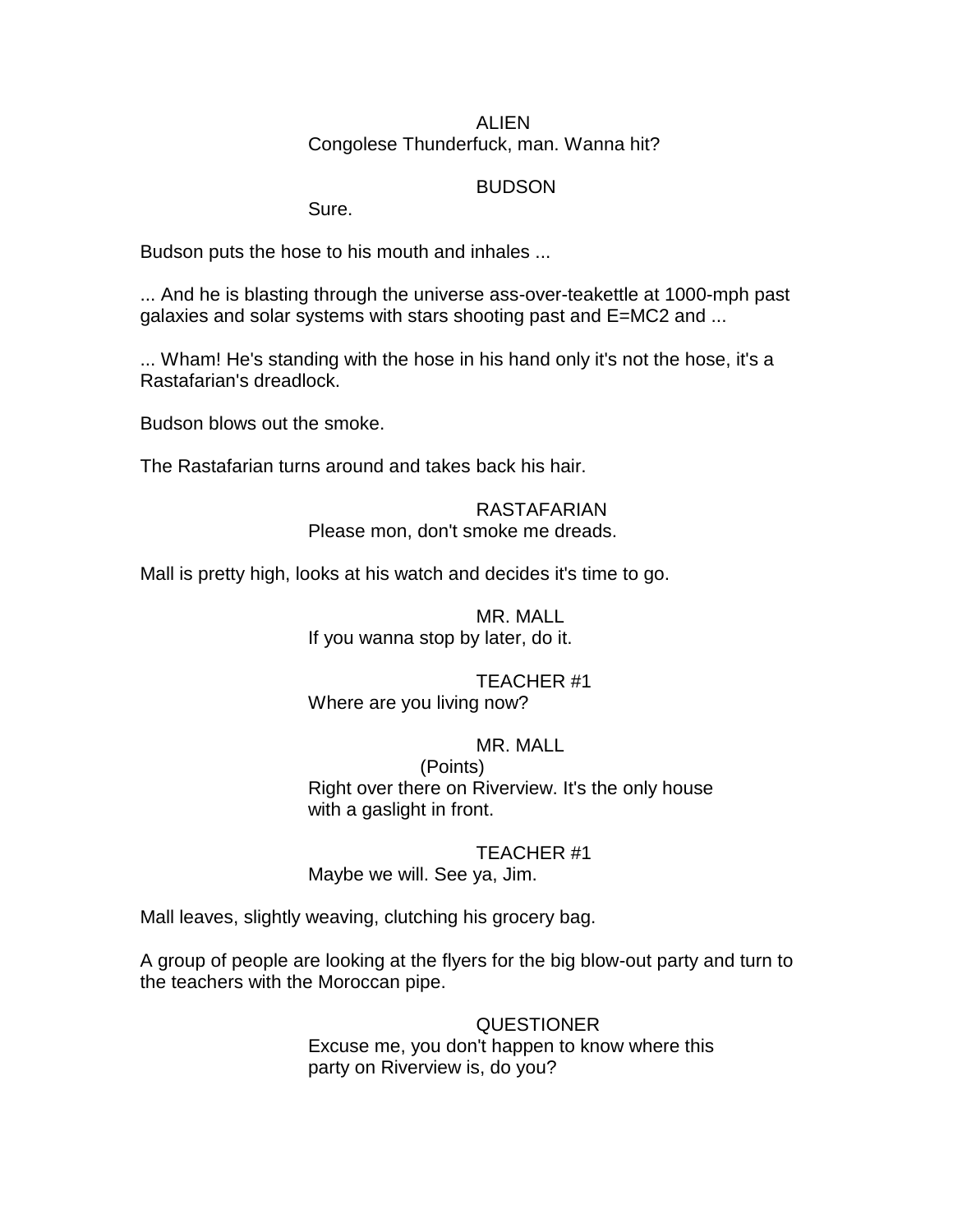Mr.. Mall's good friend points.

## TEACHER #1 Sure. It's right over there. It's the only house that has a gas light out in front.

## **QUESTIONER**

Hey, thanks a lot.

The Polka Dots have their shirts open, bandannas around their heads and are in the midst of smashing their instruments, the accordion player squirts his smashed accordion with lighter fluid and ignites it.

## EXT. MALL RESIDENCE - DAY

Mall gets to his front door and finds it locked. He rings the bell and a pretty French maid answers the door.

> MAID Allo, come right in. May ah take your coat?

# MR. MALL

I live here and I'm not wearing a coat.

## MAID

*Merci, monsieur*.

She enters the house and Mall follows behind looking at her legs.

INT. MALL'S HOUSE

Mall takes the grocery bag to the kitchen where he encounters his wife.

MR. MALL What's with the French maid? Don't you think that's a bit pretentious?

**CYNTHIA** I'm trying to create an impression. If you can't-- (She stops, widens her eyes and leans forward toward him) --You're stoned.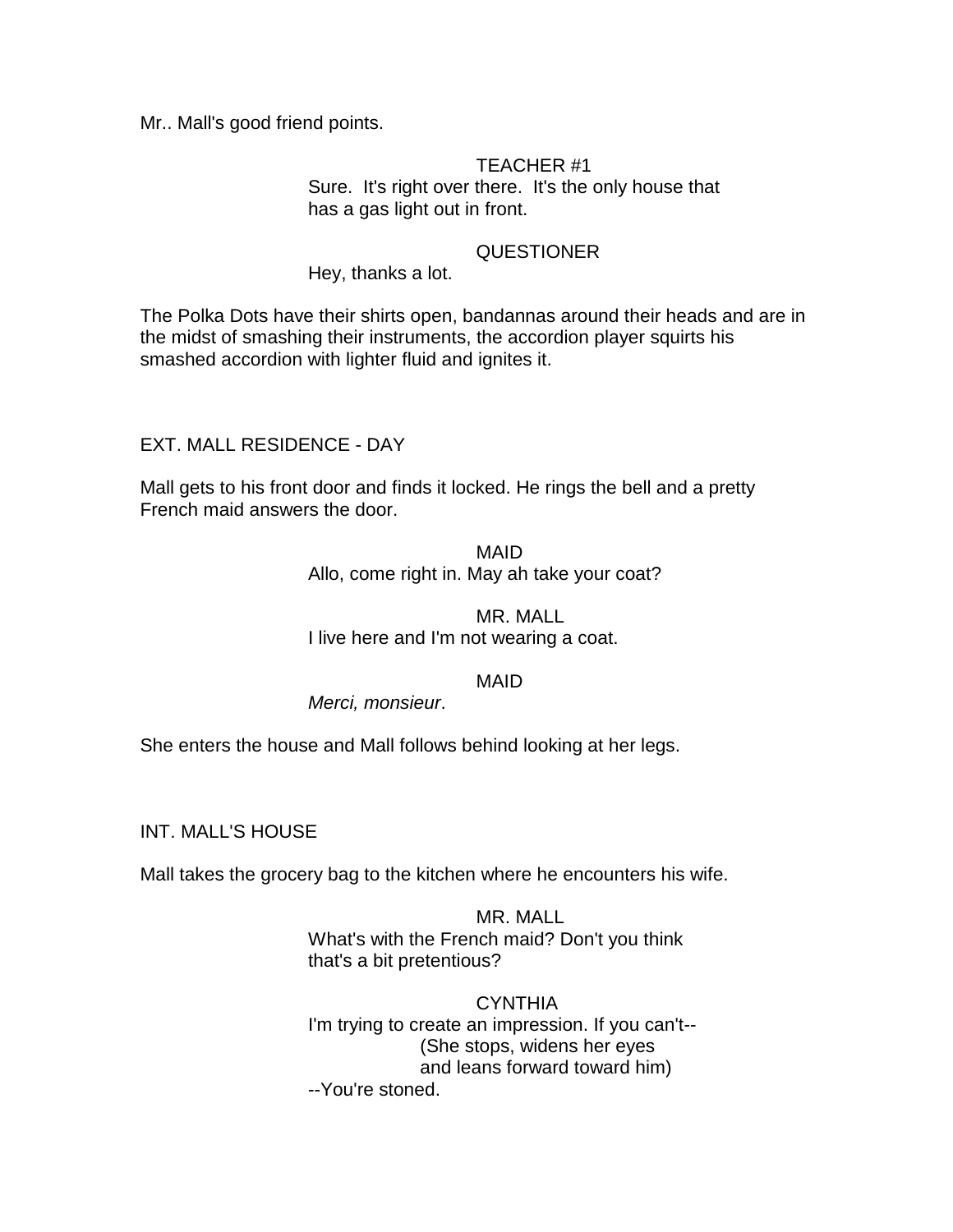#### MR. MALL

Yeah, I'm a little buzzed. The hash bash is going on out there.

## **CYNTHIA**

(Pissed) You're stoned and my boss is coming to dinner. Unbelievable! You are just too much.

## MR. MALL Oh, come on, for God's sake, it's the hash bash. Doesn't that mean anything to you?

She looks him in the eyes.

#### **CYNTHIA**

Not anymore.

Mall puts down the bag and walks away.

## MR. MALL

I'm not even sure I like you anymore. I'm going upstairs to take a nap.

#### **CYNTHIA** Oh, so then you're not helping, is that it?

#### MR. MALL

What do you want me to do now, put up new wallpaper? I'm taking a nap.

Mall heads toward the stairs.

Cynthia looks into the grocery bag and pulls out a bag of those orange squishy Circus Peanuts.

> **CYNTHIA** What the hell are these? I asked for nice candy.

#### MR. MALL

Those are good, I like 'em.

## **CYNTHIA**

They're sick.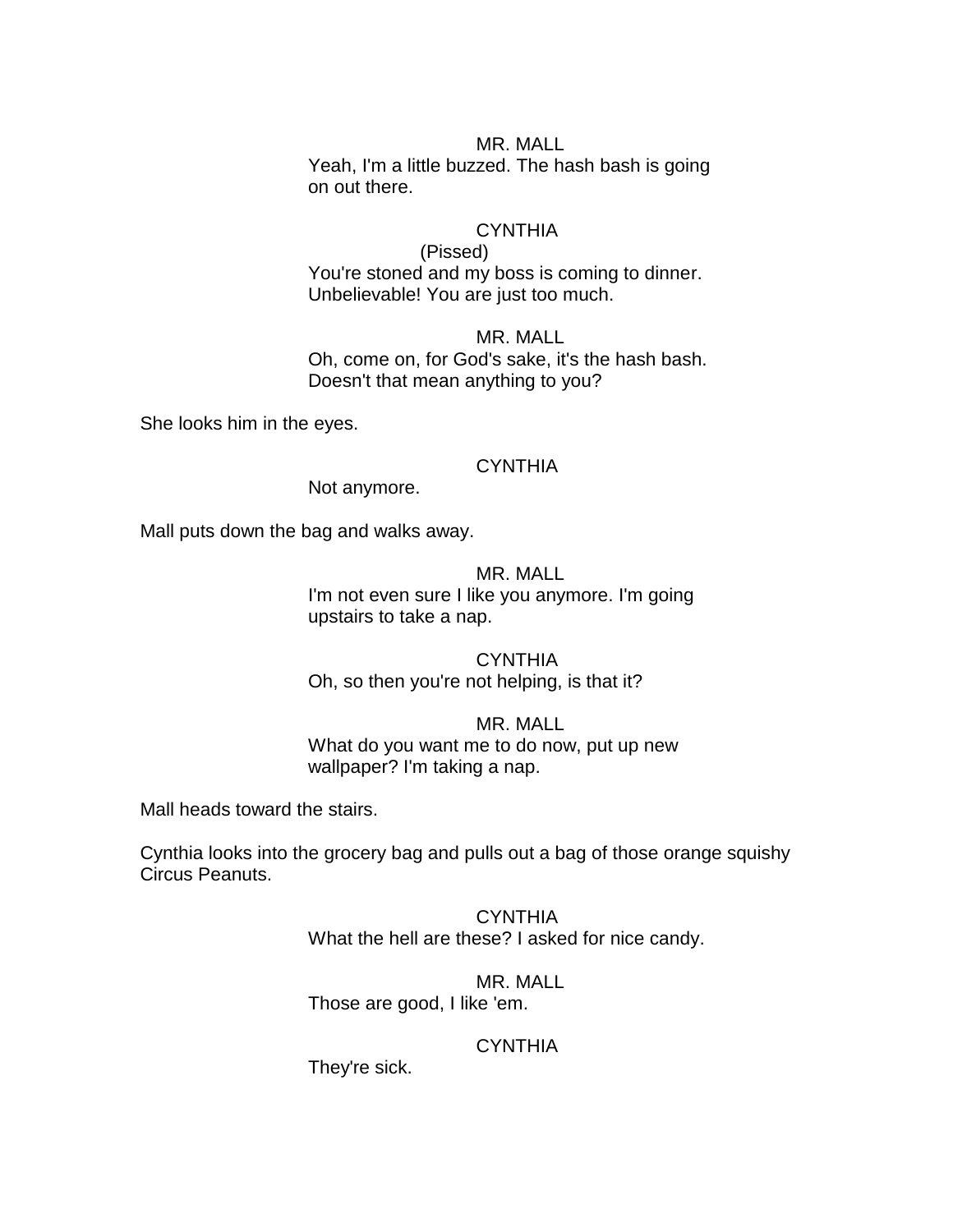Mr. Mall becomes righteously indignant.

## MR. MALL Just because you don't like them doesn't mean everyone doesn't like them.

## EXT. HOUSE UP THE STREET - EVENING

Up the street, the two fellows that were handing out flyers are rolling beer kegs into the backyard.

## PARTIER #1

People should start showing up any minute.

#### PARTIER #2 Yeah, this'll be great. We're gonna clean up.

They roll the keg next to five others.

## EXT. MALL'S HOUSE - EVENING

As the sun sets slowly in the west, the doorbell rings at the Mall residence. The French maid answers the door and there stands John Quaderer, the burnout that was asleep in class.

> QUADERER Is this where the party is?

MAID *Oui*. Come in. May ah take your coat?

## QUADERER

Sure.

Quaderer removes his coat and takes a bong out of it.

The maid takes the coat upstairs and tosses it on the couch in Mr. Mall's study. Cynthia encounters the maid in the upstairs hallway, still dressing.

## **CYNTHIA**

Someone's here?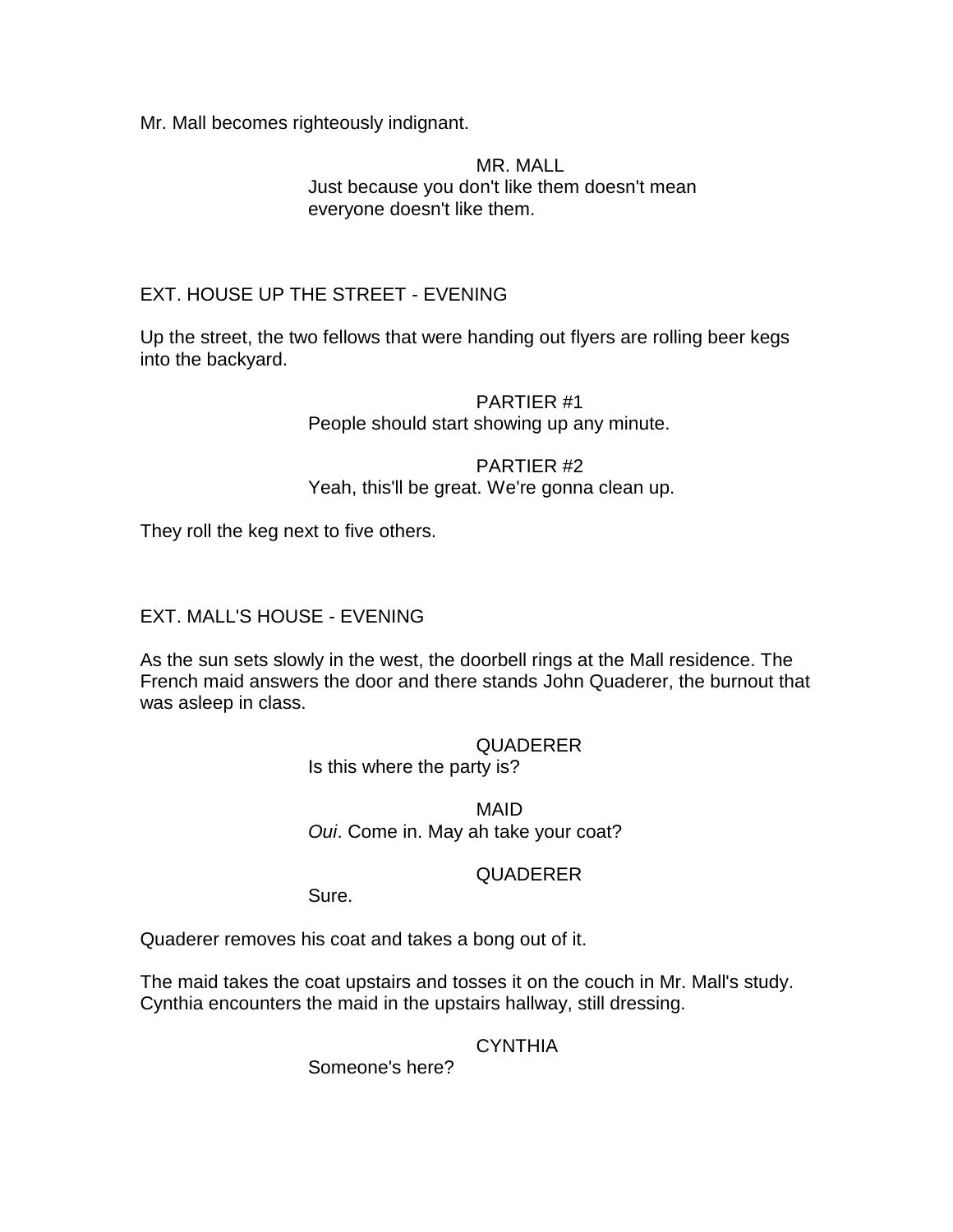### MAID

*Oui, madame.*

## **CYNTHIA** They're early. Make them a drink and tell them I'll be down in few minutes.

Ding-dong. The doorbell rings.

**CYNTHIA** Oh my God, I've got to get ready. Is the punch made?

### MAID

*Oui*.

**CYNTHIA** Please bring me two glasses and have everyone start on the hors d'oeuvres.

She goes back in the bedroom and shakes her sleeping husband.

**CYNTHIA** Jim, you absolutely must get up.

He can't get up.

MR. MALL

Oh, just let me sleep.

## **CYNTHIA**

(Getting mad)

*Get up!* The guests are here.

Downstairs, the maid opens the door and eight guys and girls, all pretty stoned and raving to party, file in. The maid points to the bar.

MAID

Please, have a drink and some hors d'oeuvres.

## **GUESTS**

Far out!

Behind them ten more people come in, as well as quite a few people who are going straight to the backyard, where the dinner table and tiki torches are set up.

Quaderer is getting himself a drink and a guy comes up beside him.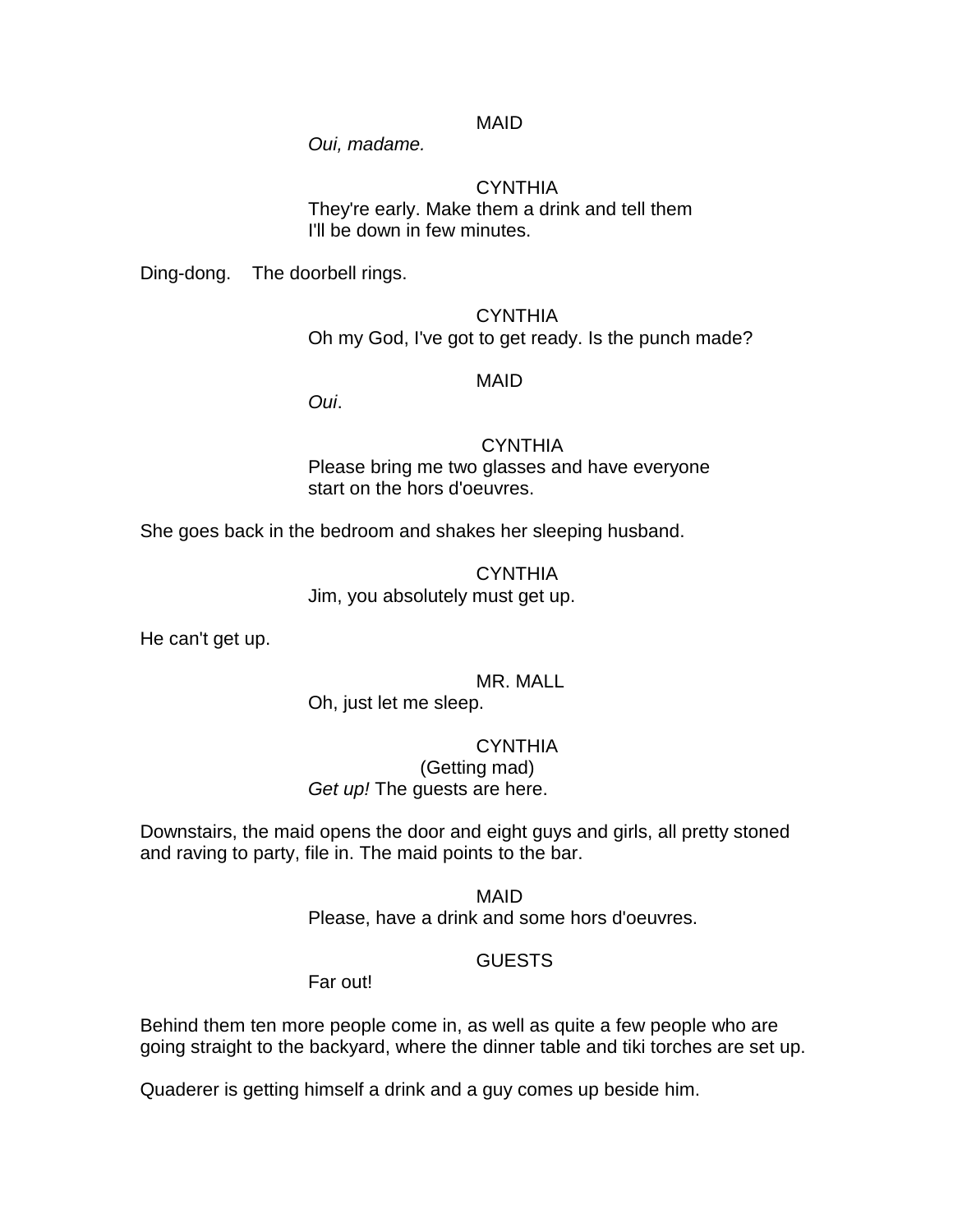## DEALER

Wanna buy some acid?

## QUADERER

## Sure, how much is it?

## DEALER

## Five bucks. It's Microdot.

The guy opens up a piece of tin foil and reveals twenty tiny little pills of bright blue and red. Quaderer goes to reach for one and knocks the tin foil out of the guy's hand and into the punch bowl!

### DEALER

Good work, dude. You owe me a hundred bucks.

He plucks the tin foil out and all the hits of microdot are gone.

## QUADERER

Oh, wow, sorry man. Here, I got six bucks. Take it.

The guy does take it and Quaderer sets his drink down and takes a cup of punch.

The maid comes up to the refreshment table, sets down a bowl of M&Ms and a bowl of Circus peanuts, then takes two glasses of punch which she fills right up to the top and heads through the ever-thickening crowd toward the steps. The cups are too full and before they spill she takes a big sip of each.

In the master bedroom's bathroom, Mr. Mall is blow drying his hair, wearing a towel, and Cynthia is doing her makeup.

With a smile the maid enters and gives them each a cup of punch. They both take big sips. The maid looks Mr. Mall up and down, eyes his bare, hairy chest and gives him a grin. Mall sees her, then glances in the mirror and sees his protruding belly. He sucks in his gut and the towel drops off. Cynthia and the Maid both burst out laughing. He quickly retrieves the towel.

## EXT. HOUSE UP THE STREET - NIGHT

A tumbleweed blows across the lawn of the house up the street, past the two entrepreneurial partiers all by themselves and their six kegs of beer.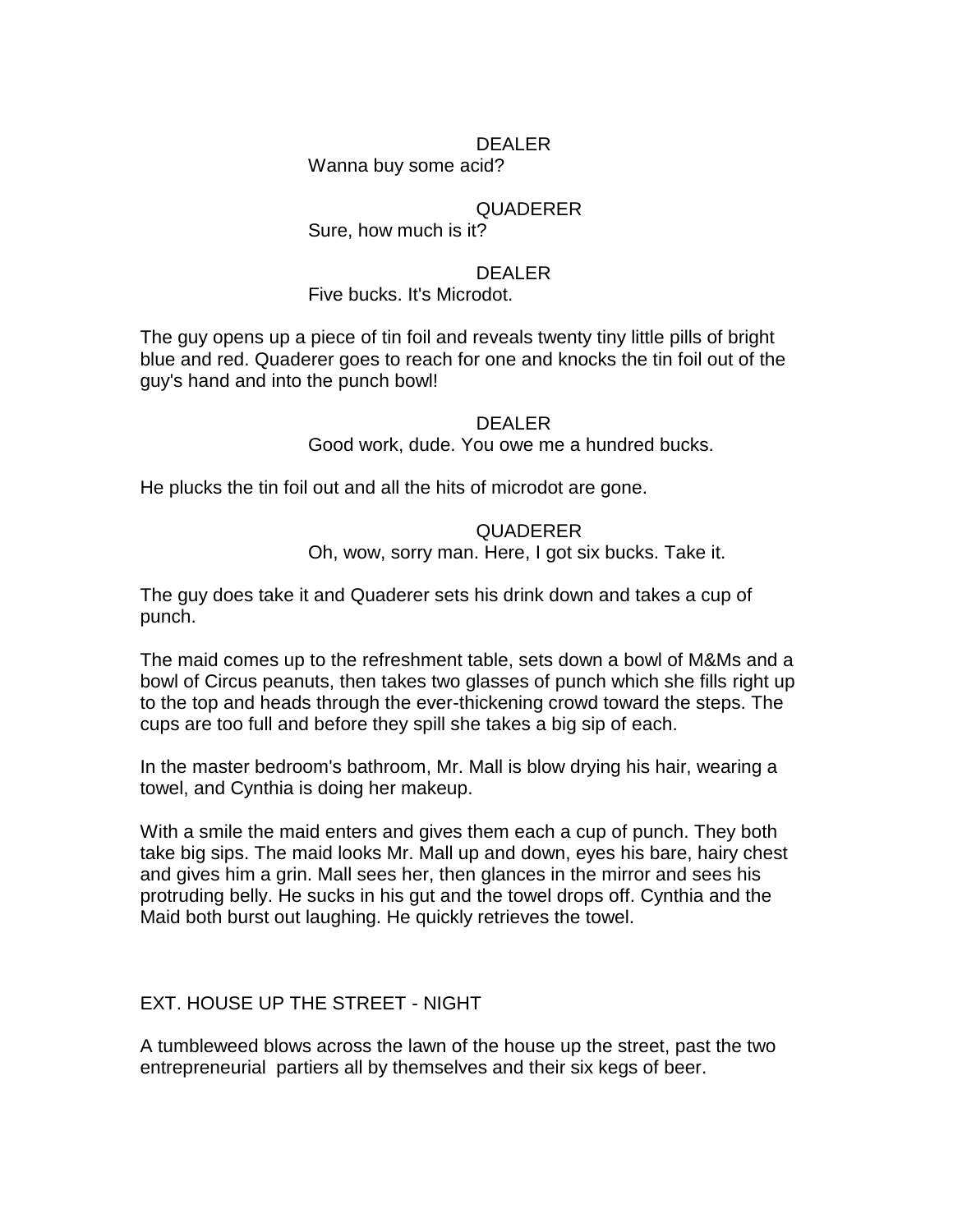## PARTIER #1

## I guess we got enough beer for the two of us, huh?

The other guy chuckles.

Suddenly the hedges behind them part revealing an angry middle-aged NEIGHBOR.

### **NEIGHBOR**

#### Hey! Hold it down over there!

The two partiers dismally walk around to the front of the house and see lines of cars and groups of people walking past carrying six packs and bottles of wine.

### PARTIER #1

What the...

They follow the people over to Mall's house and the crowd's beginning to get enormous, amongst them are Gerrit and Budson, both so blown away they are just following the people in front of them.

## BOTH PARTIERS

Oh, shit! We've been screwed!

INT. MALL'S HOUSE - NIGHT

Mr. and Mrs. Mall are both very nicely dressed in evening wear and are about to leave their room.

#### **CYNTHIA**

Now, please, Jim, don't start any arguments. Just be polite.

Mall blinks and gives his head a shake.

## MR. MALL

I feel kinda weird.

**CYNTHIA** Well no wonder. Smoking marijuana, at your age.

MR. MALL What do you mean, "at my age"?

**CYNTHIA** Now let's not start, we've got people waiting for us.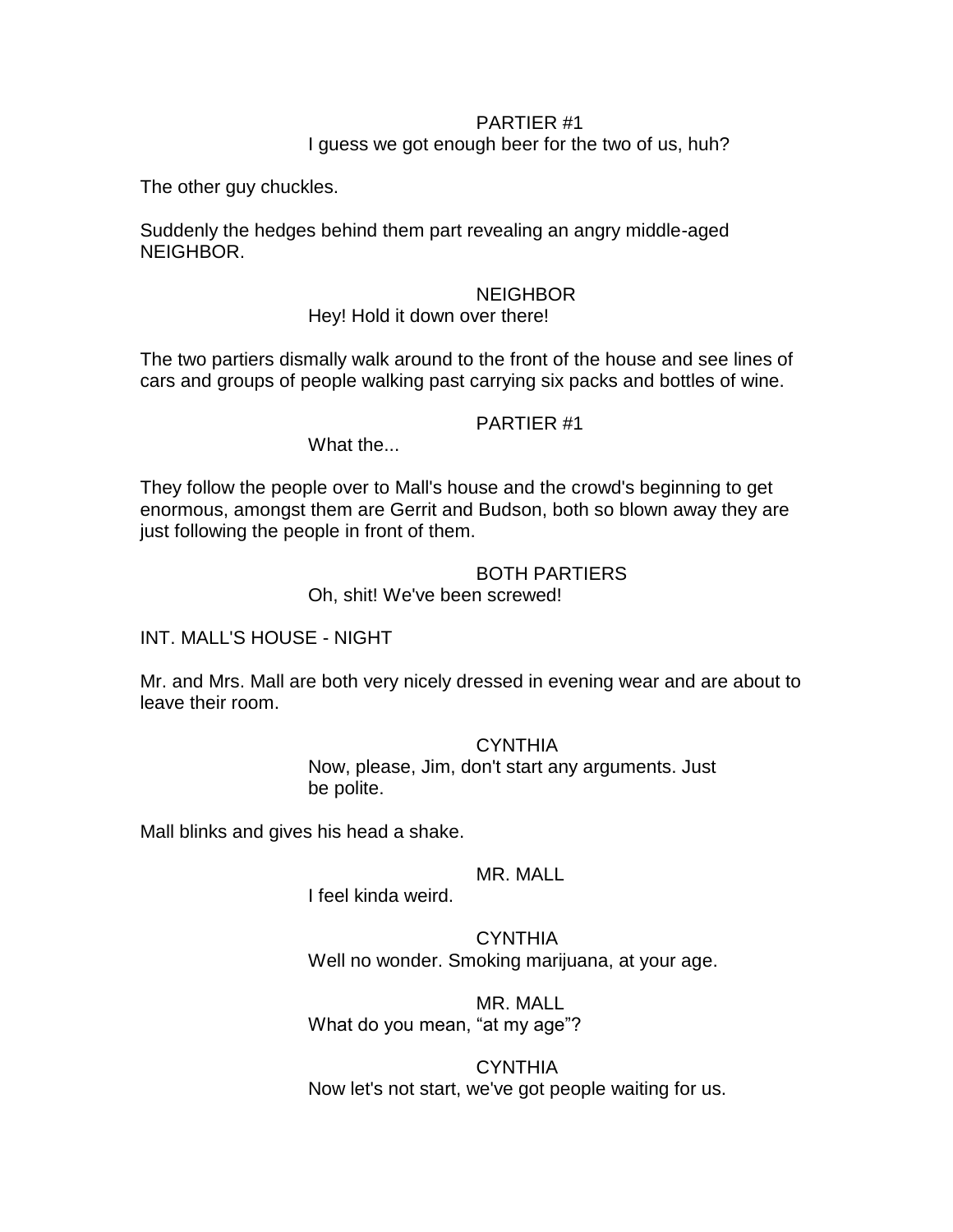She opens the door and there is a lot of noise and music.

#### **CYNTHIA** My God, it sounds like fifty people are down there.

They get to the top of the steps and realize it's more like one hundred and fifty. They are stunned beyond words or comprehension.

Budson and Gerrit are jostled through the living room and end up near the refreshment table where the French maid hands them each a cup of punch.

### **GERRIT**

Thank you.

BUDSON Yeah, thanks, this is a great party.

MAID

(Smiles)

*Merci.*

Gerrit and Budson toast and drink up.

EXT. RIVERVIEW STREET - NIGHT

A nicely dressed older couple, the BOSS and his WIFE, get out of a Cadillac and are shocked by the mayhem going on around them--lines of parked cars, lines of traffic at a standstill, groups and groups of people all heading in the same direction.

> **WIFE** What kind of area is this? I thought Cynthia Mall said she lived in a quiet neighborhood.

The two partiers from up the street are rolling their kegs across the lawns toward the party. On one slightly steep lawn they lose control of a keg and it goes cascading down the incline, knocking the Boss down and smashing into the side of the Cadillac, leaving a tremendous dent.

> PARTIER #2 Good work, buzzbrain, now the beer's gonna be all foamy.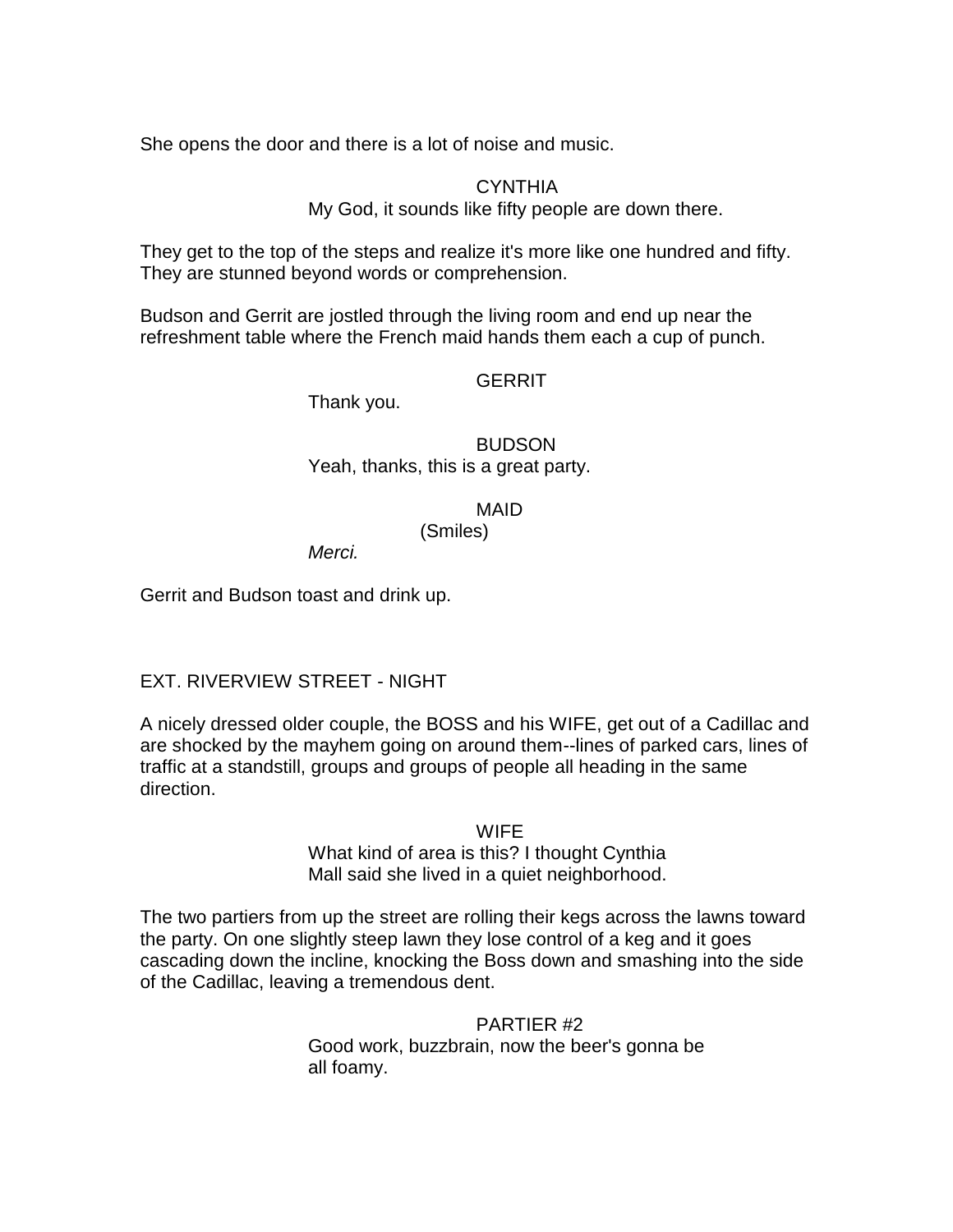## INT. MALL'S HOUSE

Mrs. Mall is really mad, but there are so many people that she can't be heard above the crowd. She looks out the glass back doors and sees hundreds of people in the back yard standing where her flower beds once were. She looks like she might spontaneously combust and shuts her eyes for a moment to calm down. When she opens them everyone at the party has metamorphosed into reptiles with scaly skin and long tongues.

#### **CYNTHIA**

### Oh my... What in the world is happening to me?

She shuts her eyes tightly, then opens them and now everyone has become elephants with trunks.

#### **CYNTHIA**

No... No...

She shuts her eyes again, opens them and directly in front of her is her Boss. She screams and runs away.

#### **WIFE**

(Insulted)

Well...

The Boss and his Wife shrug and both sip their cups of punch.

Mr. Mall has found a spot on the couch with the French maid and the two of them are staring into each others' eyes and touching each others' faces.

> **GERRIT** What's going on? Everything's beginning to stretch, kinda like Turkish Taffy.

#### **BUDSON**

I think someone spiked the punch with LSD, I'm tripping my brains out.

Gerrit's head is bobbing around like his neck is rubber.

**GERRIT** I'm gonna go lie down, I can hardly stand up.

The Boss and his Wife are just getting off and are feeling great.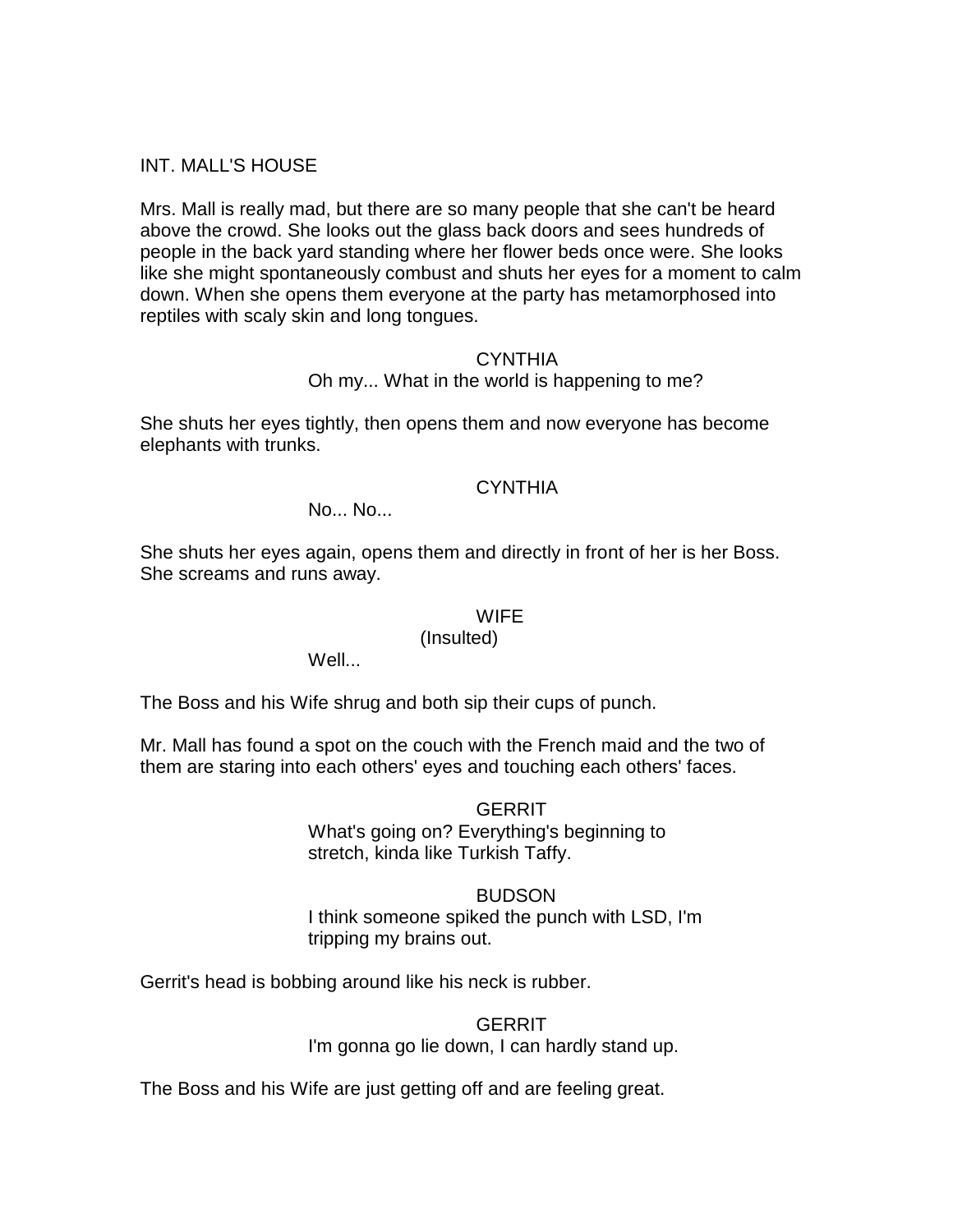#### BOSS

Let's got do posi-burns on someone's lawn.

#### WIFE

#### Far-freakin-out!

Gerrit makes his way through the crowd and up the stairs. He first looks in the bedroom and finds John Quaderer crashed on the bed, so he goes into the study/coat room and shuts the door. He takes two steps into the room, loses his balance and grabs the back of the chair at the desk. Lowering himself into the chair he sighs.

#### **GERRIT**

Oh my...

Everything is sort of a blur. It all comes into focus and there before him are all the final test papers and Mr. Mall's grade book.

#### **GERRIT**

Wow, that looks just like the final I took today.

He picks up the grade book and it says "Mr. Mall" on it an Gerrit knows he's not hallucinating. He opens it up and finds his name, beside which is: C-D-E-E-D-E.

### **GERRIT**

An "E"? Oh, man! I flunked the final. I'm screwed.

He tosses the grade book back on the desk where it collides with a can of pens and pencils which falls over and out rolls a bottle of white out. Gerrit catches it before it hits the floor.

### GERRIT

Hmmm...

Mr. Mall and the French maid are kissing passionately and touching each other all over. Finally, the maid stands, takes Mall's hand and leads him upstairs.

Gerrit applies a dab of white out to one of his many E's and it disappears. He blows on it to make it dry.

The party is absolutely raging.

Cynthia attempts to make her way through the crowd as her husband and the Maid head up the stairs, her hand on his butt, his hand under her little skirt.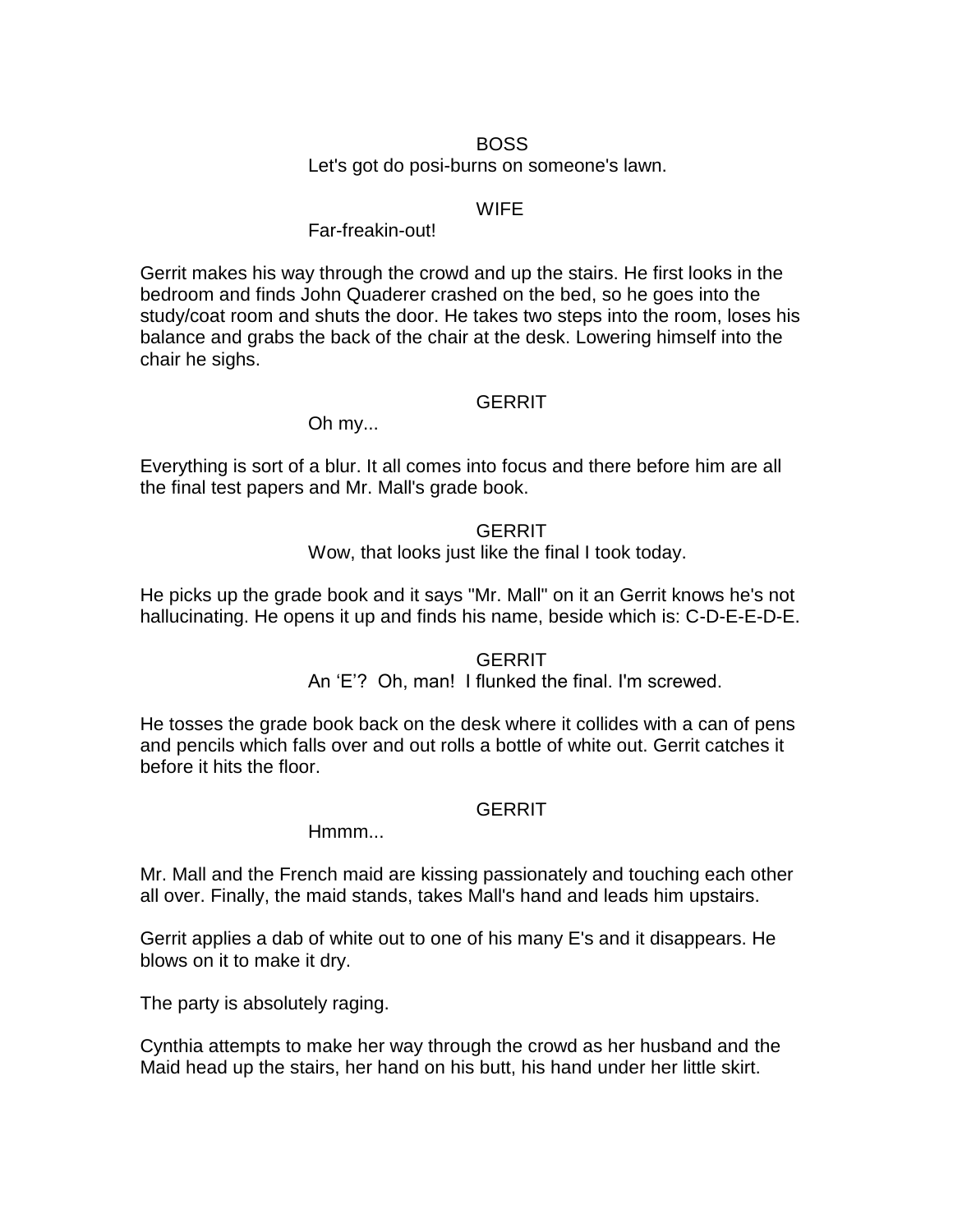Gerrit writes in a C in place of the E and whites out another E. As he pauses for it to dry the room shifts from bright pink to turquoise and the carpet seems to have a life of its own.

Cynthia gets though the crowd and starts up the steps, but finds them crooked and rubbery and difficult to scale.

Mall and the maid open the door to the bedroom and find John Quaderer, and now several other people, too, crashed out on the bed.

The maid goes to open the door of the study just as Cynthia appears at the top of the steps.

Mr. Mall sees her, blinks, then opens his eyes and sees Cynthia dressed in a buckskin dress, her hair in braids, a knapsack on her back.

MR. MALL

Cynthia?

### **CYNTHIA**

Jim. I love you.

Gerrit has just finished writing in another C, hears Mall and his wife outside the door and quickly shuts the grade book.

### MAID

Well, excuse *moi*!

The Maid backs away and abruptly turns and trips down the steps.

Gerrit watches from a small crack in the door.

#### MR. MALL

### I'm sorry. I love you.

He kisses her and she kisses him back. After a moment Mall reaches out and opens the study door and leads his wife inside. Gerrit is nowhere to be seen. Mr. Mall and his wife lie down on the pile if coats and continue kissing, then begin to make love.

Gerrit is underneath couch holding his breath.

EXT. SOMEONE'S LAWN - NIGHT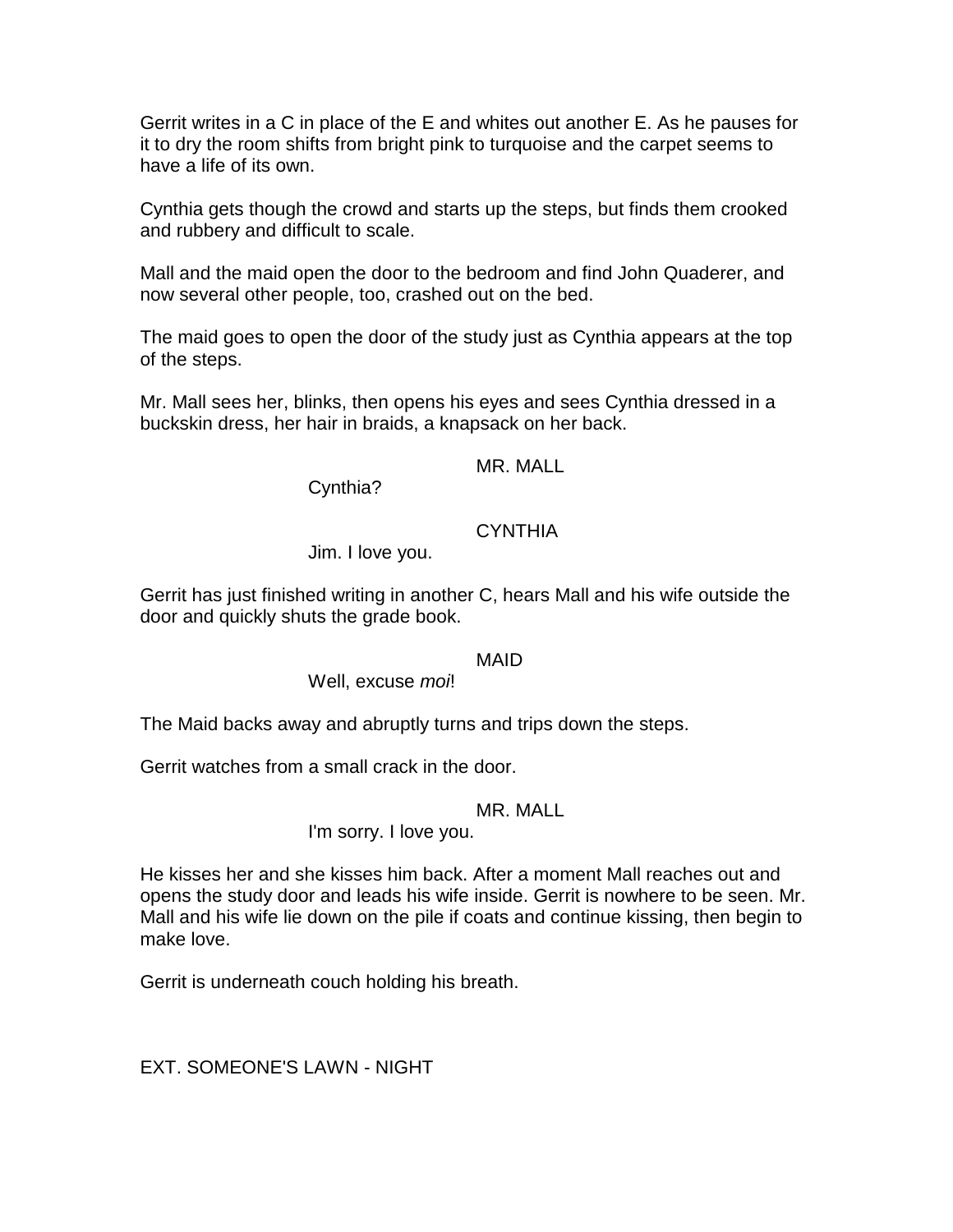The Boss and his Wife are doing donuts on someone's lawn in their big dented Cadillac. They are hooting and hollering and having a great time.

EXT. MALL'S BACKYARD - NIGHT

Budson is in the backyard chugalugging beer with a whole bunch of people.

EXT. BACKYARD NEXT DOOR - NIGHT

Two eight year old boys, SCOTT and MATT, watch the party through the hedges. "Famous Monsters Of Hollywood" Magazines in each of their hands.

SCOTT

Come on, let's go over there.

### MATT

Okay.

Just as they start to move a MOTHER'S VOICE rings out from inside the house.

MOTHER VOICE (O.S.) If you get near that party you're in big trouble!

## SCOTT

Aw, heck.

The two boys look at their magazines. The Werewolf is on the cover attired in tattered, shredded clothes.

EXT. MALL'S BACKYARD - NIGHT

Gerrit steps out into the backyard and takes a deep breath. He takes a glass of beer and strolls through the crowd until he reaches a vantage point and spots Budson. He begins to head over to him when he also sees Tim Chudnow, the football player, looking bigger and meaner than he did before.

Suddenly Tim Chudnow spots Budson, who does not see him. Chudnow makes his hands into fists and moves in on Budson.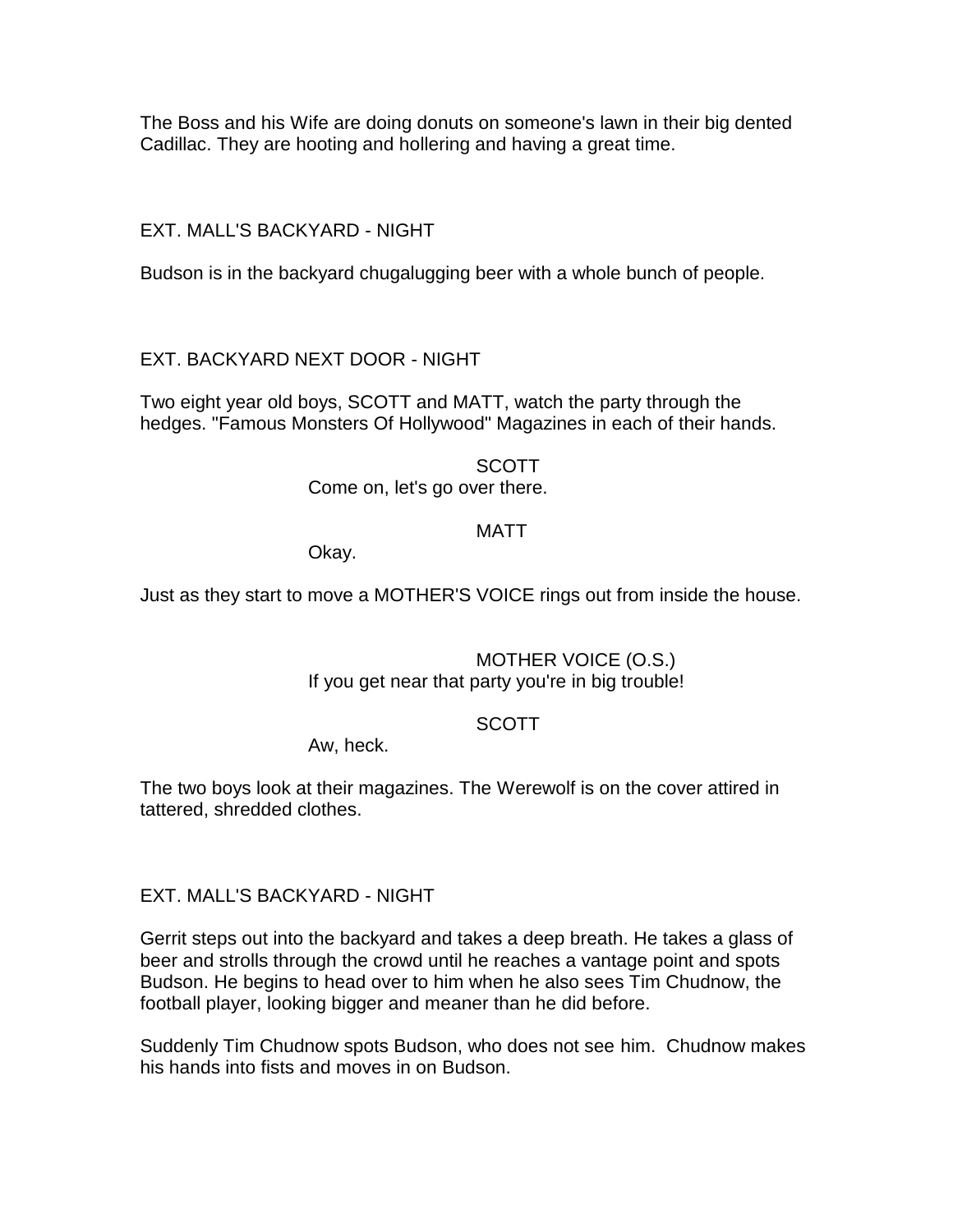#### CHUDNOW

I'll kill you!

Gerrit picks up an empty keg and smashes Chudnow on the back of the head.

Chudnow turns slowly holding his head.

Gerrit cowers in abject fear.

Tim Chudnow shuts his eyes tightly, shakes his head, then opens them and he's on a football field. He's got the ball and the other team`s after him. He runs madly through the crowd.

## EXT. BACKYARD NEXT DOOR - NIGHT

Chudnow comes through the hedges and his clothes are tattered and torn just like the Wolfman's.

Scott and Matt scream at the sight of the monster and run away.

## EXT. WILLY LAKE MARKET - MORNING

It is morning and eight cars idle in front of Willy Lake Market. Many people stand impatiently at the door.

> CUSTOMER #1 What the hell's going on here, I've got a party tray to pick up.

CUSTOMER #2 Me, too. They were supposed to be open an hour ago.

Another car pulls up and the phone begins ringing inside.

### EXT. LAWN - MORNING

Gerrit's mustang is parked on the grass, the door open and a dim light shining from inside. A few feet from the car is an empty beer bottle, then a smashed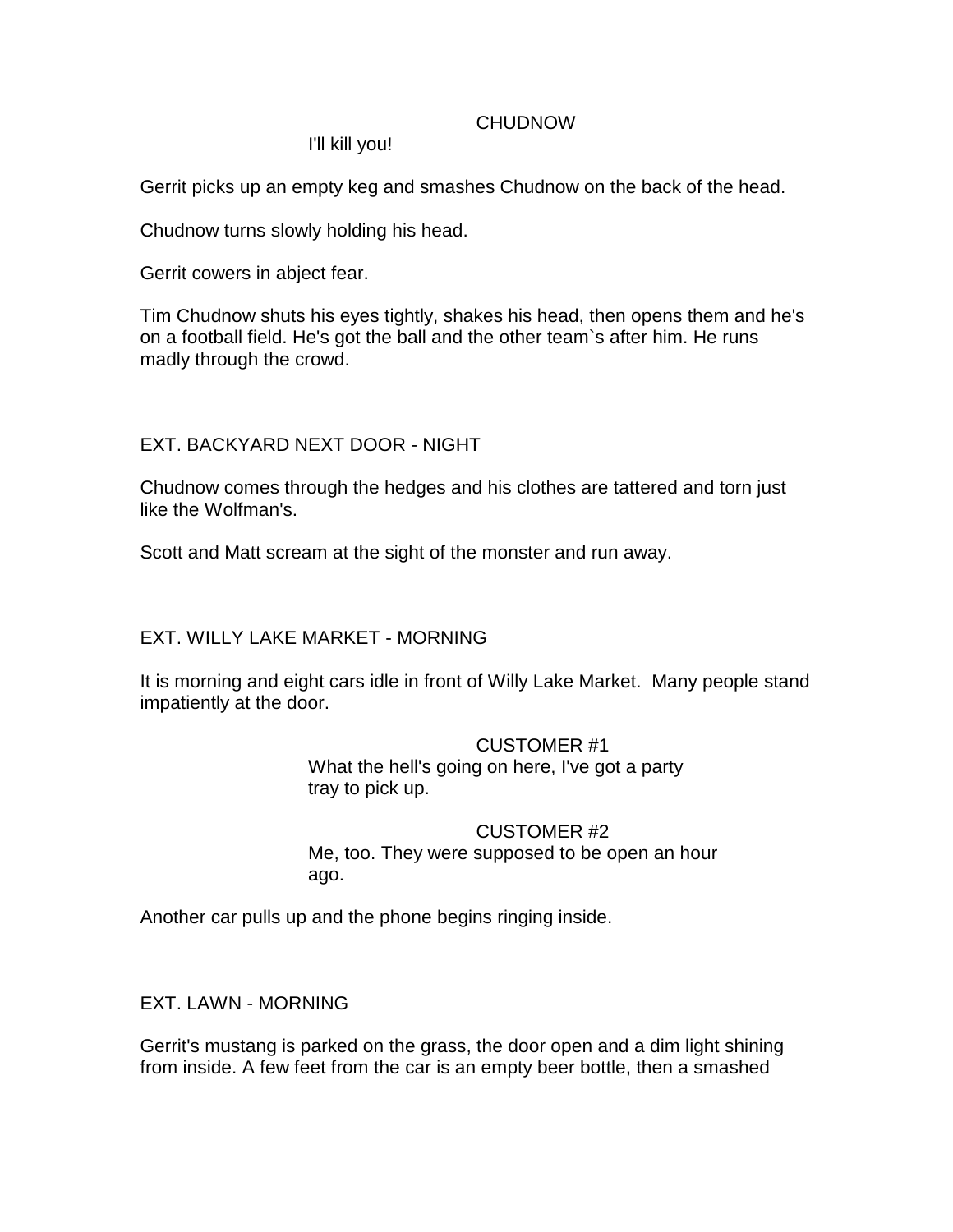pack of cigarettes, a shoe, then Gerrit, his face in the shrubs. He moans and turns his head, pain shoots in all directions. His hair sticks straight up.

#### **GERRIT**

Oh...

He is still dressed in his X outfit. He crawls over and shakes Budson.

#### **GERRIT**

Get up. Where are we?

Budson opens his eyes and looks around.

#### BUDSON

Whoa, this is my house.

**GERRIT** Oh, yeah, it is. How'd we get here?

Budson crawls over to the cigarettes and lights one.

**BUDSON** 

I don't know.

**GERRIT** 

What time is it?

Budson looks at his watch.

#### BUDSON

A quarter after ten.

# **GERRIT**

Oh, shit! I've got to open the store at 9.00. Oh, no... I told you I had to be back by 9.00 on Sunday. I told you that.

Budson is looking closely at his watch.

**BUDSON** Dude, It's not Sunday, it's Monday.

### **GERRIT**

What?

BUDSON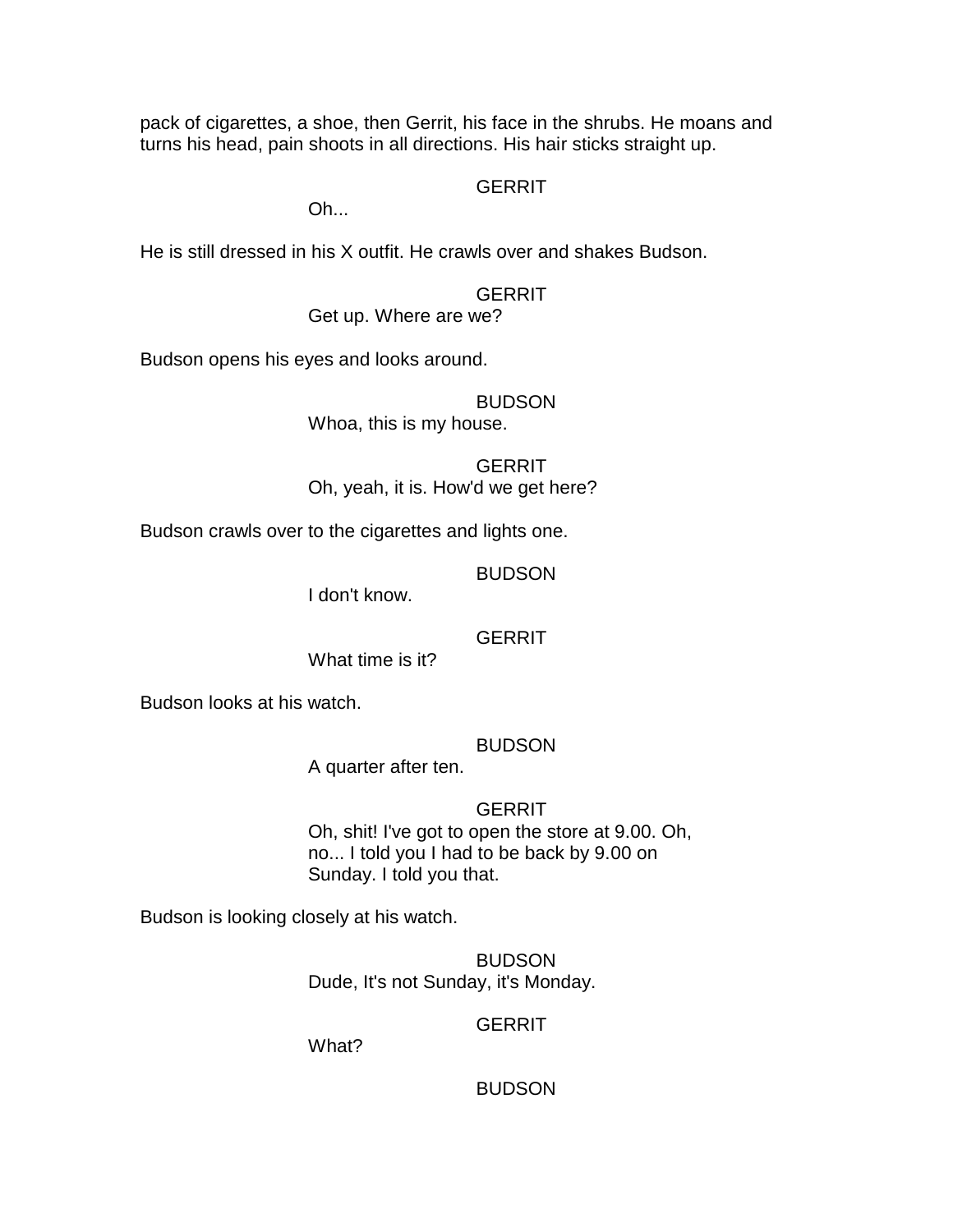It's Monday.

## **GERRIT**

But, I've got to be at school, I've a History final. Oh my God, I'm gonna be grounded until I'm thirty.

They get into the car, turn the key and wha...wha... click! The battery is dead.

Gerrit is now frantic.

## **GERRIT**

It's all over. I'm never gonna go to college.

BUDSON

## Mellow out, we'll pop the clutch.

They roll the car up the street, pop the clutch, the engine starts and they drive to school.

## EXT. WYLIE E. GROVES HIGH SCHOOL - DAY

Just as the Mustang pulls up the bell rings for fourth hour.

## **GERRIT**

Well... I missed my history final.

He's resigned to his doomed fate.

## **BUDSON**

Just tell 'em you were sick, you can make it up.

INT. HIGH SCHOOL - DAY

They enter the building and everyone turns to look at Gerrit; his black spandex pants, black leather harness, rhinestone vest and hair sticking straight up.

#### **GERRIT** What are they looking at?

INT. CLASSROOM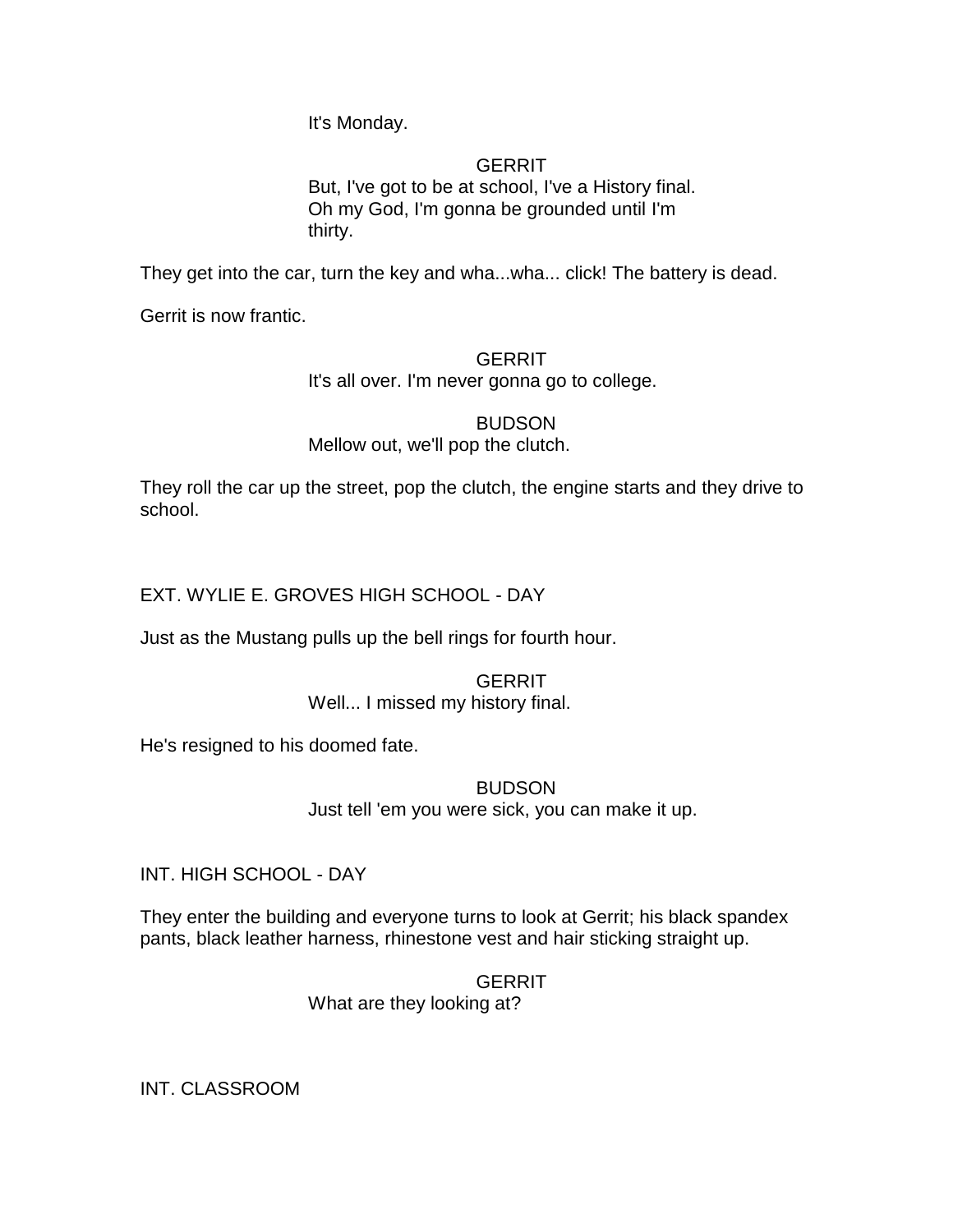They get to class and Gerrit sits down next to Ann, who is looking at him totally astonished.

### **GERRIT**

How's it goin'?

ANN

What happened to you?

**GERRIT** What? This? I got it partying with X the weekend.

ANN Get outta here, you're lying.

#### **GERRIT**

Ask Budson. (He turns and asks for her) Weren't we partying with X this weekend?

Budson nods.

#### BUDSON

And the O'Jays, too.

#### **GERRIT**

That's right, and with the O'Jays, too. 'Course you wouldn't want to hear about it, me being so dull and all.

Ann is overwhelmed.

#### ANN

You really partied with X?

#### **GERRIT**

Sure. Spent the night in their hotel room in Ann Arbor.

Just then Mr. Mall enters looking rather weary with dark circles under his eyes.

#### MR. MALL

Quiet, please. Your finals are graded and I'm sorry to inform you that more than half of you failed.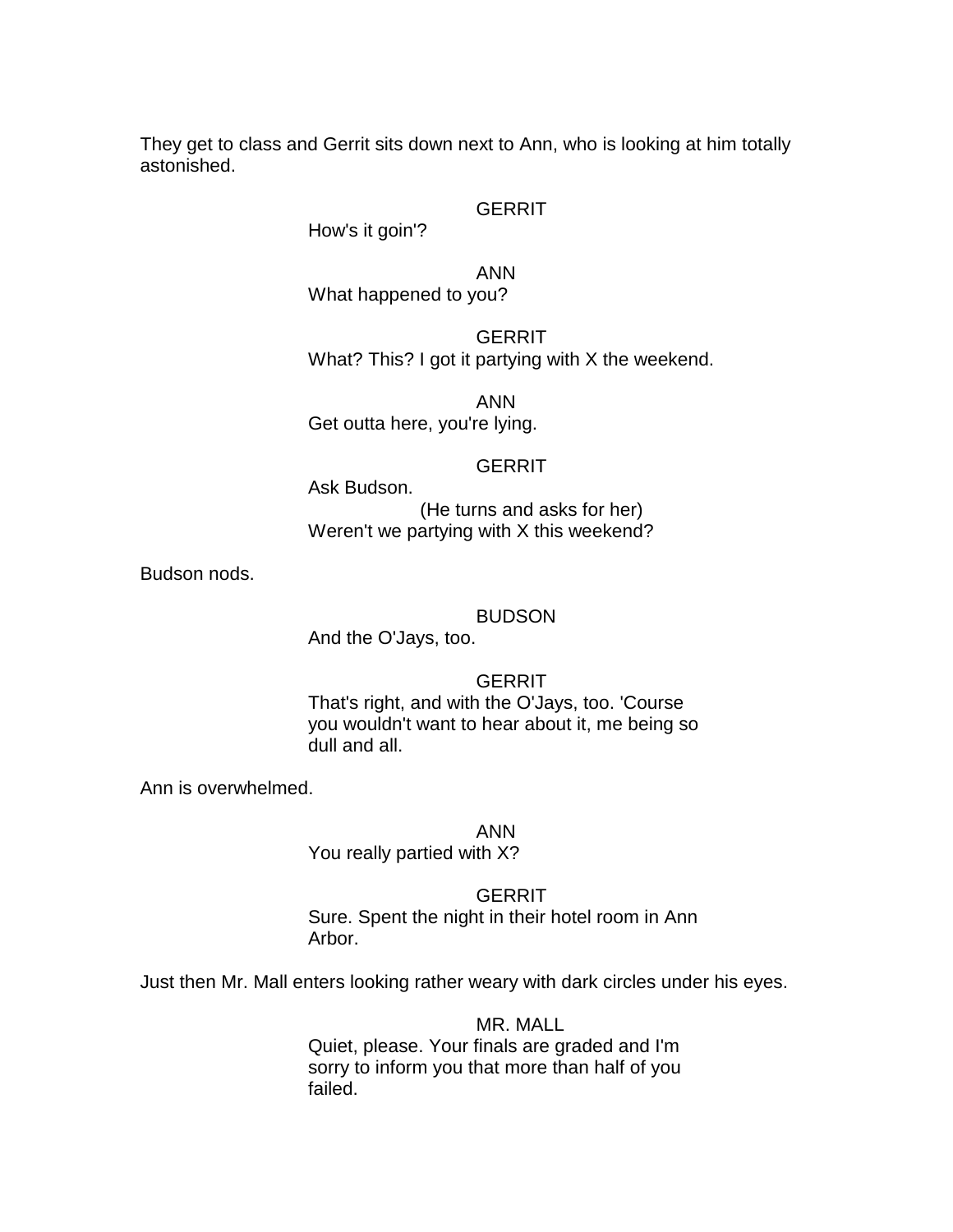There is a giant moan.

ANN

#### (Whispering) Oh, shit. My life is ruined.

Mr. Mall pauses for a moment, glances down at his grade book and rubs the end of his finger over the rough spots of white out. He continues.

#### MR. MALL I will now read the test scores and your cumulative grade for the semester. If you don't want to hear your grade just say so and you can find out later. Abrams?

Abrams nods.

### MR. MALL

D, C. Agee?

Gerrit turns and looks at Budson who runs his finger across his throat like he's dead. Gerrit whispers to Ann.

## **GERRIT** What happens if you don't pass?

Ann shakes her head morosely.

ANN Then all my plans for the summer are shot and I have to go to summer school. Basically my life's not worth living.

Mall continues.

### MR. MALL

Budson?

**BUDSON** 

Go for it.

The whole class laughs.

MR. MALL

E...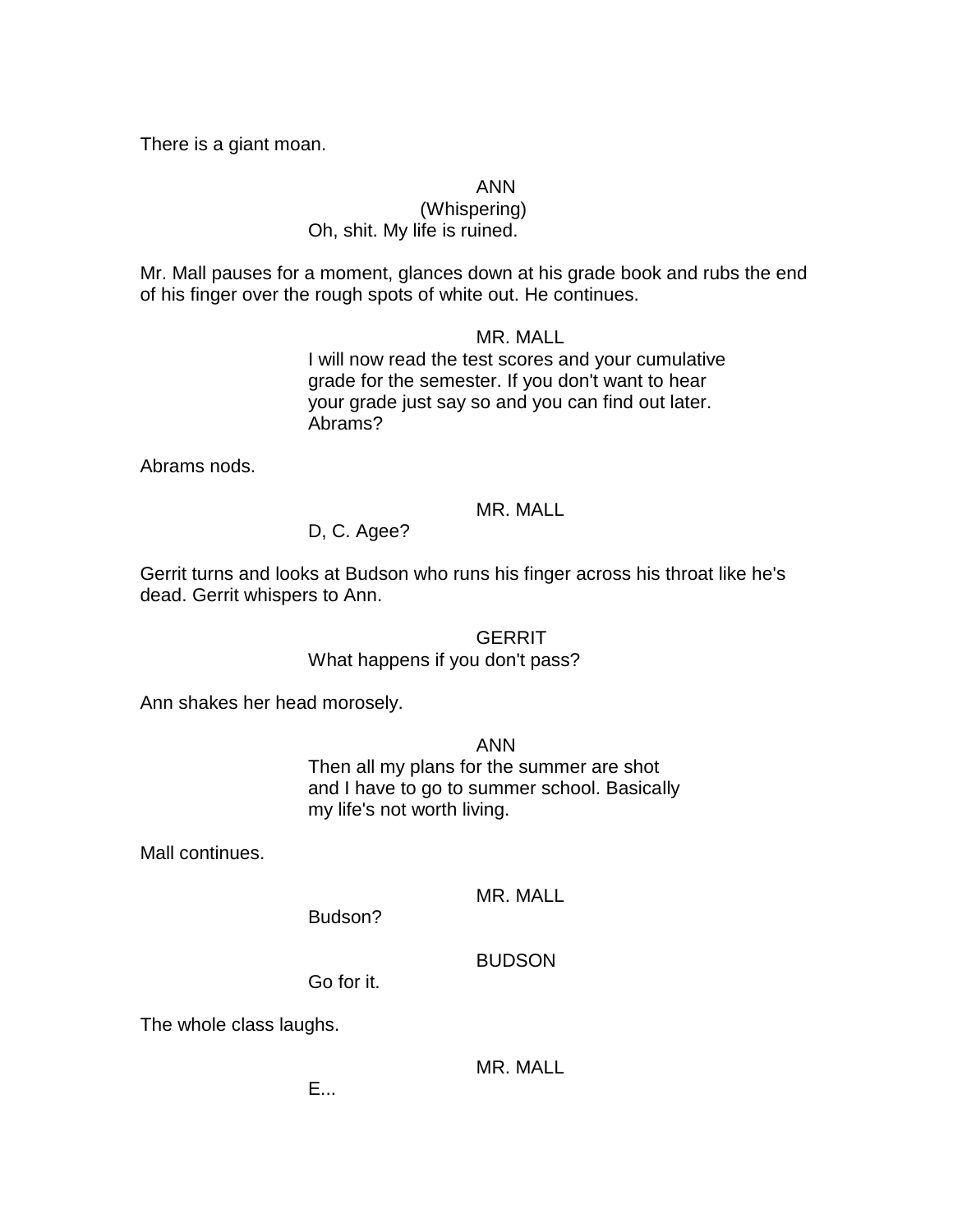(This gets a bigger laugh) C. You passed, Budson congratulations.

This brings on a round of applause.

#### BUDSON

Far out.

Gerrit smiles and whispers to Ann.

**GERRIT** What if you could pass this class?

ANN What about it? I'd love to.

### **GERRIT**

Consider it done.

ANN (Perplexed) What are you talking about?

Mall continues.

## MR. MALL

Debenham?

Ann looks at Gerrit who smiles and nods.

ANN

Yes.

MR. MALL E... C, you passed. Eisenstadt?...

Ann looks at Gerrit in utter amazement.

ANN

How did you do that?

### **GERRIT**

It's a long story.

Ann smiles at him.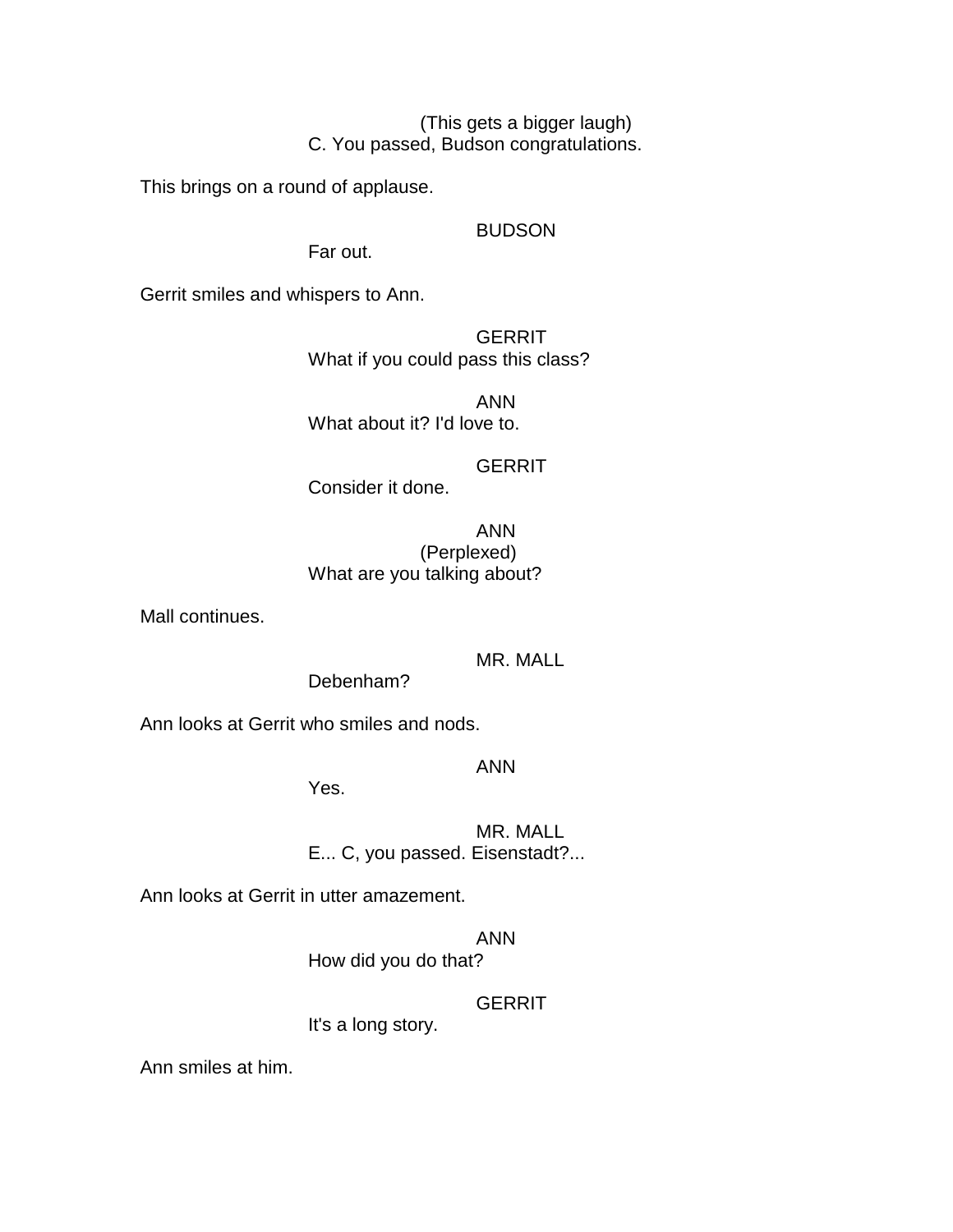ANN You've gotta tell me.

## **GERRIT**

### (Reticent)

Well...

### ANN

Tonight.

**GERRIT** Tonight? Are you asking me out?

ANN Uh, yeah, I guess I am.

### **GERRIT**

Well, I don't know...

ANN Or you could tell me at lunch.

## **GERRIT**

I'd love to go out with you tonight and tell you all about it.

ANN

(Smiling) All right, it's a date.

INT. HALLWAY BY CLASSROOM

Gerrit and Ann leave class together.

As Budson passes Mr. Mall he winks.

### BUDSON

Awesome party, dude. Dug the punch.

Budson leaves.

John Quaderer, who, as usual, is asleep on his desk, suddenly wakes up in a panic and holds up his hand.